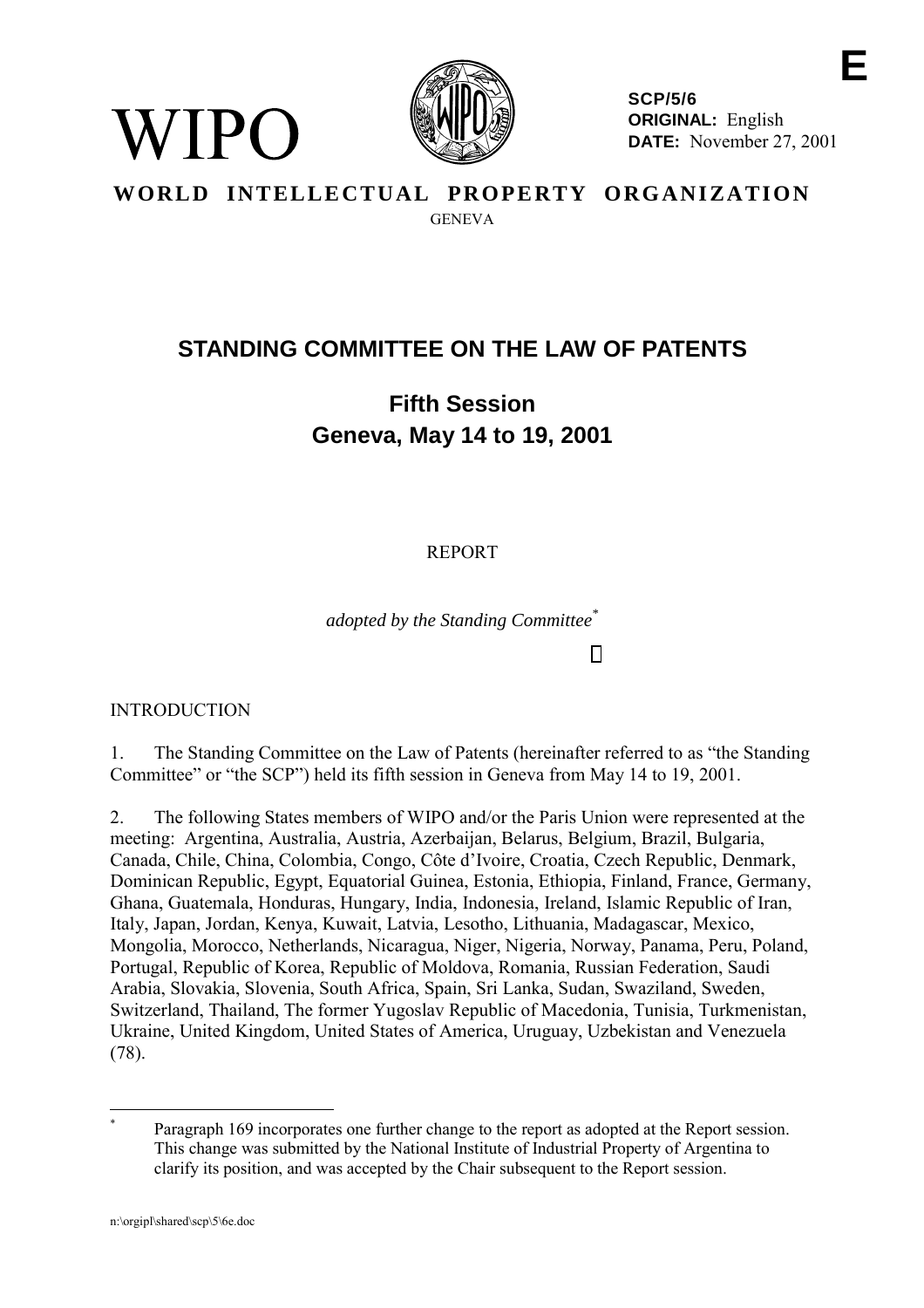# 3. Representatives of the World Trade Organization (WTO), the Eurasian Patent Office (EAPO), the European Patent Office (EPO), the European Commission (EC), and the African Intellectual Property Organization (OAPI) took part in the meeting in an observer capacity (5).

4. Representatives of the following non-governmental organizations took part in the meeting in an observer capacity: American Bar Association (ABA), American Intellectual Property Law Association (AIPLA), Asian Patent Attorneys Association (APAA), Biotechnology Industry Organization (BIO), Brazilian Association of Industrial Property (ABPI), Brazilian Association of Industrial Property Agents (ABAPI), Chartered Institute of Patent Agents (CIPA), Institute of Professional Representatives before the European Patent Office (EPI), Intellectual Property Institute of Canada (IPIC), Intellectual Property Owners Association (IPO), International Association for the Protection of Industrial Property (AIPPI), International Federation of Industrial Property Attorneys (FICPI), International Federation of Inventors' Associations (IFIA), International Intellectual Property Society (IIPS), Japan Intellectual Property Association (JIPA), Japan Patent Attorneys Association (JPAA), Max-Planck-Institute for Foreign and International Patent, Copyright and Competition Law (MPI), Union of Industrial and Employers' Confederations of Europe (UNICE) and World Association for Small and Medium Enterprises (WASME) (19).

5. The list of participants is contained in the Annex of this report.

6. Discussions were based on the following documents prepared by the International Bureau of WIPO: "Agenda" (SCP/5/1), "Draft Substantive Patent Law Treaty" (SCP/5/2), "Draft Regulations and Practice Guidelines under the Draft Substantive Patent Law Treaty" (SCP/5/3), and "Results of the Questionnaires Concerning Disclosure of Information on the Internet and Other Issues Relating to the Internet" (SCP/5/4).

7. The Secretariat noted the interventions made and recorded them on tape. This report summarizes the discussions without reflecting all the observations made.

GENERAL DISCUSSION

# Agenda Item 1: Opening of the Session

8. The session was opened by Mr. Shozo Uemura, Deputy Director General, on behalf of the Director General, who welcomed the participants. Mr. Philippe Baechtold (WIPO) acted as Secretary to the Standing Committee.

# Agenda Item 2: Adoption of the Agenda

9. The draft Agenda (document SCP/5/1) was adopted as proposed.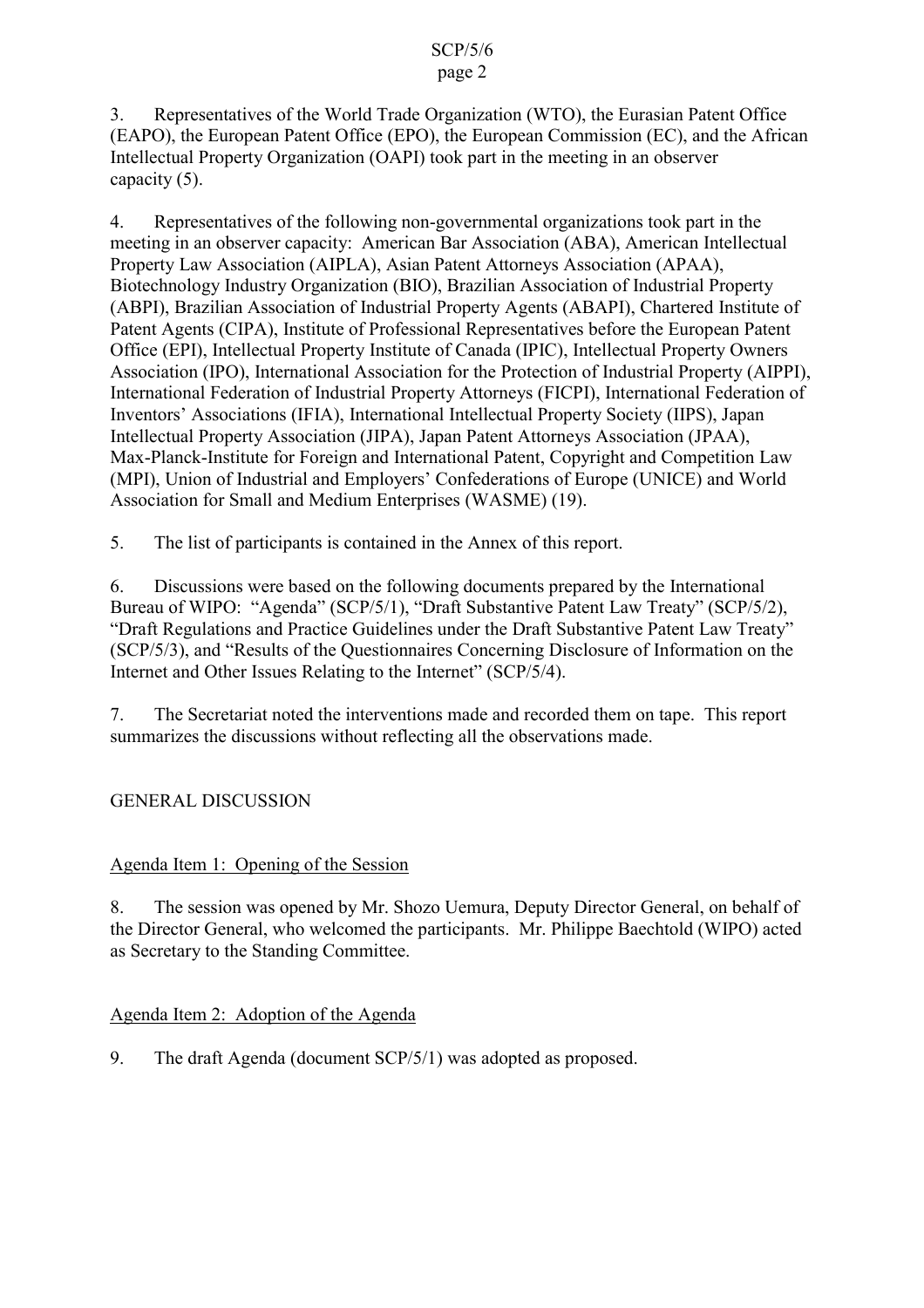### Agenda Item 3: Draft Substantive Patent Law Treaty and Draft Regulations under the Substantive Patent Law Treaty

# *General discussion*

10. In response to an invitation by the Chair to inform the SCP about recent developments in the United States of America on issues such as first-to-file, *Hilmer* and the best mode requirement, the Delegation of the United States of America explained that discussions with interested circles were still going on, based on a notice published by the United States Patent and Trademark Office (USPTO) on March 19, 2001. The notice had produced 45 responses which had shown great diversity of opinion, but also a great deal of common ground. The comments on some of the more controversial issues such as first-to-invent vs. first-to-file, *Hilmer*, and the retention of the "best mode" requirement confirmed that there were still deep divisions in the United States. These comments were published on the website of the USPTO. The Delegation further said that it hoped to be able to draw a clearer picture of these issues at the next session of the SCP.

11. The Chair suggested that a first round of comments address the drafting style issue, and that, subsequently, each individual provision contained in documents SCP/5/2 and 3 be addressed in detail with a view to providing the International Bureau with clear directions for establishing revised documents to be submitted to the next session of the SCP.

12. The International Bureau introduced documents SCP/5/2 and 3 and explained, in particular, the background of Alternatives A and B contained in document SCP/5/2. It further explained that document SCP/5/3 did not contain alternatives, since its drafting style will depend on the drafting style decided upon for the draft Articles. The International Bureau emphasized that the alternatives were also intended to draw the attention of the SCP to certain ambiguities, for example the question whether a priority date applied to an application as a whole, or rather to the individual claims of an application. It suggested that such issues be addressed and clarified by the SCP.

13. A majority of delegations, supported by the representatives of two intergovernmental organizations and one non-governmental organization, expressed their support for Alternative A in principle, but indicated that they were open for discussion and that the drafting style issue should be addressed on an article-by-article basis.

14. The Delegation of the United States of America, supported by the representatives of two non-governmental organizations, stated that it supported the style used in Alternative B, since it used more simple and direct language. The Delegation further stated that it was willing to support an even more drastic departure from existing texts than the drafting style used in Alternative B. Three other delegations supported the use of new, direct language.

15. A number of those delegations which supported Alternative A advised to utilize, where possible, known language coming from the Patent Cooperation Treaty (PCT) or the Patent Law Treaty (PLT) since, first, the future Substantive Patent Law Treaty (SPLT) should be seen in the context of those treaties, which also have to be implemented in national and regional laws, and second, confusion with those existing treaties, and thus legal uncertainty, should be avoided. In addition, one delegation noted that the Committee should not confuse "legal certainty" of proposed language, with a mere "comfort level" with that language due to its presence in existing covenants and national laws. Other delegations expressed a divergent opinion since, first, the PLT and the PCT did not bind future Contracting Parties with respect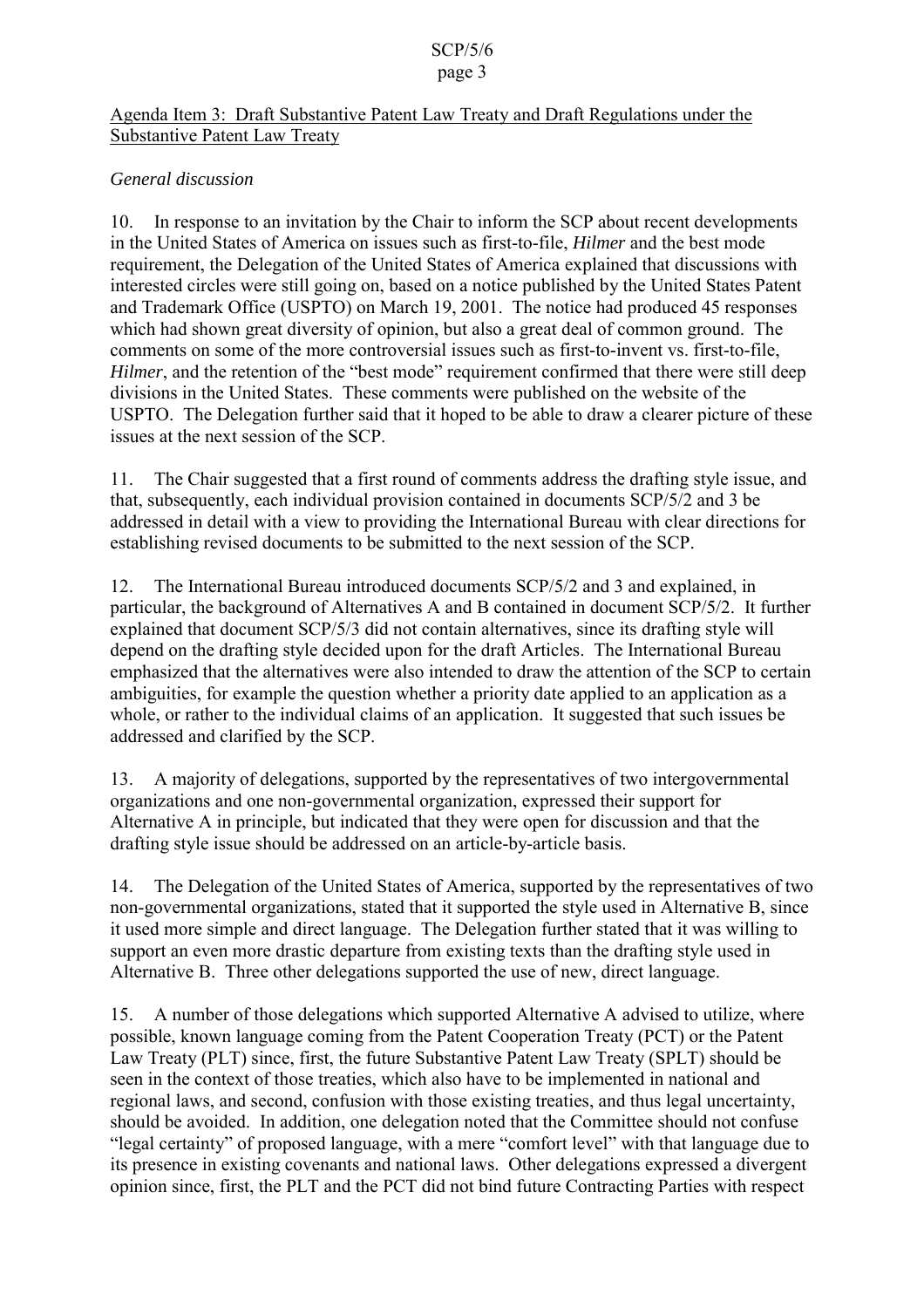# to substantive patent law issues and, second, none of the existing treaties achieved full harmonization.

16. The Chair summarized the discussions as follows: while a majority of delegations seemed to favor Alternative A, the general opinion was that discussions should proceed on an article-by-article basis. Further, there seemed to be some concerns about the compatibility of the future SPLT with the PLT and the PCT. Finally, delegations expressed their wish that principles such as clarity and legal certainty be taken into account.

# *Draft Article 1: Abbreviated Expressions Draft Rule 1: Abbreviated Expressions*

17. The SCP decided to revisit these provisions at a later stage when the contents of the draft Articles and the Regulations would be better known.

# *Draft Article 1bis: Applications [and Patents] to Which the Treaty Applies*

18. A majority of delegations supported the inclusion of a provision along the lines of draft Article 1*bis*. Some delegations, supported by the representative of one intergovernmental organization, expressed the wish that the International Bureau examine the language of the provision in order to achieve compatibility with Article 2 of the PLT. Concerning a proposal from the representative of OAPI that the draft SPLT should also cover utility models, the SCP agreed that the draft Treaty should be limited to patents. In this context, one delegation pointed out that, in the field of utility models, relative novelty was the standard usually applied.

19. The SCP further agreed that divisional applications should be accommodated, either in the draft SPLT or in the Explanatory Notes. One delegation proposed to provide exceptions which apply to certain types of applications, such as re-issue applications.

20. A majority of delegations supported the inclusion of paragraph (1)(ii), which was presented in square brackets. Two delegations proposed to include the provision in order to ensure that the same standards of patentability apply to both the pre- and post-grant stages, but to exclude infringement issues from its scope.

21. The Chair summarized the discussion as follows: the SCP supported the inclusion of draft Article 1*bis*, subject to the inclusion of divisional applications, while utility models should not fall within the scope of the draft SPLT. Regarding paragraph (1)(ii), the SCP agreed that it should be maintained without square brackets, provided that infringement issues should be excluded from the scope of the provision.

# *Draft Article 2: Right to a Patent*

22. A majority of delegations supported the inclusion of a provision on the right to a patent in principle.

23. One delegation, supported by the representatives of two non-governmental organizations, indicated that draft Article 2, in particular in conjunction with draft Article 19, raised the issue of improper derivation, which should be explicitly addressed, possibly in the draft Regulations or Practice Guidelines. In this context, that Delegation also noted that the Practice Guidelines should be binding on Contracting Parties, in order to achieve full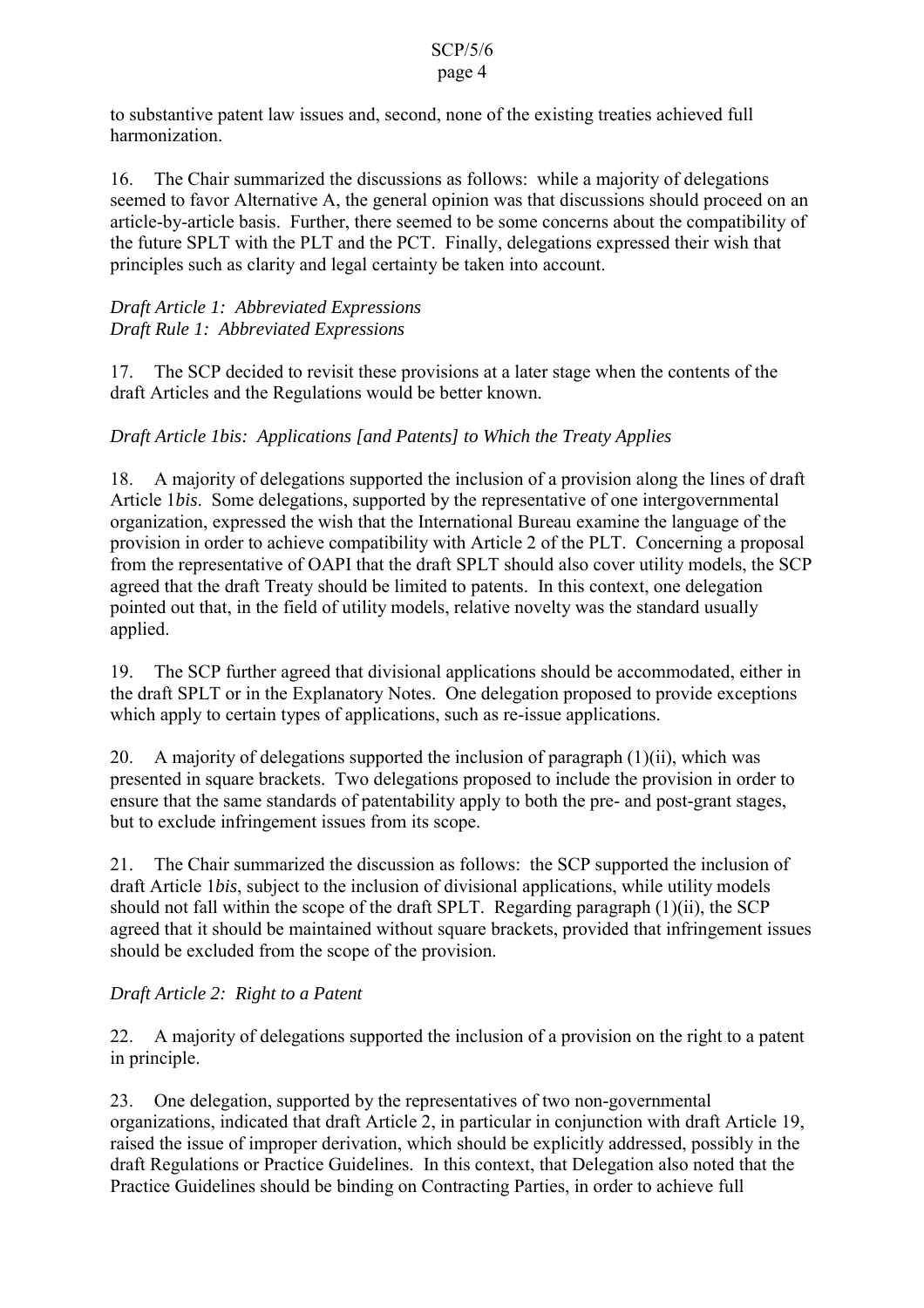# harmonization, and proposed to set up a sub-committee to establish and amend the Practice Guidelines. A decision on this latter proposal was postponed by the SCP. Several delegations questioned the adequacy of the term "successor in title," since it did not cover all situations, for instance where, in certain systems, the patent rights arose automatically in the person of the employer.

24. One delegation suggested that draft Article 2 could contain the principles, while draft Rule 2 could contain the exceptions.

# *Draft Rule 2: Details Concerning the Right to a Patent Under Article 2*

25. A majority of delegations expressed the wish to keep a provision along the lines of draft Rule 2. While some delegations raised the point that draft Rule 2 did not achieve harmonization, since it left open an option to Contracting Parties, some other delegations supported the fact that Contracting Parties were given some freedom with respect to regulating employees' inventions. According to one delegation, this could be clarified in the Explanatory Notes. Several delegations indicated that the substance of draft Rule 2 should be moved to draft Article 2. One delegation stated that draft Rule 2 might not be necessary if draft Article 2 was modified to state that the right to a patent would belong to an inventor unless the right had been assigned or the right was deemed assigned by operation of law.

26. The Chair summarized the debate by stating that there was no real disagreement as to substance in respect of draft Article 2 and draft Rule 2, and that the International Bureau should redraft the provisions, taking into account the comments received.

# *Draft Article 3: Contents of Application*

27. The International Bureau explained that, strictly speaking, a provision such as draft Article 3 was not necessary, in particular in view of the link of the draft SPLT to the PLT, which incorporates the requirements relating to form or contents of the PCT by reference. Therefore, Alternative A did not contain any provision on the contents of an application. Nevertheless, in terms of providing a basis for later references in the draft SPLT to the description, the claims and other contents of the application, such a provision may prove useful, and thus a suggestion had been included in Alternative B.

28. One delegation proposed that some references to the Regulations could be included in draft Article 3, so that draft Articles 5 and 6(3) may not be necessary. One delegation suggested to insert the words "for the examination" after the word "contain" in the introductory words, and another delegation proposed that the date of its conclusion should be added to the reference to the PLT.

29. The SCP agreed that the International Bureau should look into these questions when redrafting the provision.

# *Draft Article 4: Lengthy Applications and Practice Guideline*

30. The International Bureau explained that draft Article 4 and the corresponding Practice Guideline had been included in order to stimulate a discussion on the need for additional requirements for special applications. The two delegations that spoke were generally of the opinion that the issue was not a substantive one, and that such additional requirements, if any, should be introduced by way of amending the PLT. One of the delegations indicated that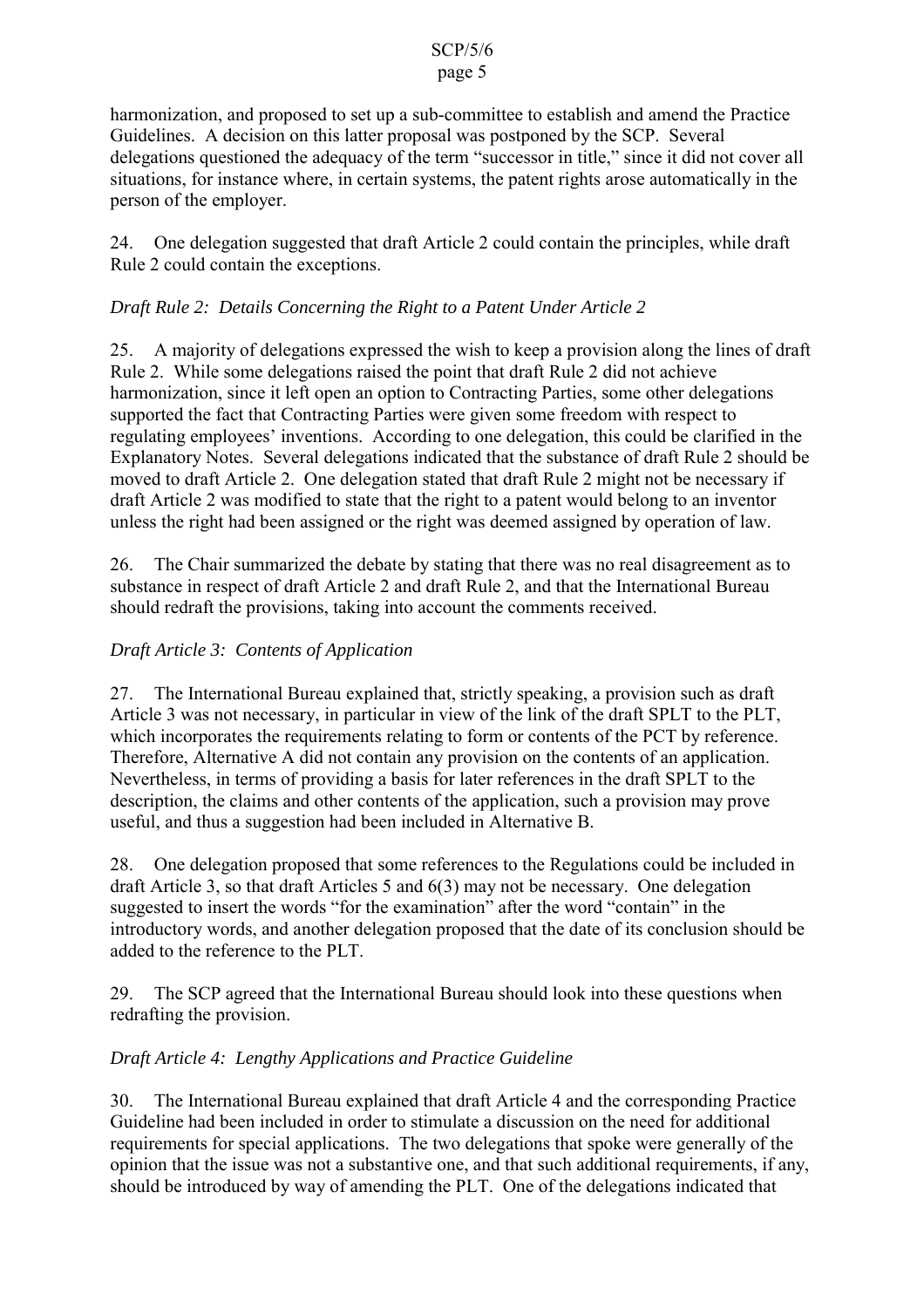problems with "complex applications" should be dealt with using a more effective mechanism of limiting claiming under draft Article 7, which currently contained the "Unity of Invention" standard.

31. The Chair concluded that, in view of the discussion, but also having regard to draft Article 19(2), the SCP did not support draft Article 4, and that the provision should be deleted from the next draft of the SPLT.

### *Draft Article 5: Contents, and Order of Contents, of Description*

32. One delegation, supported by another delegation, proposed that draft Articles 3 and 5 be consolidated, and that draft Article 3 provide a general reference to the Regulations by adding the words "and each of these elements shall be in the contents and be presented in the order as prescribed in the Regulations." Consequently, the words "in writing" would not be necessary. The concern raised by the Chair with respect to the words "in writing" in the framework of electronic filing was shared by three delegations and the representative of one non-governmental organization, who suggested the deletion of these words. However, one delegation was in favor of retaining the words "in writing." Another delegation said that the provision should specify the means of communication, such as on paper or by electronic means. The representative of one intergovernmental organization suggested that the style be harmonized with the PLT with respect to the form of the application filed with the Office.

33. The representative of one non-governmental organization stated that the substance of draft Article 5 and draft Rule 3 was already contained in the PLT, since PCT Rule 5 was incorporated in the PLT by reference. If the substance of draft Article 5 and draft Rule 3 was considered to be of a substantive nature, the SPLT should simply refer to PCT Rule 5. One delegation considered it necessary to have a common understanding in the Committee concerning what were substantive and what were formal requirements regulated under the PLT. The Delegation was of the opinion that a proper reference to the PLT was appropriate as regards the requirements of formal nature under draft Rule 3, and that the requirements of a substantive nature should be in the subsequent provisions relating to substance. It stated that draft Rule 3 should not give the basis for the rejection of an application. The representative of one non-governmental organization was of the opinion that the SPLT should answer questions that had not been answered by the PLT or the PCT. The representative of another non-governmental organization said that, since draft Article 5 related to the style of drafting patent applications, that draft article included formal matters. One delegation, while noting that the PLT did not provide substantive requirements, and PCT Article 27(5) allowed Contracting Parties to provide any substantive conditions of patentability, the simpler way would be to refer to the PCT provisions, and to add additional requirements such as the prohibition of the best mode requirement. One delegation stated that PCT Rule 5 was not incorporated by reference in the PLT, since the technical character of the invention, etc. were substantive requirements. Two delegations were of the opinion that draft Rule 3 should cover elements of the description, and any substantive requirements should be covered by other provisions.

34. The International Bureau explained the negotiating history of the PCT as well as the PLT. It elaborated two points about the requirements as to the form or contents in the context of the PCT. Firstly, the concept of form or contents seemed to have worked in the context of the PCT. This provision had been used on many occasions to persuade national Offices not to impose too many requirements on international applications when they enter the national phase. Secondly, no one really knew what the precise extent of those words was. Recalling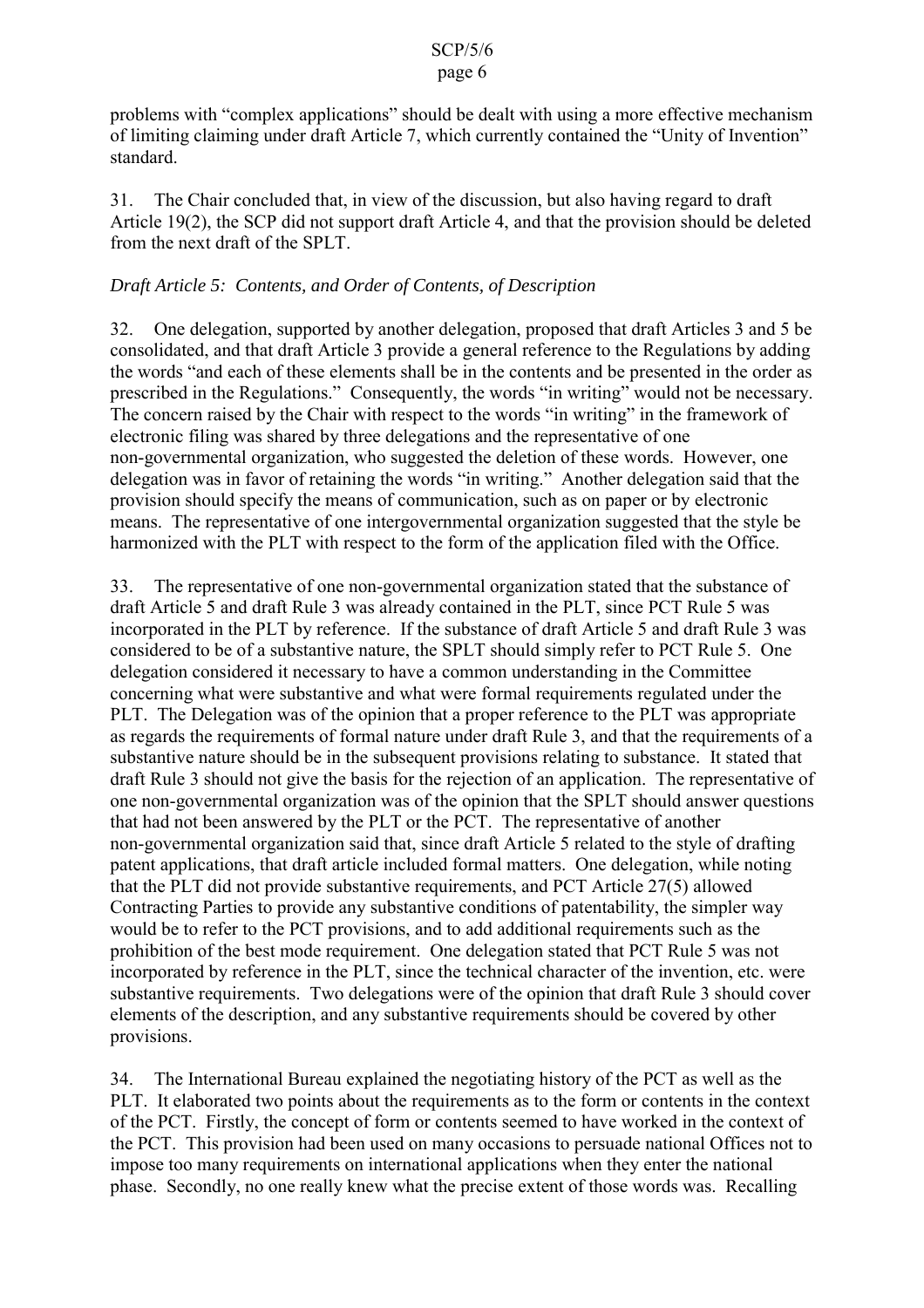# page 7

the discussions in the context of the PLT, the International Bureau said that those words were used because they worked well in the context of the PCT, although it was recognized that there might be some doubt as to their precise scope. Noting that it did not provide any exhaustive or authoritative view, the International Bureau referred to the Records of the Diplomatic Conference on the PCT concerning Article 27(1) as follows: "The requirements relating to form and contents are principally provided for in Articles 3 (The International Application), 4 (The Request), 5 (The Description), 6 (The Claims), 7 (The Drawings) and 8 (Claiming Priority), and in the Rules pertaining to these Articles (mainly in PCT Rules 3 to 13). The words "form or contents" are used merely to emphasize something that could go without saying, namely, that requirements of substantive patent law (criteria of patentability, etc.) are not meant." Therefore, it was clear that, at the time when this Treaty was formulated, those who prepared and agreed the notes were of the opinion that form or contents did not mean a question of substantive patent law. Against this backdrop, the International Bureau concluded that the dividing line between formality requirements and substantive requirements was not always clear. Further, it stressed the importance of establishing a seamless interface between the SPLT and the PLT. It pointed out that the substance of draft Rules 3 and 4 was not exactly the same as the corresponding provisions of the PCT.

35. In response to a question raised by the Chair as to which requirements under draft Rule 3 were considered to be substantive requirements, the representative of one non-governmental organization, supported by one delegation, indicated that the last sentence of draft Rule 3(1)(iv) was a substantive requirement. One delegation and the representatives of three non-governmental organizations stated that the technical character of the invention under draft Rule 3 was a substantive issue. This view was shared by one delegation and the representative of one intergovernmental organization, who supported the retention of that requirement in the SPLT, possibly in draft Article 15. The representative of one non-governmental organization proposed that the International Bureau study the use of the term "technical." One delegation said that draft Rule 3(1)(vii) related to a substantive requirement. The representative of one non-governmental organization pointed out that draft Rule 3(1)(vii) related to draft Article 16.

36. Following a suggestion made by the Chair, it was agreed that the International Bureau would conduct a study with respect to the interface between the draft SPLT and the PLT.

37. One delegation wondered whether there was consistency between the texts of draft Article 5, which required that the description be presented in a certain order as prescribed in the Regulations, and draft Rule 3(2)(a) which provided an option regarding the order. Another delegation was in favor of keeping the words "in the order" in draft Article 5, since the order referred to in draft Rule 3(1) was a logical one.

38. The Chair concluded that the relationship between the draft SPLT and the PLT as well as the PCT should be further studied in terms of formality requirements and substantive requirements.

# *Draft Rule 3: Contents and Order of Description Under Article 5*

39. There was a full discussion concerning the necessity of the term "technical" in draft Rule 3(1)(i) and (iii). Seven delegations supported the retention of the word "technical," while two delegations and the representatives of four non-governmental organizations proposed to delete that word. In this respect, several delegations made reference to the words "in all fields of technology" in Article 27.1 of the TRIPS Agreement, while one delegation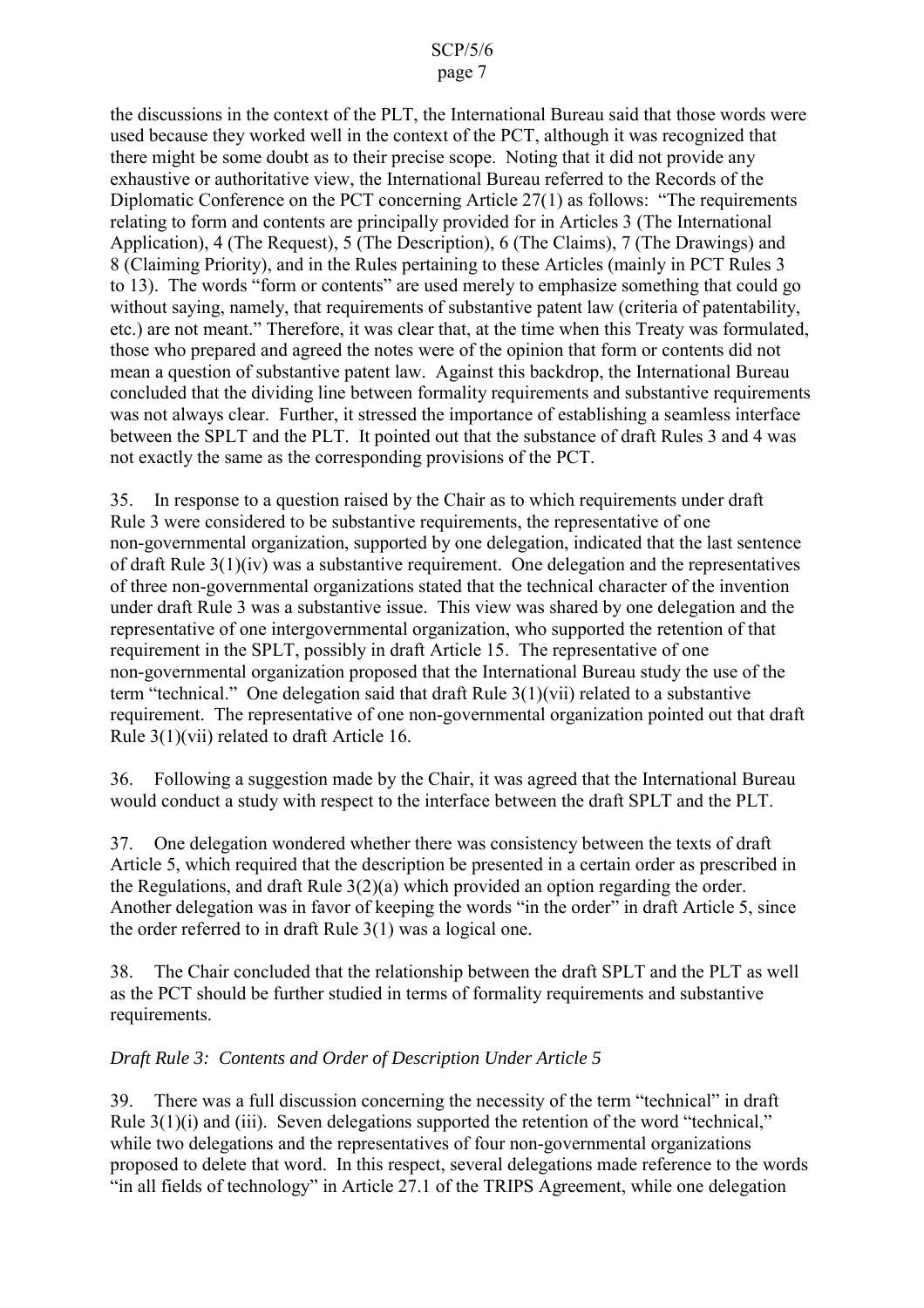stated that, in light of the negotiation history of the TRIPS Agreement, those words did not add any additional substantive requirement. The latter Delegation suggested a term such as "field of endeavor" or "field of invention." This view was supported by the representative of one non-governmental organization, who explained that the thrust of the phrase in Article 27.1 of the TRIPS Agreement was to ensure that no Member would exclude inventions in certain fields from patent protection.

40. Three delegations and the representative of one intergovernmental organization suggested the deletion of the term "technical" from item (i) only, since an invention could relate to all spheres of human activity.

41. One delegation suggested the deletion of the term "technical" from item (iii) only, since where a claimed invention *as a whole* was considered to be technical, the invention would be subject to patent protection even if the problem was not technical. However, another delegation indicated that, although the advantageous effect of the invention could be non-technical, the problem should have a technical character. Another delegation opposed reference to the "problem-solution approach" in this context.

42. In response to the suggestion by one delegation to move a part of draft Rule 3 to the Treaty, and to a concern raised by another delegation, the International Bureau explained that the text was drafted so that general principles were included in the draft Treaty, while much of the detail was kept in the draft Regulations. However, this did not mean that the provisions under the draft Regulations could necessarily be easily amended, since a super majority could be required for the revision of certain Rules, if necessary.

43. The representative of one non-governmental organization sought clarification concerning the timing of the submission of each element under draft Rule 3(1) to the Office.

44. As regards draft Rule 3(1)(ii), one delegation wondered whether the practice of certain countries, which obliges applicants to present prior art in a disclosure statement, was covered under this item and, if that was the case, whether non-compliance with such a requirement should be sanctioned under draft Article 19. Two delegations suggested that, in the Spanish text, the words "*para la comprensión de la invención, así como para la búsqueda y el examen y, de preferencia*," be replaced by "*para la comprensión, búsqueda y examen sustantivo de la invención y, preferentemente*."

45. As regards draft Rule 3(1)(iv), one delegation questioned whether the provision needed to contain such detail, and sought clarification about the terms "biologically reproducible" and "technologically reproducible." The representative of one non-governmental organization indicated that the requirements under the PCT concerning nucleotide or amino acid sequence listings or the deposit of biological material should be incorporated into the SPLT.

46. One delegation and the representative of one non-governmental organization welcomed the deletion of the best mode requirement which appeared in the 1991 Draft.

47. The Chair summarized the discussion by stating that there were different views in terms of the requirement concerning the "technical" nature of an invention, and that the International Bureau would redraft the provisions taking into account the comments received.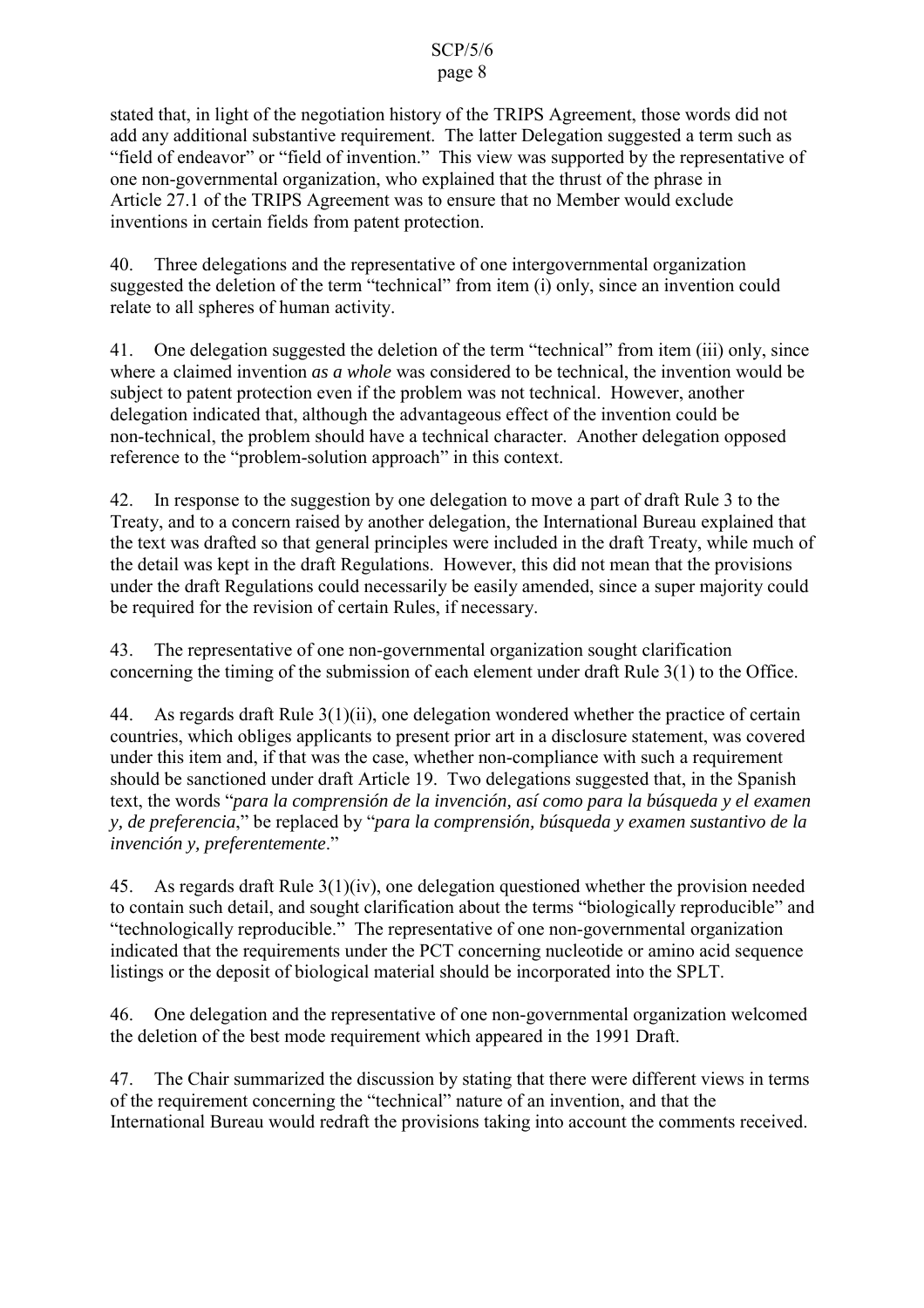### page 9

# *Draft Article 6: Contents, Style and Manner of Presentation of Claims*

48. The Chair noted that, concerning draft Article 6 and draft Rule 4, the International Bureau should conduct a study concerning formality requirements versus substantive requirements, as discussed under draft Article 5 and draft Rule 3.

49. Two delegations and the representative of one non-governmental organization proposed that draft Article 6(1) and (2) be combined with draft Article 12, and that draft Article 6(3) be combined with draft Article 3. In view of the importance of establishing a single set of rules, representatives of two non-governmental organizations stated that the draft SPLT should be fully in line with the PCT, and that PCT Article 33 and Rules 5 and 6 should be incorporated in the SPLT Practice Guidelines, instead of inventing a new rule. This direction was supported by the representative of one intergovernmental organization. Noting that the PCT did not bind national laws of Contracting States as regards substantive conditions of patentability, one delegation stated that national laws could be harmonized under the SPLT, and that the result could then be incorporated into the PCT. Another delegation said that, since the objective of the SPLT was to establish the best law and practice, the PCT could be brought in line with the SPLT through PCT reform. The representative of one non-governmental organization was of the opinion that the provisions in the PCT, which did not bind the Contracting States as regards substantive conditions of patentability, were not relevant to the SPLT.

50. The representative of one non-governmental organization noted that draft Article 6 was a mixture of three issues, namely, (i) validity of claims; (ii) form/format of claims; and (iii) claim construction. The validity issue related to draft Article 6(2), which should be moved to draft Article 19 and be redrafted in a form that would answer the question when was the subject matter of a claim in a particular application invalid to incorporate the timing of invalidity. The Representative was of the opinion that the "clear and concise" requirement should not be a ground for invalidity. As regards the term "individually and in their totality" in draft Article 6(2), he wondered whether the claims could be individually invalid, if they collectively failed to be concise. Concerning the second issue, the Representative supported the term "limitation." On the third issue, the Representative pointed out the link to draft Article 14. He indicated that the claim should be construed by identifying each of the limitations in the claim, determining their scope based on the specification, and that the claimed subject matter could be defined by the limitations so construed.

51. The International Bureau observed that, while the PLT established a mechanism where a single application would be validly accepted by all Contracting Parties for the purposes of filing an application, the draft SPLT aimed at allowing a single application to be prepared for the purposes of substantive examination in all offices. However, the discussion revealed that there was a third category of requirements that fell between these two, which related to formal aspects that were strongly linked to substance. For example, a certain structure of claims or the contents of the description might not be compatible with the requirements concerning the structure and contents during examination, although they would be accepted to meet the requirements for a complete application. Against this backdrop, in view of the possible link with the PCT, the International Bureau suggested that the draft SPLT also regulate minimum requirements concerning the third category of requirements so that there would be uniformity in the results of examination by all Contracting Parties.

52. *Draft Article 6(1)*. One delegation expressed its support for not making draft Article 6(1) subject to the sanctions under draft Article 19. The representative of one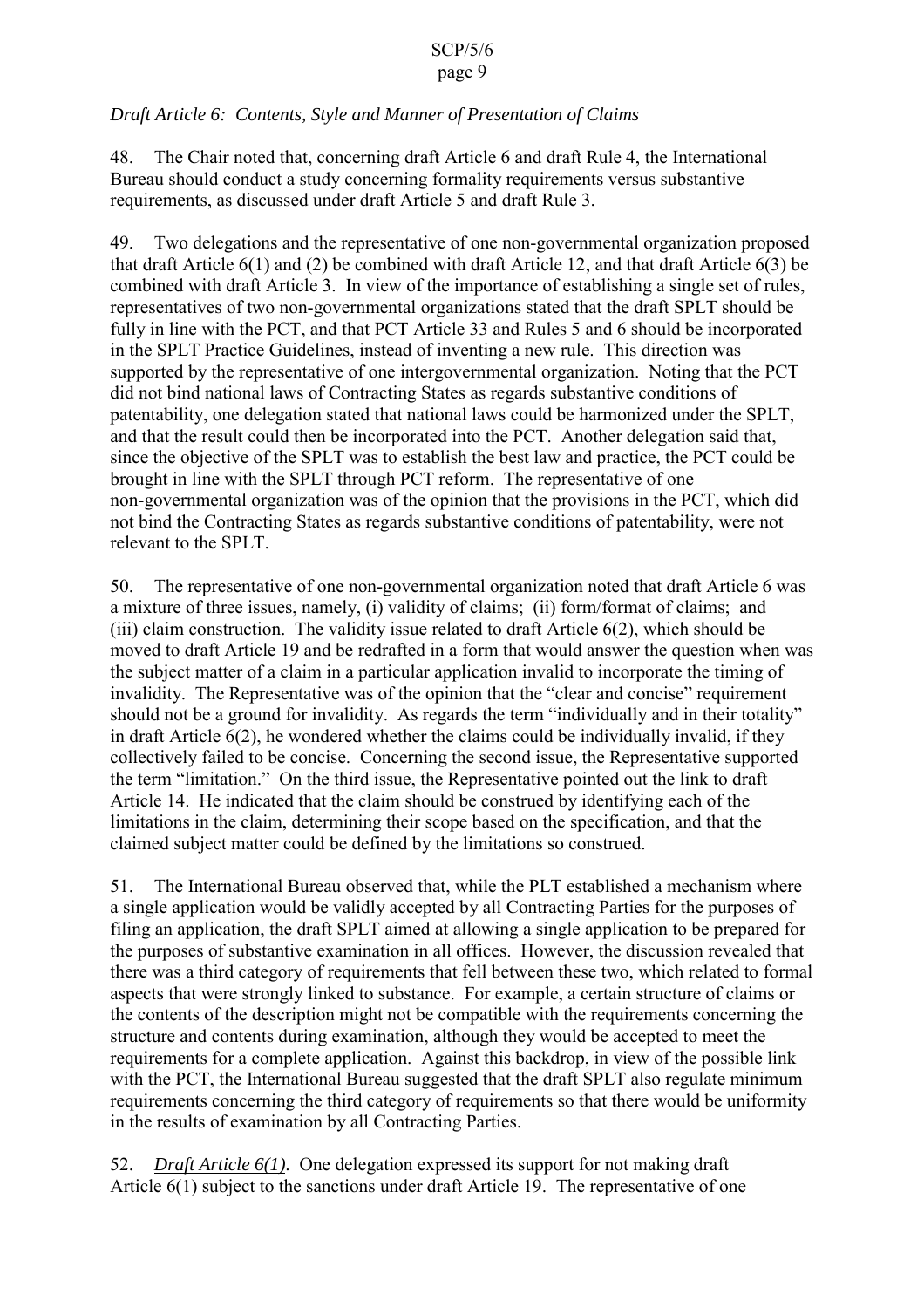# page 10

intergovernmental organization suggested the deletion of the words "[as prescribed in the Regulations]," while the representative of another intergovernmental organization proposed to delete the square brackets surrounding those words but retain the text.

53. *Draft Article 6(2)*. One delegation asked whether this provision could be interpreted in a way that the Office could limit the number of claims, and if so, it should be explicitly expressed in the provision. This view was reflected by another delegation, which stated that no provisions were found in the PCT or in its national law to reject claims on the ground of the number of claims. While recognizing the freedom of applicants to present as many claims as they wish, another delegation stated that the Office should have the power to limit claims to a reasonable number in each particular case. However, three delegations and the representative of one non-governmental organization opposed any limitation of the number of claims. In response to a question raised by two delegations, one delegation explained that at the Diplomatic Conference in 1991, its Delegation had proposed to include the phrase "both individually and in their totality," since some applications contained many independent claims, where each claim was clear and concise, but where it was not clear whether the full number of claims was actually necessary. However, this provision did not allow an Office to limit the number of claims, but only to delete redundancies. The Chair stated that, in his view, the draft provision was not intended to allow Contracting Parties to raise objections against the number of claims in an application. One delegation was in favor of deleting the words "both individually and in their totality."

54. Three delegations indicated that the terms "clear" and "concise" should be clarified in the Regulations and Practice Guidelines. However, one delegation wondered whether a definition of these terms would be helpful, since such a definition may vary in different cases in practice. The representative of one intergovernmental organization explained that the "clear and concise" test was of importance in view of the function of claims in defining the matter for which protection was sought, and that the meaning of the terms of the claims should be clear enough for the person skilled in the art to understand.

55. The Chair summarized the discussion as follows: the SCP supported the restructuring of draft Article 6 in view of draft Articles 3 and 12 as well as 19. The terms "clear and concise" and "both individually and in their totality" should be clarified in view of the next draft of the SPLT.

# *Draft Rule 4: Details concerning Claims Under Article 6*

56. Concerning the various terms which were placed within square brackets as alternatives, the International Bureau explained that the intention was to use the term "limitation," which was a more objective expression, wherever appropriate. One delegation supported the usage of the word "limitation" throughout the draft Rule. Five delegations supported the term "technical features" throughout the draft Rule. The representative of one non-governmental organization was in favor of the deletion of the word "technical." Another delegation requested the clarification of the term "limitation" in the Notes.

57. *Draft Rule 4(1)*. The representative of one intergovernmental organization stated that this paragraph related to a formality requirement.

58. *Draft Rule 4(2)*. Two delegations and the representative of one intergovernmental organization proposed to retain the word "technical," and one delegation stated that the term "technical" should be deleted. However, another delegation preferred the words "elements or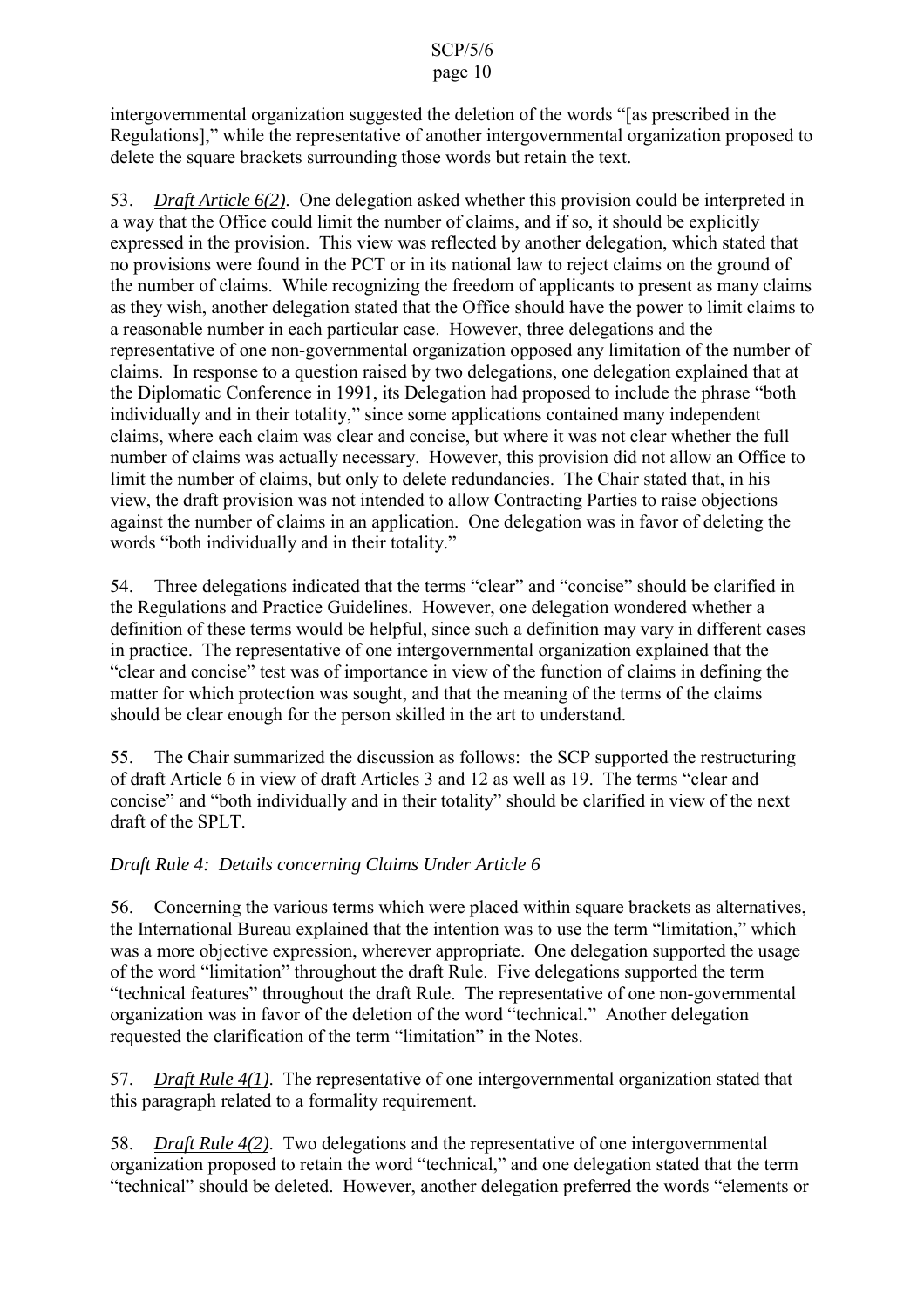# page 11

steps" or "limitations" rather than "technical features," since the claims could be defined by non-technical elements, even though the invention *per se* should be technical. In his view, which was supported by one delegation and the representative of one non-governmental organization, this was a substantive matter under draft Article 15. One delegation proposed to harmonize the terminology with PCT Rule 6.3. Another delegation, supported by the representative of one non-governmental organization, suggested the words "technical or functional features." Replacement of the word "Method" in the title with "Form" was suggested by another delegation.

59. The Chair wondered whether draft Rule 4(2) and (3) addressed the same issue.

60. *Draft Rule 4(3)*. One delegation preferred the word "elements," while another delegation supported the word "limitation." Two delegations stated that this language should be modified to prohibit "single means claims."

61. *Draft Rule 4(4)*. Five delegations proposed that the words "at the option of the applicant" be replaced by the words "at the option of the Office," to allow their Offices to require claims in the form indicated in item (i). One delegation preferred the option of item (i), but reserved its position. The representative of one intergovernmental organization stated that, although he was in favor of the option of item (i), the Office should not impose one way of claiming, and supported the text in PCT Rule 6.3(b). Four delegations and the representatives of one intergovernmental and three non-governmental organizations supported the text as proposed.

62. One delegation sought a clarification of the words "wherein the improvement comprises" in item (i). Three delegations stated that a functional claim with a single element should not be allowed under item (ii).

63. *Draft Rule 4(5)(a) and (b)*. The representatives of two non-governmental organizations pointed out that the words "except where absolutely necessary" were found in the corresponding provision of PCT Rule 6.2(a). One delegation, supported by the representative of one intergovernmental organization, felt that there might be cases that needed accommodation of drawings, graphs or diagrams. Another delegation said that a reference to drawings should be allowed. Further, three delegations as well as the representative of one non-governmental organization stated that so-called omnibus claims should be allowed. The representative of one non-governmental organization supported flexibility in terms of drafting claims in view of possible challenge in court at a later stage. The retention of the term "technical" was suggested by one delegation.

64. *Draft Rule 4(5)(d)*. One delegation, supported by the representative of one non-governmental organization, proposed to move this provision to the Practice Guidelines.

65. *Draft Rule 4(6)(a)*. Two delegations and the representative of one non-governmental organization stated that the limitation to the same category was too narrow. Clarification of the words "as the case may be" and "same category" was sought by two delegations.

66. *Draft Rule 4(6)(b)*. Four delegations indicated that the examination of multiple dependent claims that depended on other multiple dependent claims was too much of a burden for Offices. However, one delegation and the representatives of two non-governmental organizations supported the retention of the text. In response to a question of the Chair, the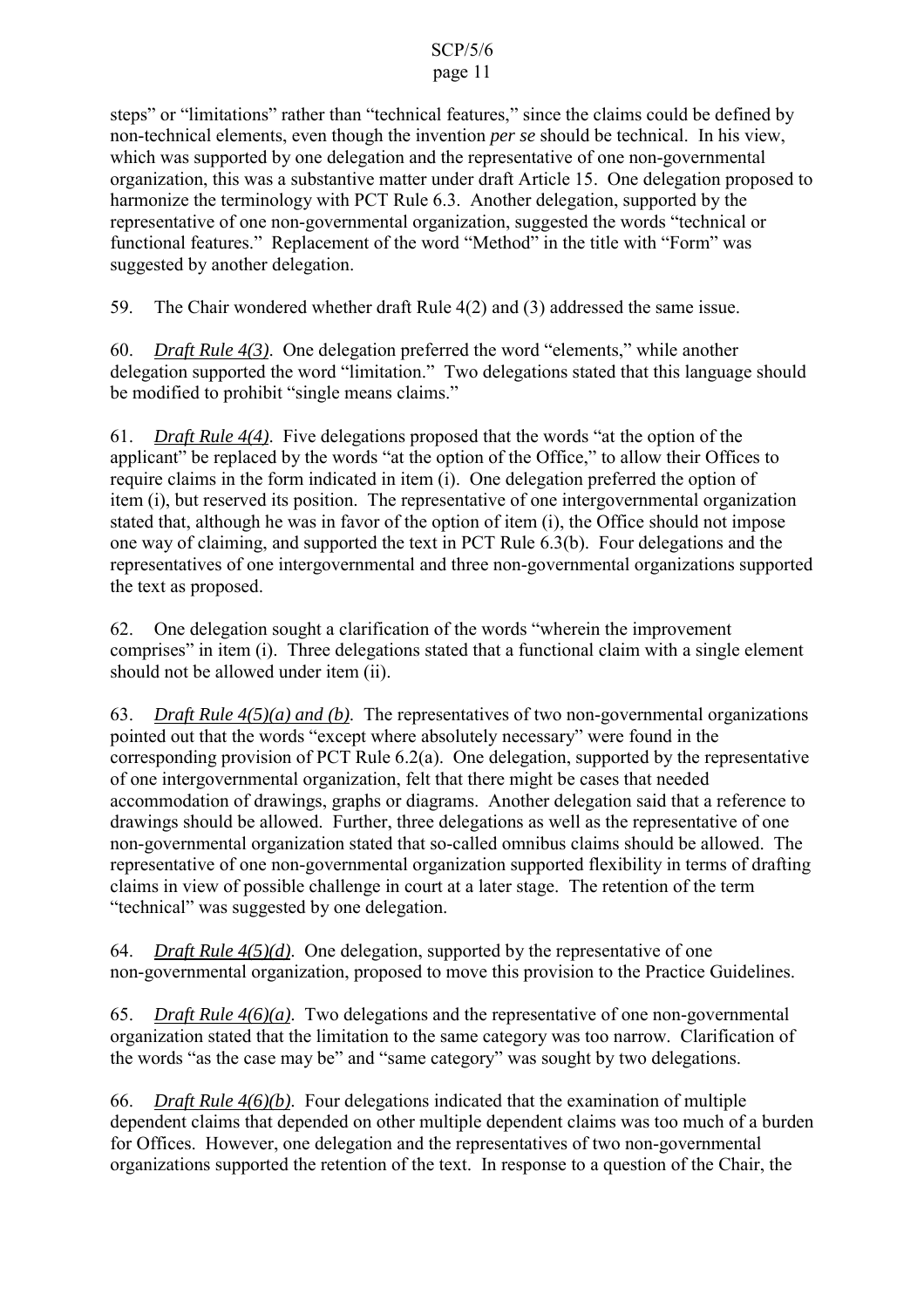Delegation of the United States of America stated that its office had established a practice to handle Markush-type claims efficiently.

67. One delegation proposed the inclusion of the following provisions concerning independent claims and categories of claims allowed under the unity of invention requirement in paragraphs (5*bis*) and (7):

"(5*bis*) [*Independent Claims*] (a) Depending on the complexity of the invention there may be several claims, independent and dependent.

(b) The independent claim shall ensure the protection of the invention within those limits in which the invention can be implemented while having the same technical effects and, also, containing the new elements sufficiently outlined so that to ensure the reproduction of the subject-matter of the invention.

(c) If the patent application relates to two or more inventions and the unity of invention is observed, an individual claim for each individual invention shall be drawn up.

(d) Any independent claim may be followed by a reasonable number of dependent claims which should refer thereto and should develop - or explain - the technical features already stated in the independent claim or should introduce embodiments of the subject-matter of the invention, provided that the unity of invention be observed.

(7) [*Categories of Claims Allowed in an Unitary Invention*] Subject to complying with the requirement of unity of invention in a single patent application relating to a group of inventions there could be included:

- (i) independent claims of various categories;
- (ii) independent claims of the same category;
- (iii) dependent claims."

68. The SCP agreed that the International Bureau should carefully examine these questions when redrafting the provisions.

# *Draft Article 7: Unity of Invention Draft Rule 5: Details Concerning the Requirement of Unity of Invention Under Article 7*

69. One delegation was concerned about allowing the use of a "special technical features" approach, for unity of invention, which it considered was outdated, particularly, in view of complex applications relating to, for example, genetic sequences, and other applications having greatly multiplied embodiments and claims. The Delegation suggested the establishment of a Working Group to consider a new standard for patent applications in emerging technologies, which would report to the SCP or the International Bureau. This view was supported by four delegations and the representative of one non-governmental organization. Though the above concerns were understood by the representatives of several non-governmental organizations, they expressed concerns about deviating from the general rules for certain special cases, and wondered whether complex applications could be dealt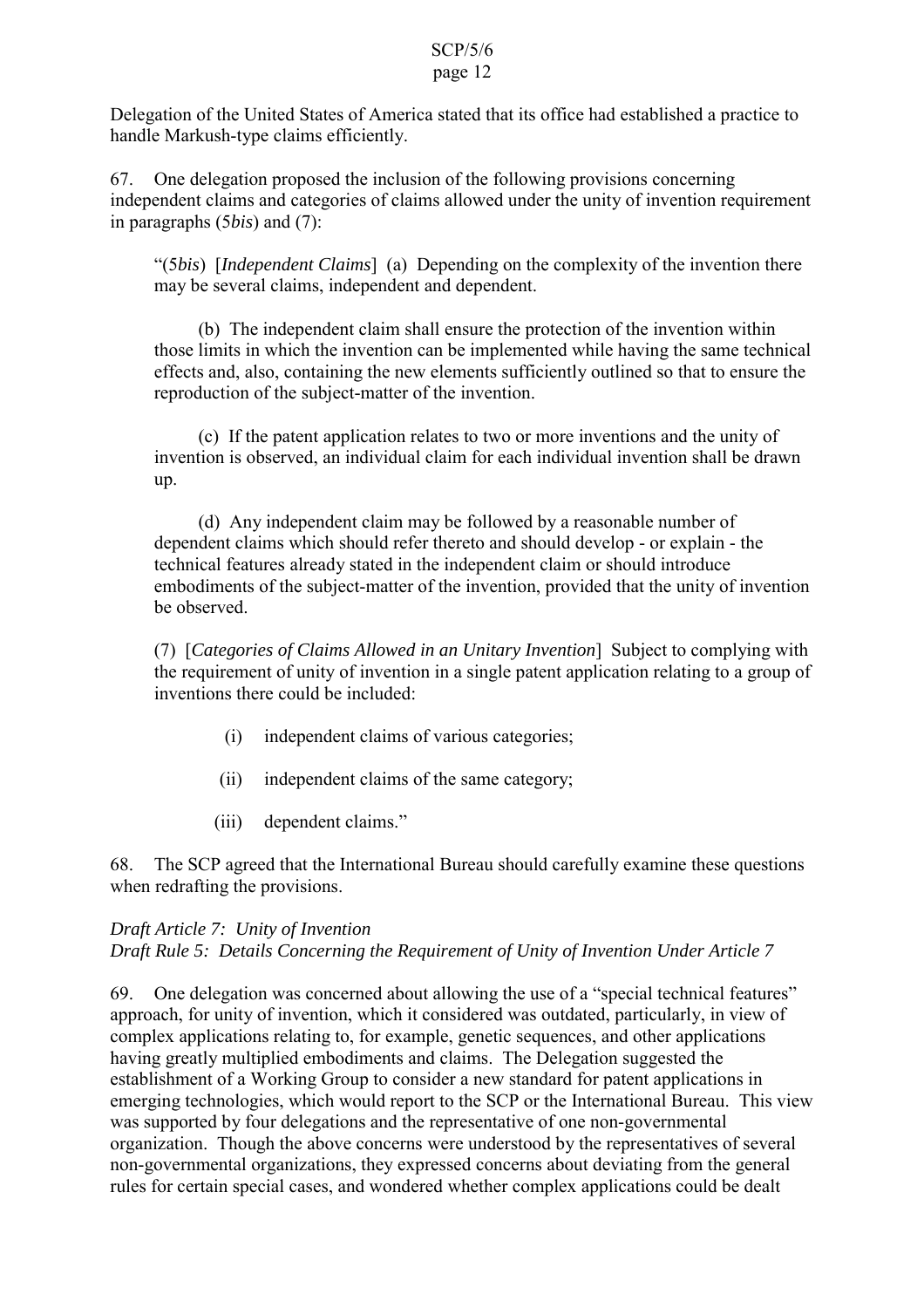# page 13

with by other mechanisms, such as fees or the "clear and concise" requirement. Several delegations did not support the establishment of such a Working Group. Two delegations pointed out that the unity of invention requirement was not a question of complexity or fees, but had been established for the benefit of third parties to understand the scope of the invention. In conclusion, the Chair invited the Delegation of the United States of America to provide the Committee with further background and detailed information on this matter.

70. Concerning the two Alternatives, a number of delegations and representatives of non-governmental organizations supported Alternative B and, in particular, a combination of Alternative B with paragraph (2) of Alternative A. One delegation stated that the details should be regulated under the Regulations or the Practice Guidelines on the basis of the PCT Administrative Instructions. One delegation and the representative of one non-governmental organization wondered whether the unity of invention requirement was a formality issue, and therefore, whether the PCT provisions were incorporated by reference into the PLT. Two delegations questioned whether draft Article 19 that referred to draft Article 7 contradicted paragraph (2).

71. As regards draft Rule 5(1), one delegation proposed to replace the words "technical features" with the words "elements or steps" or "limitations." Another delegation suggested the deletion of the word "technical," since it was not a matter to be dealt with under draft Rule 5. The representative of one non-governmental organization suggested either a deletion of the word "technical" or the replacement with the words "technical or functional." On the other hand, one delegation and the representatives of two intergovernmental organizations proposed to delete the square brackets surrounding the word "technical." Another delegation opposed the "special technical feature" test stating that a more meaningful and effective test would focus on evaluation of the claimed inventions "as a whole."

72. Concerning draft Rule 5(2), one delegation proposed to insert the words "each of" before the words "the inventions are claimed in separate claims."

73. The Chair concluded that a majority of delegations were in favor of combining Alternatives A and B, and stated that the International Bureau should redraft the provisions taking into account the various comments received.

# *Draft Article 8: Definition of Prior Art Draft Rule 6: Availability to the Public Under Article 8*

74. The Chair noted that the questions concerning the priority date and the claimed invention that had been discussed earlier were also related to this draft article. In this regard, one delegation supported the inclusion of an additional provision that would regulate the requirements relating to the entitlement to priority. The Delegation questioned whether reference should be made to the "priority date of the application."

75. One delegation supported the comprehensive definition of prior art in draft Article 8 subject to a uniform grace period and other exceptions. Another delegation indicated that, although the national law of the Delegation's country provided an exhaustive list of prior art, it did not oppose a comprehensive definition. Concerning the distribution of provisions between the Treaty and the Regulations, one delegation and the representatives of two non-governmental organizations stated that draft Article 8 should include more substance, which was currently contained in draft Rule 6. Another delegation suggested that the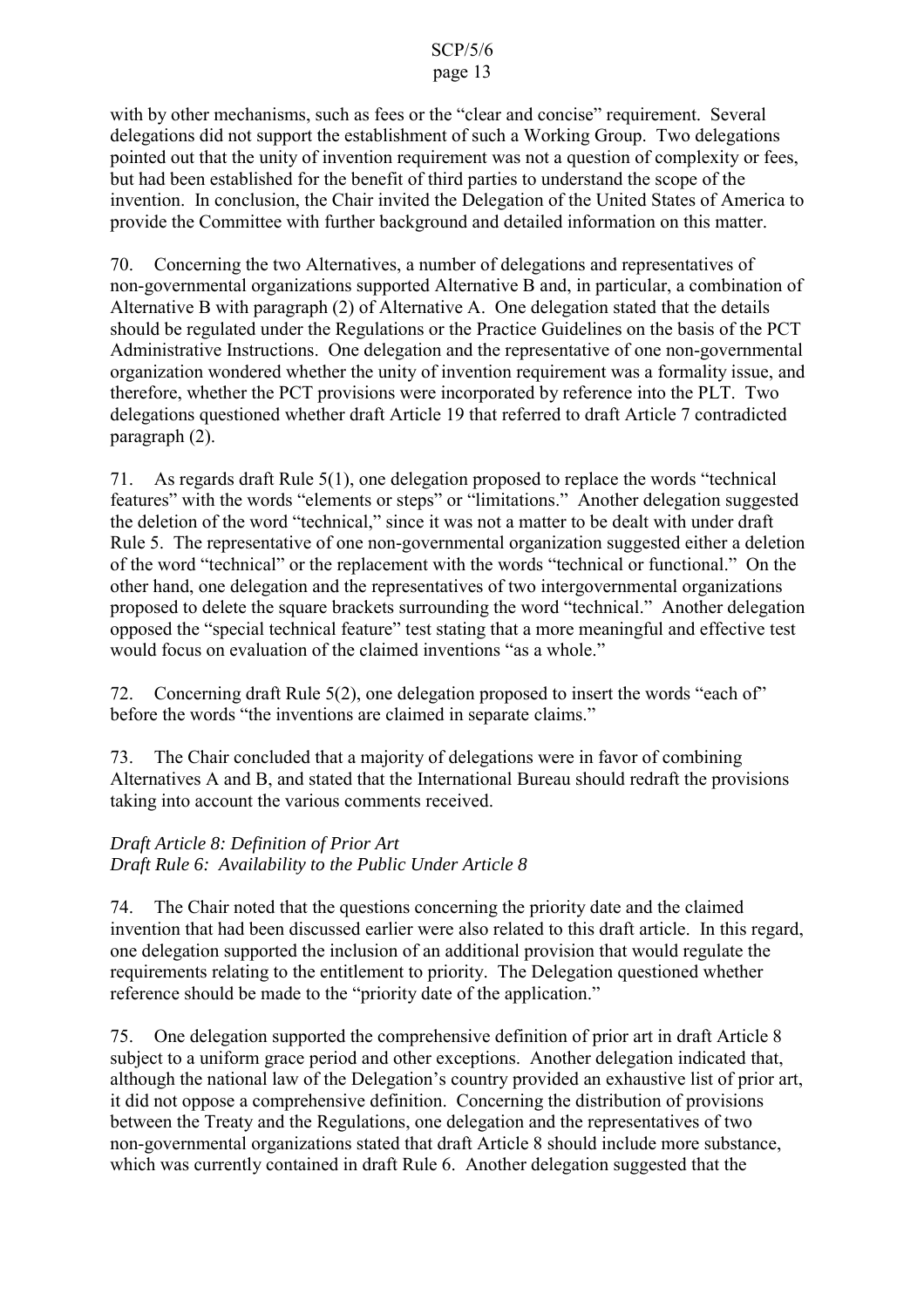# page 14

substance of draft Rule 6(1) could be incorporated in draft Article 8(1) by way of stating that the prior art consisted of everything made available to the public "in any form."

76. Fourteen delegations and the representative of one intergovernmental organization preferred Alternative A. Five delegations and the representatives of one intergovernmental organization and two non-governmental organizations supported Alternative B because of the inclusion of the phrase "subject to Articles 9 and 10" and because of the link between the prior art and the claims. The Delegation of Uruguay expressed concerns about the fact that Alternative B made reference to the claims, and not to the application as a whole.

77. One delegation expressed a concern regarding the uniform treatment of dependent claims by certain examining offices. The delegation stated that dependent claims should be viewed as merely "short-hand" versions of independent claims, and that each claim must be fully treated during examination.

78. One delegation wondered whether the text in Alternative A appropriately covered the case where multiple priorities were claimed. The representative of one intergovernmental organization pointed out that, in that respect, Alternative B was not complete either, since each of several embodiments within one claim might be subject to different priority dates. The International Bureau explained that the term "priority date" was not found in Article 4 of the Paris Convention. Rather, the Paris Convention referred to a priority period for each earlier application referred to in the priority claim. The International Bureau considered it necessary to clarify terms such as an "invention," an "invention of an application" or a "claimed invention," so that there would be a clear distinction between each claim and each embodiment of the claim. One delegation proposed to use the term "subject matter of the claim" rather than "invention." After some discussion, concerning the entitlement of priority for the purposes of defining prior art, it was found that many Offices, irrespective of their preference for Alternative A or B, considered each claim on case-by-case basis. One delegation, however, expressed concerns about a single claim having multiple priority dates. This was supported by the representative of one non-governmental organization, who urged the adoption of a harmonized rule. With respect to priority, the representative of another non-governmental organization suggested to include a reference to the Paris Convention and the TRIPS Agreement.

79. One delegation expressed its concern about the word "information" in Alternative B, which was unfamiliar to it. Another delegation wondered whether the term "information" included a physical entity or an act of conduct. The representative of one non-governmental organization stated that the capturing of information, including information on the Internet and in the field of traditional knowledge, was important. One delegation suggested that the Regulations and the Practice Guidelines address the prior art status of information disclosed on the Internet.

80. For the purpose of determining prior art, one delegation explained that, under the national law of its country, not only the date, but also the time of disclosure was relevant for the judgement of novelty and inventive step. Another delegation, supported by one delegation, proposed to establish a unified rule for the determination of the date of publication of prior art in the Regulations or the Practice Guidelines.

81. Concerning draft Rule 6(1), one delegation suggested the words "Prior art shall qualify as such when …" at the beginning of the paragraph, since this provision should not be read as an optional provision. One delegation proposed to include acts such as "on sale" and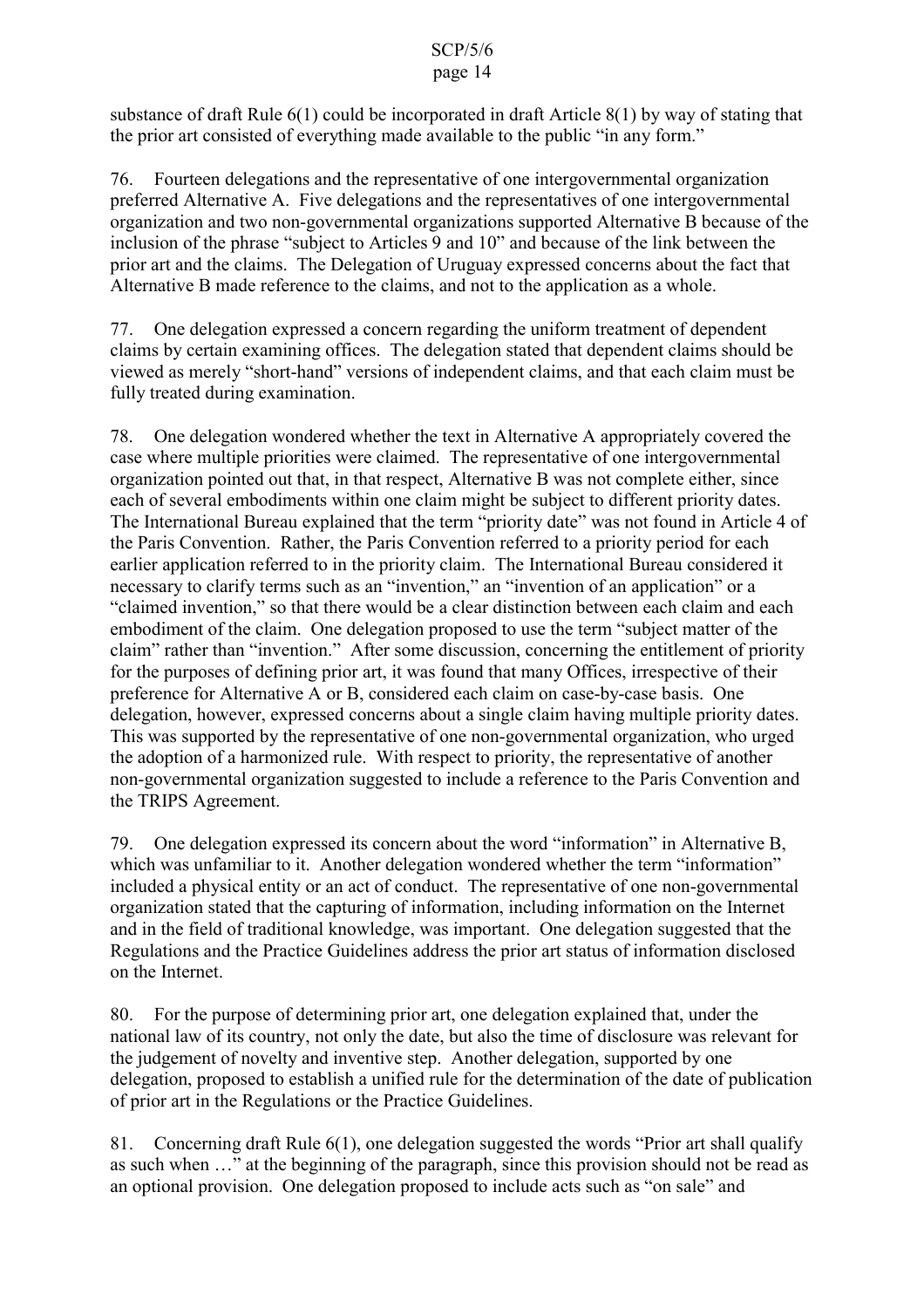"offering for sale" in the context of loss of rights where an invention was commercialized before the application was filed.

82. As regards the accessibility to the public, one delegation, supported by another delegation, stated that "accessibility to the public" in draft Rule  $6(1)$  was not the same as "making available to the public." The Delegation explained that, under the national law, a doctoral thesis in a public library was considered as made available to public, even if nobody consulted that thesis. However, inventions known to colleagues of the inventor but not to others, were considered not made available to the public. Another delegation, supported by two other delegations, sought clarification on the meaning of the term "public," which could be construed as a private individual, and suggested a deletion of the words "one or more members." One delegation suggested deeper harmonization as regards "reasonable possibility that it could have been accessed by one or more members of the public." Another delegation said that further details on indexed or catalogued information should be included. Two delegations considered that the expression "reasonable" was too subjective. Another delegation said that a "reasonable possibility" could be a "legal possibility for access" or a "possibility of access on a legal basis." The representative of one non-governmental organization preferred to apply the reasonable accessibility test to "a person skilled in the art," not to the general public. One delegation said that the word "information" in draft Rule 6(2) could be replaced with the words "prior art."

83. One delegation stated that, since there was no geographical limitation on the definition of prior art, detailed provisions should be provided in draft Rule 6(3) concerning support documentation or corroboration for non-written prior art. Another delegation also raised concerns about an oral disclosure in a foreign country. The representative of one non-governmental organization supported a higher objective standard for oral disclosures in view of the difficulty of evidential support.

84. The Chair summarized the discussion as follows: a majority of delegations supported Alternative A, while it was recognized that the provisions should appropriately cover the issues concerning entitlement of priority. The International Bureau should redraft the provisions taking into account the comments received, for example, the clarification of the terms "inventions," "subject matter of the claims," "reasonable possibility," "information," "one or more members" and "accessibility to the public," as well as the distribution of provisions between the Treaty and the Regulations. The Chair further indicated that the International Bureau might prepare a questionnaire concerning the definition of prior art in order to collect information regarding national and regional practices, and suggestions for redrafting.

# *Draft Article 9: Prior Art Effect of Earlier Applications Draft Rule 7: Prior Art Effect of Certain Applications Under Article 9*

85. As regards Alternative A of draft Article 9, the International Bureau suggested the insertion of the words "Subject to Article 8," at the beginning of the sentence, the insertion of the words "(former application)" after "an application" in the first line, and the insertion of the words "from the filing date or, where priority is claimed, the priority date of the former application" after "part of the prior art" in the third line. Consequently, it suggested the deletion of the words "from the filing date or, where priority is claimed, the priority date of the former application" in the fourth line of draft Rule  $7(1)(a)$ .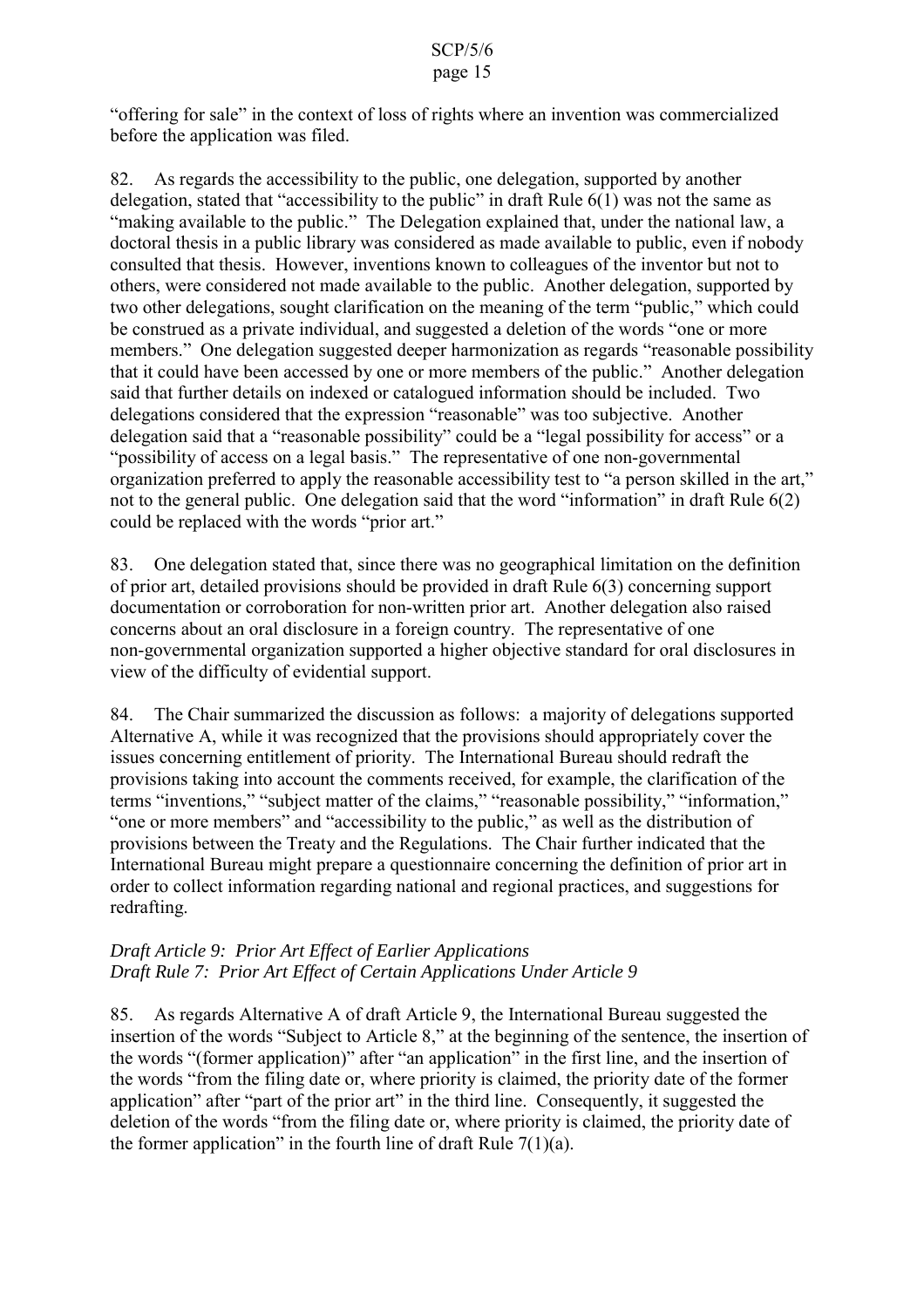86. Many delegations and the representative of one non-governmental organization supported Alternative A in view of the administrative difficulties in accessing former applications filed in foreign countries, the period for the publication of former applications, and legal uncertainty. Three delegations pointed out that a reference to a claimed invention in Alternative B should be taken into account. One delegation noted that as Alternative B reflected a truly globalized system, the SCP should give it serious consideration. The representatives of two non-governmental organizations were in favor of a worldwide effect as prior art for former applications. One delegation wondered whether the global effect of former applications could be introduced, as a first step, to the PCT applications. The representative of one non-governmental organization, who was interested in having a simple and certain global first-to-file system, observed that, instead of an 18-month publication, if an application were published immediately after the filing date, all the earlier filed applications worldwide could be treated as published prior art for the purposes of both novelty and non-obviousness.

87. One delegation pointed out that the whole contents of a former application should be determined at the time of filing of the application, and should not include subsequent amendments to that application.

88. One delegation and the representatives of two non-governmental organizations stated that draft Article 9 and draft Rule 7 should also apply to the determination of "non-obviousness," which was currently placed within square brackets, since obvious variations of earlier patented inventions should not be patented. Otherwise, a single act of infringement could be subject to multiple suits. However, since an inventor did not have access to the information contained in former applications, a number of delegations and the representatives of one intergovernmental organization and two non-governmental organizations supported the limitation to the determination of novelty only.

89. As regards draft Rule  $7(1)(c)$ , one delegation said that the abstract could be part of the "whole contents" if the applicant prepared it. The representative of one non-governmental organization wondered whether the inclusion of utility models in draft Rule 7(1)(d) collided with the principle that the SPLT should apply to patents only.

90. Concerning withdrawn, abandoned or refused applications under draft Rule 7(2), one delegation questioned the applicability of this paragraph to the cases where such withdrawn, abandoned or refused applications were revived and patented subsequently under national law. Another delegation proposed to establish a harmonized rule concerning how and when an applicant could withdraw his application before publication.

91. In respect of draft Rule 7(3), one delegation sought clarification of the meaning of "same person" and "same invention." In reply to a question of one delegation, the International Bureau explained that the words "validly granted" addressed the case where a patent granted by the Office was subsequently invalidated by a court. The representative of one non-governmental organization supported the inclusion of paragraph (3), which would provide a safeguard for one's own disclosures. However, one delegation and the representative of one non-governmental organization did not support that provision, since it was related to a continuation-in-part system and could lead to legal uncertainty. The representative of another non-governmental organization said that, if draft Article 9 and draft Rule 7 did not apply to non-obviousness, paragraph (3) could be deleted.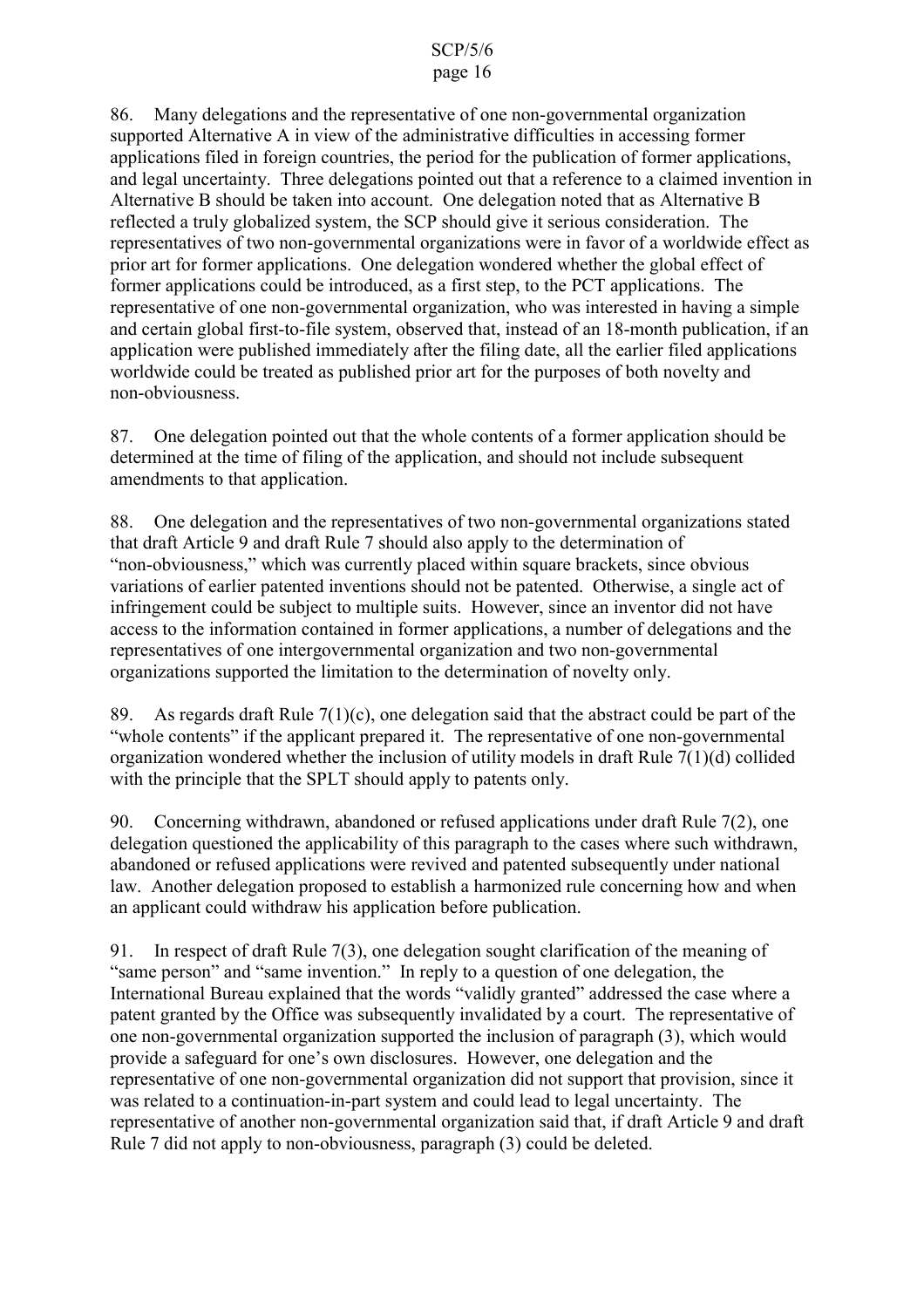# page 17

92. The Chair concluded that a majority of delegations were in favor of Alternative A, and that the International Bureau should redraft the provision taking into account, in particular, the following points: the geographic limitation, the limitation to novelty in draft Rule 7, the inclusion of utility models and of PCT international applications as prior art and self collision.

# *Draft Article 10: Disclosures not Affecting Patentability (Grace Period)*

93. The Chair stated that the issue of the grace period was related to other matters to be discussed later. After some discussion, he concluded that the discussion on this draft Article should be limited to information on existing national and regional rules concerning the grace period.

94. The Delegations of Azerbaijan and Canada said that they provided a 12-month grace period before the filing date for the information disclosed by the inventor. The Delegation of the United States of America explained that the legislation of its country provided a 12-month grace period before the filing date, covering third party disclosures, as well as the disclosure by the applicant. A grace period of 12 months before the filing date for the information disclosed by the inventor or his successor was provided for in the legislation of the Republic of Moldova and Romania. Belarus, Kenya, Ukraine and OAPI member States provided a 12-month grace period before the filing date. The Delegation of Argentina said that a 12-month grace period before the filing date, or the priority date if applicable, was provided in its country. The Delegations of Indonesia, Morocco and the Russian Federation stated that they provided a 6-month grace period before the filing date. The Delegation of Japan explained that the legislation of its country provided a 6-month grace period before the filing date for the inventor's disclosures made through an experiment, in a presentation in writing at a scientific meeting, in a printed publication, at an exhibition, or on the Internet. The Delegation of Venezuela explained that the Andean Pact provided a 6-month grace period before the filing date, or the priority date if applicable. The Delegation of Germany said that, although it did not have a grace period under the current patent law, the utility model law provided a 6-month grace period before the filing date, or the priority date, if applicable.

95. The Delegation of Australia explained that it was considering the introduction of a 12-month grace period from the filing date, or the priority date, if there was an international consensus. The Delegation of Chile said that its country was planning to introduce a 6-month grace period.

96. The representative of one non-governmental organization stressed the importance of the grace period for inventors. The representative of another non-governmental organization noted that an increasing number of countries were introducing a grace period into their legislation.

97. One delegation noted that the previous interventions indicated that a robust grace period represented a best practice independent of other issues, including in nations having a first-to-file system.

### *Draft Article 11: Disclosure in Application as a Whole [Alternative A] Adequacy of the Disclosure [Alternative B]*

98. Although the text of Alternative A was more familiar to them, many delegations expressed their support for Alternative B that provided further details, such as undue experimentation, timing of disclosure, notions of clearness and conciseness and a reference to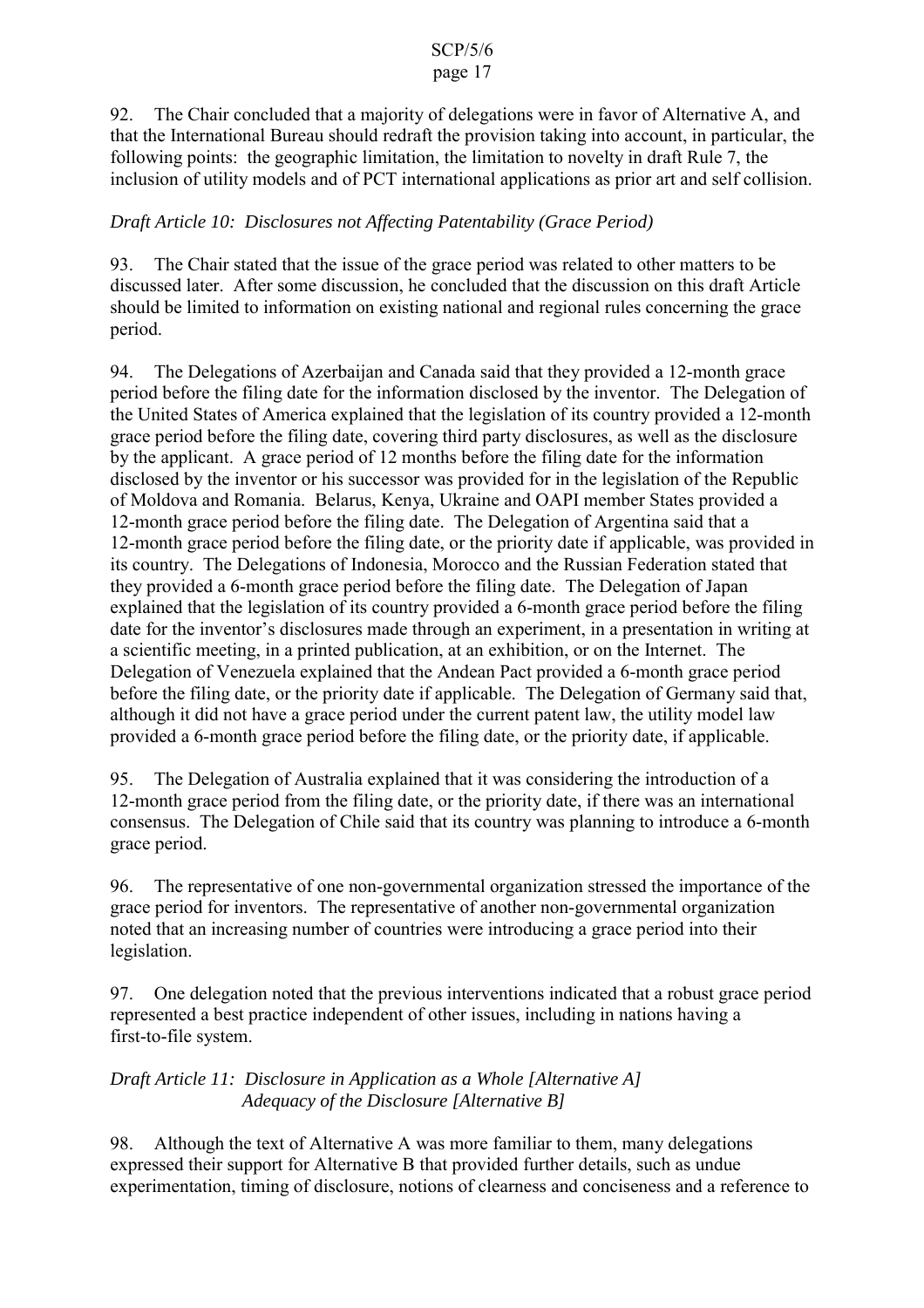the claimed invention, and suggested the combination of Alternatives A and B. In this respect, one delegation, supported by two other delegations, suggested the following structure:

"(1) The application as of the filing date should be clear and complete.

"(2) In the application, there should be a disclosure of the invention.

"(3) It should be clear and complete if taking into account the description, claims and drawings … [text in Alternative B follows]."

99. One delegation pointed out that the meaning of the term "disclosure" in draft Articles 11 and 12 was different from the one in draft Article 10, which meant laying the information open to the public. Further, another delegation sought clarification on the concept of "disclosure" and of its relation with the notions of "description" and "claim." In response, the International Bureau explained that Alternative B covered the disclosure of an application that related to the subject matter of the claim, and that it would redraft the provisions to avoid ambiguity. One delegation said that the disclosure requirements were not relevant to the analysis of the quality of the description *per se*. Another delegation said that, in Alternative A, it was not clear whether the word "disclosure" meant an initial disclosure at the filing date or a disclosure including further amendments.

100. Two delegations and the representative of one intergovernmental organization requested clarification of the term "adequate." Three delegations sought clarification of the meaning of "undue experimentation." One delegation stated that the written description of the invention should be set forth in a manner that evidenced the applicant's possession of the claimed invention as of the filing date. Further, the Delegation said that the necessity for the best mode requirement was under consideration in its country. The representative of one non-governmental organization stated that it was opposed to the best mode requirement.

101. The representative of one non-governmental organization suggested the inclusion of Practice Guidelines along the lines of the PCT Examination Guidelines. The representative of another non-governmental organization proposed to include some provisions on the correction of sequence listings and a reference to an earlier deposit of micro-organisms in the Regulations or the Practice Guidelines.

102. As regards the Spanish text, one delegation said that the word "*idoneidad*" in Alternative B should be replaced with the word "*adecuación*." Another delegation pointed out that the translation of the words "carried out" in Alternative A was "*realizada*," while the translation of the words "made and used" in Alternative B was "*realizada y utilizada*."

103. The Chair concluded that a majority of delegations supported a combination of Alternatives A and B, and that the International Bureau should review the draft taking into account the comments made.

# *Draft Rule 8: Disclosure Under Article 11*

104. Concerning item (i), after some discussion, it was agreed that the International Bureau should review the draft in light of the disclosure in the initial claim. In this regard, the representative of one non-governmental organization said that the words "for the purposes of the filing date" was misleading and that the words "the claims" should be replaced with the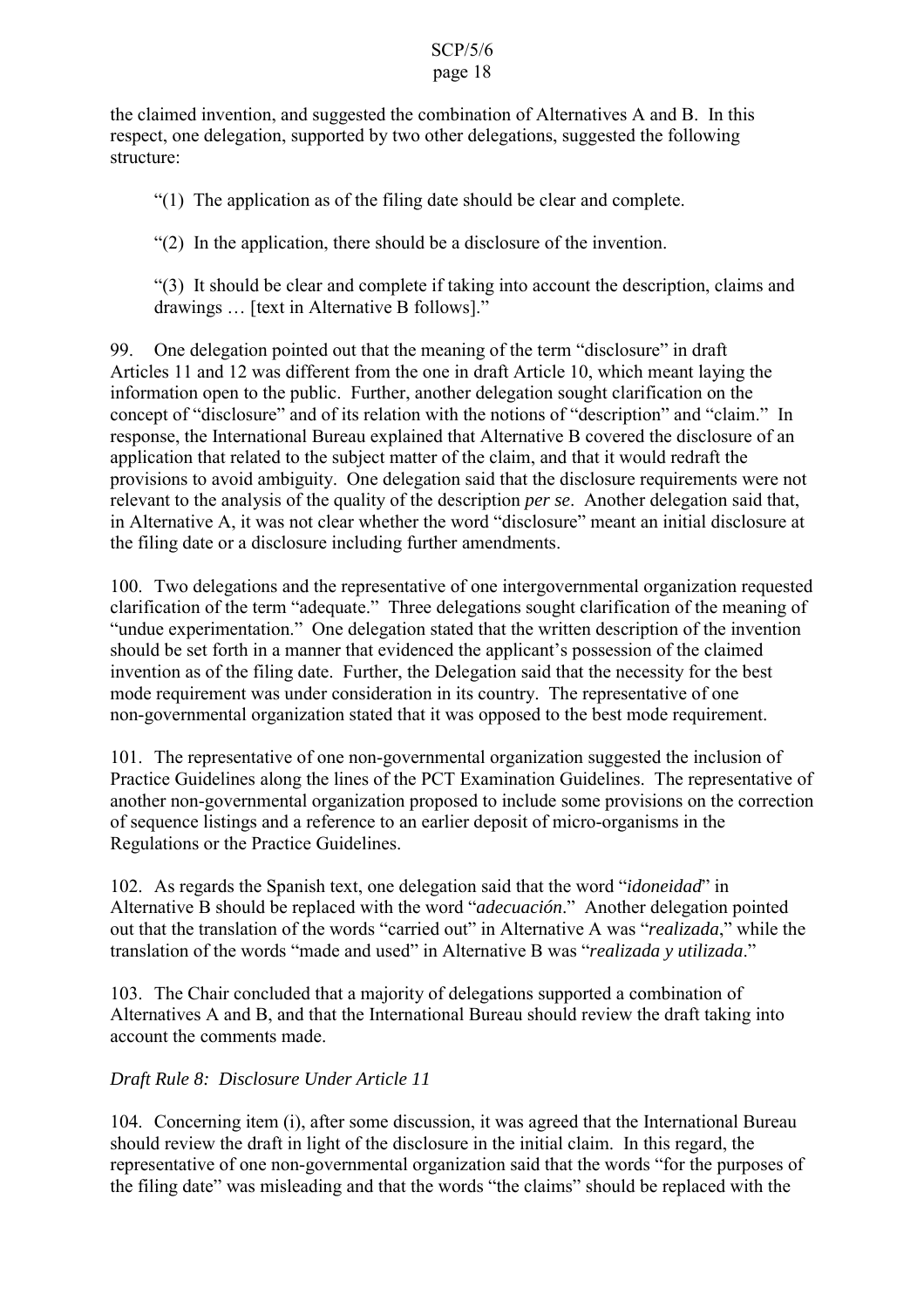words "any claim." As regards item (ii), three delegations and the representative of one non-governmental organization suggested further elaboration of the term "undue experimentation" either in the Regulations or in the Practice Guidelines. The representative of one non-governmental organization suggested the insertion of the words "at the time of filing" after the words "the general knowledge."

### *Draft Rule 9: Deposit of Biologically Reproducible Material Under Article 11*

105. Three delegations and the representative of one intergovernmental organization did not support the second sentence that allowed a deposit to be made later than the filing date. However, one delegation supported the existing text which provided flexibility, and indicated that subsequent evidence showing the possession of the claimed biologically reproducible material by the applicant on the filing date might be necessary. Another delegation stated that a reference to the filing date should be replaced with a reference to the priority date, if any. Clarification of the meaning of "a depositary institution" was requested by one delegation. The representative of one non-governmental organization proposed to provide a link with the Budapest Treaty. Further, one delegation, supported by the representative of one non-governmental organization, suggested that the Regulations or the Practice Guidelines spell out when a correction could be made in the specification where a deposit was involved.

106. The SCP agreed that the International Bureau should look into these questions when redrafting the provisions.

# *Draft Rule 10: Person Skilled in the Art Under Articles 11, 18 and 20(3)(b) and Rules 3(2)(b), 8, 9, 10, 11(1) and [(2)], 13(3) and 14(2)*

107. One delegation said that the Regulations or the Practice Guidelines should elaborate more detailed practices. Another delegation, supported by the representatives of one intergovernmental organization and two non-governmental organizations, stated that the knowledge of a team of persons should be taken into account, and that the level of skill might depend on the technology concerned. Another delegation suggested that the basic principle of the level of a skilled person should be a hypothetical person with an average level of experience. The representatives of two non-governmental organizations suggested the deletion of the words "without highly specialized skills." One delegation was of the opinion that full knowledge in the relevant field, not only general knowledge, was needed. The representative of one non-governmental organization considered that an ordinary practitioner "reasonably well versed" was a person who knew all the prior art.

108. One delegation said that the person skilled in the art should not relate to any specific technology, and that this person should be able to analyze the invention independently, taking into account only the prior art. The Delegation stated that the person skilled in the art should be considered as a specialist, and that the details should be provided in the Practice Guidelines or the Notes. The representative of one intergovernmental organization, supported by one delegation, was also in favor of providing the detailed provisions in the Practice Guidelines in order to ensure flexibility, since the definition of a person skilled in the art depended very much on each specific case. The Representative said that there was no reference to the state of the art, i.e., whether a person skilled in the art should be considered to know the state of the art as contained in the search report.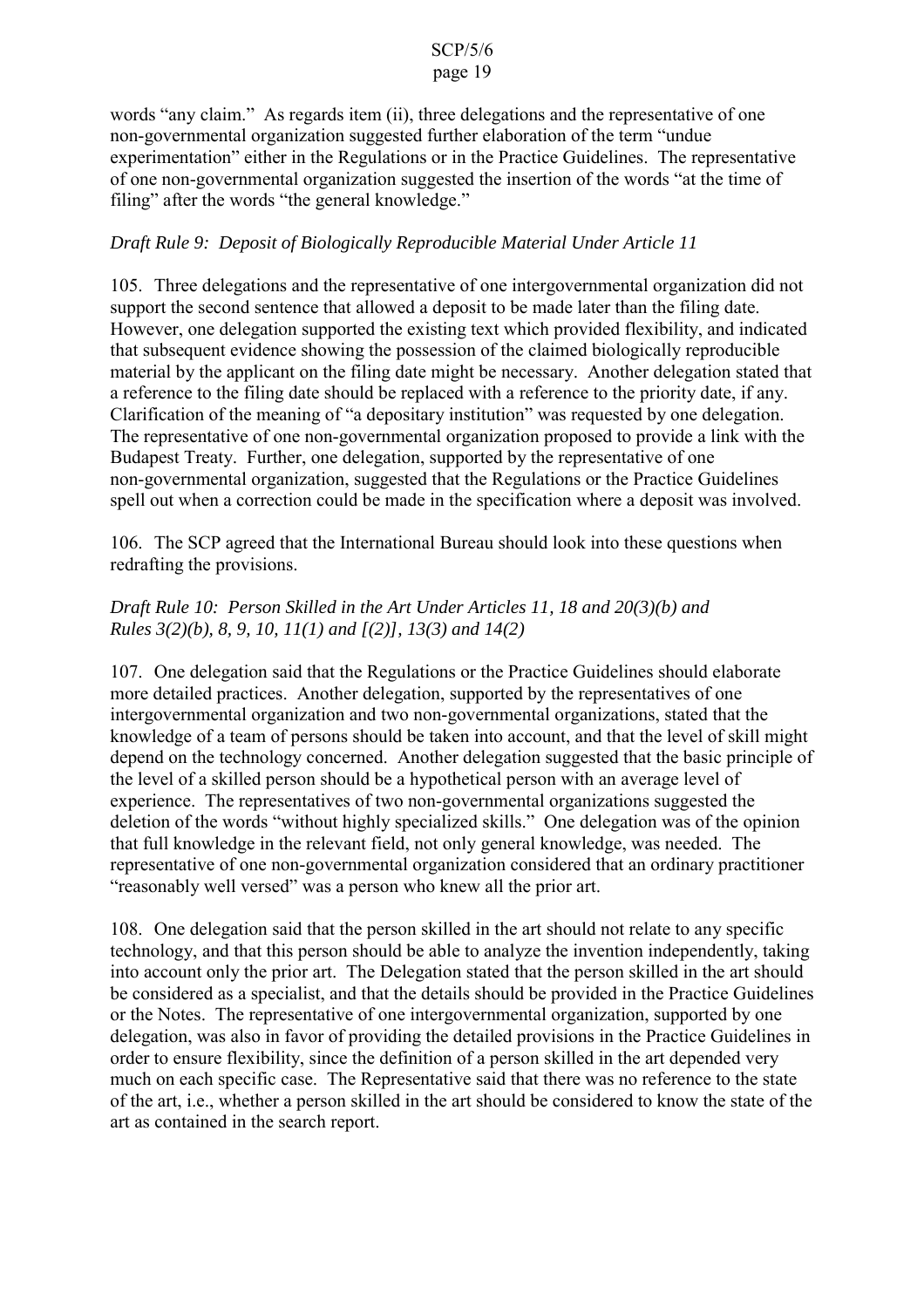109. The Chair summarized the discussion by stating that further clarification of the terms were needed, and that the International Bureau should redraft the provisions, considering the inclusion of detailed requirements in the Practice Guidelines.

# *Draft Article 12: Relationship of Claims to the Disclosure*

110. A number of delegations and the representatives of one intergovernmental organization and one non-governmental organization supported Alternative A. One delegation preferred Alternative B for its broader scope. Five delegations pointed out that the first sentence of draft Article 13 was redundant in light of Alternative A. In response to the point raised by one delegation, the International Bureau explained that Alternative B intended to express the fact that the claim to be issued should be supported by the description, drawings and the initial claims as filed. This view was supported by two delegations and the representatives of two non-governmental organizations. Further, another delegation stated that a disclosure contained in the claims as initially filed, but not in the description, should not have negative consequences, and that this should be included in draft Article 14.

111. The representative of one non-governmental organization said that the question of "when the subject matter of a claim in an application was adequately disclosed" should be answered by a single article. The Representative suggested that such a single article provide that the subject matter of a claim in an application would be regarded as being adequately disclosed whenever the application provided a description of the subject matter and enabled a person skilled in the art to make and use that subject matter without undue experimentation. Further, the Representative pointed out that Alternative A was inconsistent with PCT Article 6 which required that the claim be "fully" supported. One delegation wondered how this provision fit with amendments and corrections under draft Article 20(3), and suggested that the provisions take into account the situation at the time of grant.

112. One delegation stated that the claim should be supported by the description, but not by the drawings, which served illustrative purposes only. In response to a question raised by the Chair, one delegation observed that sequence listings and computer program listings should be properly incorporated, and the representative of one intergovernmental organization suggested that draft Article 12 provide "the description as prescribed in the Regulations," which would allow those additional listings to be covered in the Regulations. The representative of one non-governmental organization stated that the provision should encompass the full disclosure, including sequence listings.

113. One delegation, the country of which did not provide for a support requirement under its national law, but rather used the enablement requirement to refuse overly broad claims, questioned the difference between the two requirements. In its view, if the support requirement limited the scope of the claim, draft Article 13, Alternative B, second sentence, was necessary as a safeguard. One delegation pointed out that the support requirement was not a ground for revocation under its national law.

114. Following the suggestion by one delegation, the Chair proposed that the International Bureau review the possibility of substituting the words "The claims" for "The claim," "Each claim," "A claim" or "Any claim." Concerning the words "the description and the drawings," modifications were suggested by several delegations, for example, "the description and/or the drawings," "the description and, if necessary, the drawing" and "the description and, if any, drawings."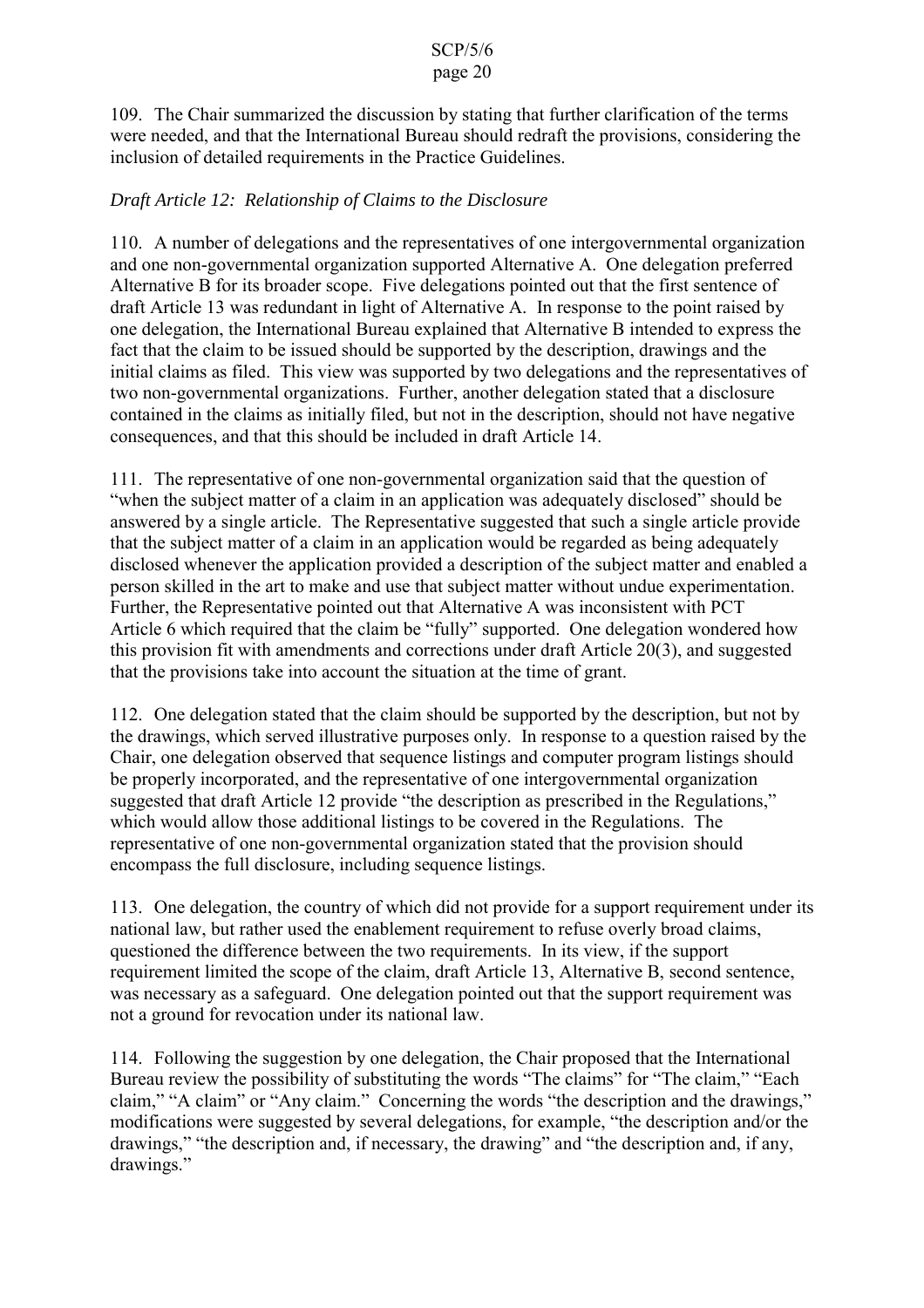115. The representative of one intergovernmental organization, supported by one delegation, said that the provision should state that the claims must be based on the description, and that everything mentioned in the claims must be disclosed in the description and the drawings.

116. The representative of one non-governmental organization said that, in the French text, the word "*supportées*" should be used instead of "*étayées*."

117. The Chair summarized the discussion as follows: a majority of delegations considered it important to include draft Article 12 in the SPLT. Questions were raised as to the relationship of claims to the description, the drawings as well as special types of disclosures such as sequence listings, and as to the issue of when the support requirement should be applied. The provision should be reviewed in view of draft Articles 13, Alternative B and 11. Further, amendments and corrections under draft Article 20(3) should be taken into account for the preparation of the next draft by the International Bureau.

# *Draft Article 13: Scope of Claims*

118. In view of the discussion concerning draft Article 12, the International Bureau noted that the first sentence relating to the disclosure could be considered in conjunction with draft Article 12, and that the second sentence concerning interpretation of claims could be discussed together with draft Article 14.

*Draft Article 14: Scope of Protection [Alternative A] Interpretation of Claims [Alternative B] Draft Rule 11: Interpretation of Claims Under Article 14*

119. One delegation observed that claim interpretation and the scope of claims related to two purposes: the determination of patentability and the determination of infringement. These two purposes involved different procedures within different contexts; for example, equivalents and file wrapper estoppel related to infringement issues only. The Delegation was not in favor of infringement issues being included in the SPLT, but did not oppose further discussion of these issues in the SCP. Concerning the interpretation and scope of claims for the purpose of the determination of patentability, the Delegation considered it necessary to provide more detailed rules. For example, the wording of the claims should provide the primary basis for the interpretation, while the description and the drawings should form a secondary basis for the clarification of ambiguities; the terms in the claims should be interpreted in accordance with their normal meaning, unless they are specifically defined; and procedures for claim interpretation for special types of claims, such as means-plus-function claims, product-by-process claims, and claims associated with use, should be provided. The Delegation noted that draft Article 14(1) could be the basic principle, and draft Rule 11(1) and (4) could provide more specific details. Further, draft Rule 11(2) should be redrafted as an exception, taking the different existing practices into account.

120. One delegation, supported by the representative of one intergovernmental organization, said that Alternatives A and B were not real alternatives, since the interpretation of claims for the purposes of examination and the determination of rights were different issues. The Delegation, supported by the representative of one non-governmental organization, proposed to focus on the pre-grant issues, and to preserve draft Article 13, second sentence. The International Bureau noted that casting the distinction as one between patentability/validity and infringement, rather than as pre-grant and post-grant, would clarify the issues at stake for future redrafting. One delegation was of the opinion that, although equivalents and the scope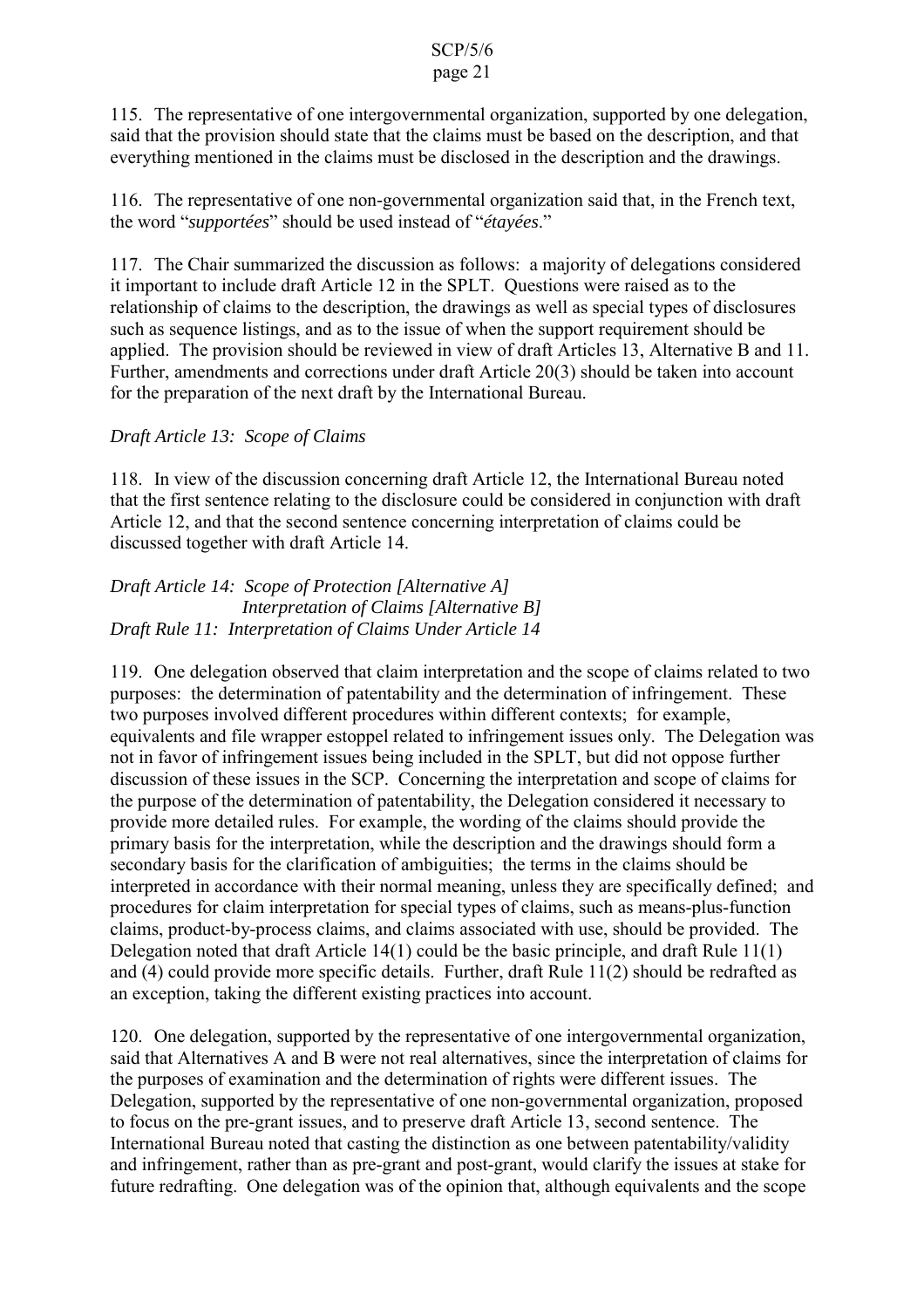of claims related to infringement, they could not be separated from validity issues, and, therefore, proposed to consider them together.

121. Several delegations and representatives supported Alternative A, and, in particular, were in favor of the inclusion of equivalents in paragraph (2). One delegation suggested the deletion of the words "which are equivalent to the elements expressed in the claims" in paragraph (2).

122. One delegation preferred Alternative B with the word "disclosure," since Alternative A addressed post-grant interpretation of the scope of protection. The Delegation suggested the inclusion of "by the patent or the published application" in paragraphs (1) and (2) of Alternative A. The representative of one intergovernmental organization suggested the deletion of the words "which are to be interpreted in the light of the description and drawings" in paragraph (1) of Alternative A. The Representative said that paragraph (2) of Alternative A had no *raison d'être*, and that, in Alternative B, the words "description and drawings" were appropriate, since the claim interpretation could not depend on the claims, which were a part of the disclosure.

123. The representative of one non-governmental organization stated that the draft SPLT should deal with both validity issues and pre-grant patentability issues. The Representative proposed to recast the provisions as articles concerning claim construction issues, i.e., one article dealing with claim construction for patents and another article dealing with issues relating to claim construction for claims in pending applications. For example, the first article would require that the disclosure be used to construe the patent claim, and that the statements made during the prosecution by the applicant, the prior art considered during the examination and the equivalents be taken into account. This would be different from the second article that would identify each limitation of the claim, determine the literal scope based on the disclosure understood by a person skilled in the art, and define the scope of the claim.

124. Concerning Alternative B, one delegation pointed out that the reference to the prior art should be replaced by a reference to the general knowledge. The representative of one non-governmental organization opposed the inclusion of the prior art under this provision.

125. One delegation, supported by another delegation, stated that it would be clearer if Articles 4 and 21 of the 1991 Draft were combined into one provision.

126. Concerning draft Rule 11(1), the representative of one non-governmental organization supported the inclusion of this provision. One delegation said that, in the French text, "*certitude*" was an outdated word. Another delegation suggested the inclusion of provisions on the interpretation of means-plus-function claims.

127. As regards draft Rule 11(2), the suggestion of one delegation that the word "and" in the fourth line should be replaced by "or" was opposed by another delegation. Another delegation said that the obviousness test should apply to both "the same function" and "the same result" assessments.

128. One delegation proposed to replace the title of draft Rule 11(3) with "File Wrapper Estoppel," and wondered whether "prior statement" included any amendment to the application.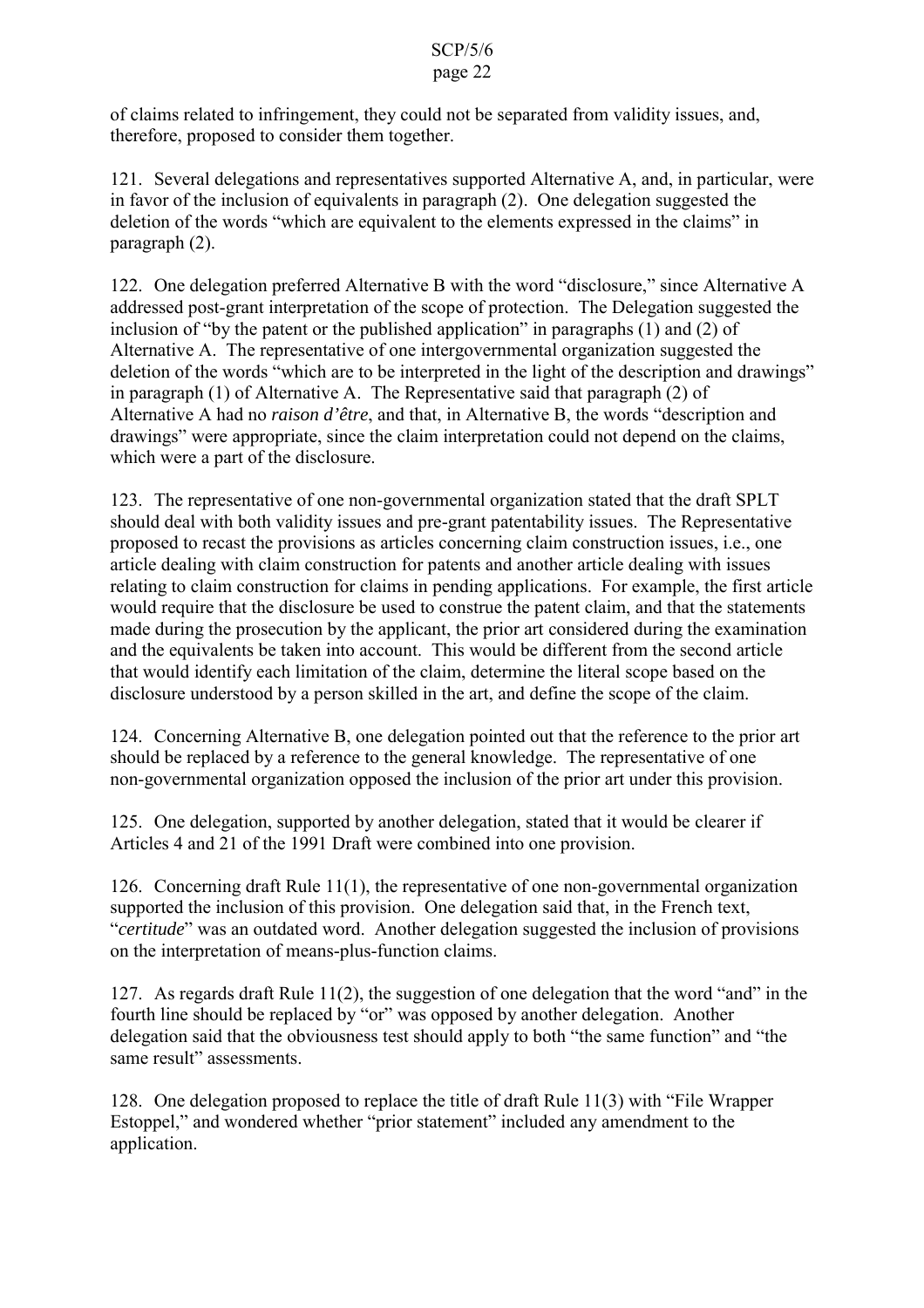129. The Chair summarized the discussion as follows: Alternative A received more support than Alternative B, while it was pointed out that the two Alternatives potentially address different issues. For further redrafting, the structure of the provisions as well as the provision concerning equivalents should be reviewed carefully in terms of validity and infringement issues. There were divergent views as regards the details concerning equivalents.

### *Draft Article 15: Patentable Subject Matter*

130. There was unanimous support by the Committee to include a provision concerning patentable subject matter in the SPLT.

131. All the delegations that spoke considered that this provision was very important. Therefore, it was suggested that most of its substance be included in the draft Treaty. Many delegations were in favor of providing basic principles or critical conditions in the draft Treaty, and the details or clarifications in the draft Regulations. This approach would provide flexibility for adapting to future developments of technology. The Chair, supported by one delegation and the representative of one non-governmental organization, suggested that the draft Treaty set up basic principles and the draft Regulations provide exclusions. One delegation pointed out that the real issue was not the distribution of the provisions between the draft Treaty and the draft Regulations, but rather a question of the future amendment of the provisions concerned. The Delegation explained that flexibility could be achieved by way of setting provisions in the draft Regulations providing for unanimity for their amendment, or in the draft Treaty with the possibility of amendment by the Assembly. This view was supported by two other delegations, which suggested that the provisions should be in the Treaty, subject to amendments by the Assembly. However, another delegation, supported by one delegation, stated that this provision, which was of great importance, should only be subject to revision by a Diplomatic Conference. Another delegation expressed concerns about the Assembly being able to take a decision on behalf of countries not present.

132. One delegation stated that, in order to meet the requirement of patentable subject matter, the invention should provide a practical application having a useful, concrete and tangible result, but that it should not be required to have a technical character. The Delegation explained that this approach allowed flexibility for new fields of technology, while still prohibiting the patenting of abstract ideas. This view was supported by the representatives of six non-governmental organizations, who considered it important to provide flexibility for future technological development. Another delegation explained that, in the national law of his country, an invention was defined as a technical idea utilizing a law of nature. Consequently, scientific theories, mathematical methods, methods for performing mental acts and methods of doing business *as such* were not considered to be patentable subject matter. As regards software-related inventions, the Delegation said that a computer program stored on a medium, as well as a computer program where the information processed by the software was embodied in the claim by means of hardware resources, were patentable subject matter. The Delegation was of the opinion that these detailed practices should be provided in the draft Regulations. Three delegations and the representatives of one intergovernmental organization and one non-governmental organization stated that the invention should have a technical character. The representative of one non-governmental organization said that the title "patentable subject matter" was confusing, since the issues at stake in this draft article were patent eligibility and sufficient utility of the claimed inventions.

133. Concerning software-related inventions, the representative of one intergovernmental organization clarified that, in relation to the recent revision of the EPC, the Revision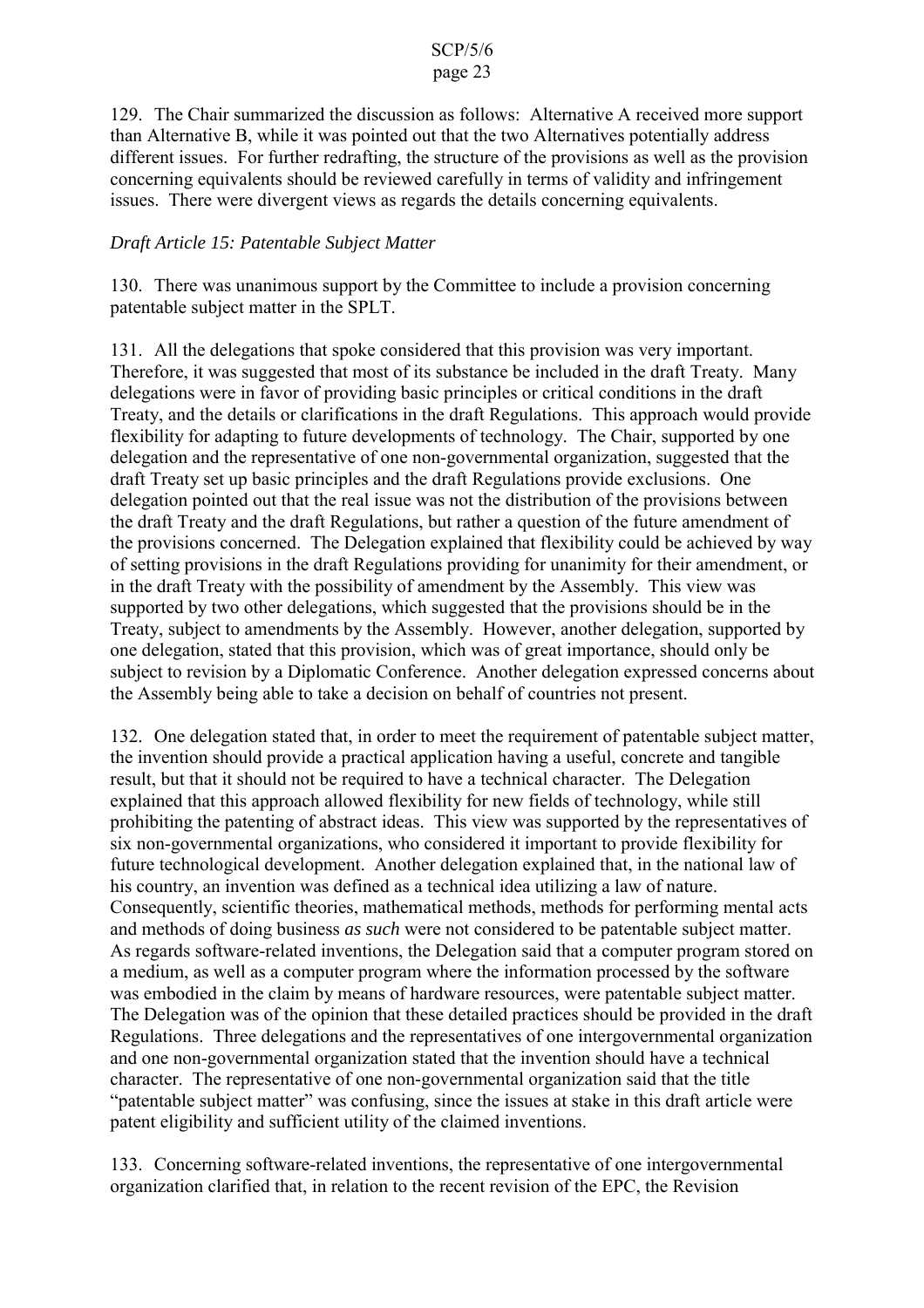Conference had felt that it was premature to delete programs for computers from the list of exceptions in the EPC, since a draft Directive was being prepared by the European Commission. The Representative of the EPO confirmed that the decision was postponed, but that the discussion was still open, and that computer-related inventions, but not computer programs *as such*, could be patentable under certain circumstances.

134. One delegation pointed out that discussions concerning intellectual property and access to genetic resources had begun in the Intergovernmental Committee on Intellectual Property and Genetic Resources, Traditional Knowledge and Folklore. Another delegation recalled the transitional provision for certain product patents under the TRIPS Agreement. The representative of one non-governmental organization, supported by the representative of another non-governmental organization, stated that the requirements concerning patentable subject matter and the accommodation and the use of subject matter were different issues, and that patent laws were not appropriate instruments for regulating such use.

135. One delegation expressed the position that Article 27.1 of the TRIPS Agreement could not form a basis for requiring a technical character for inventions. Several countries urged caution before introducing TRIPS language, as it currently was under review. The representative of one non-governmental organization said that the TRIPS Agreement could be a starting point, but that the draft SPLT should not merely provide minimum requirements.

136. The representative of one non-governmental organization pointed out that the question of patentable subject matter related to the requirement of industrial applicability (utility).

137. As regards the words placed in square brackets, one delegation was in favor of the word "be," which would embrace the claimed invention as a whole, while another delegation supported the word "contain."

138. One delegation suggested that this draft article be placed before draft Article 8.

139. The Chair concluded that the SCP agreed to include a provision concerning patentable subject matter in the SPLT, and that, in view of the importance of this provision, a majority supported the inclusion of most of the substance in the Treaty itself. As regards the requirement concerning the "technical character" of an invention, opinions within the SCP were divided. Exceptions to patentable subject matter as well as a mechanism for future amendments of the provisions concerned should be further reviewed.

# *Draft Article 16: Industrial Applicability/Utility Draft Rule 12: Definition of "Industry" Under Article 16*

140. The International Bureau explained that the intention of Alternative B was in effect to abolish the industrial applicability/utility requirement, and to subsume the substance that is usually dealt with under this requirement under other articles, such as the provision concerning patentable subject matter.

141. One delegation was in favor of Alternative A with the words "have a specific, substantial and credible utility," since the alternative words risked unwarranted self-limiting effect for future innovation. The representative of one non-governmental organization expressed his support for a functional definition such as "credible utility." The representative of another non-governmental organization supported the separation of utility, which could only be established by the applicant, and eligibility. On the other hand, a number of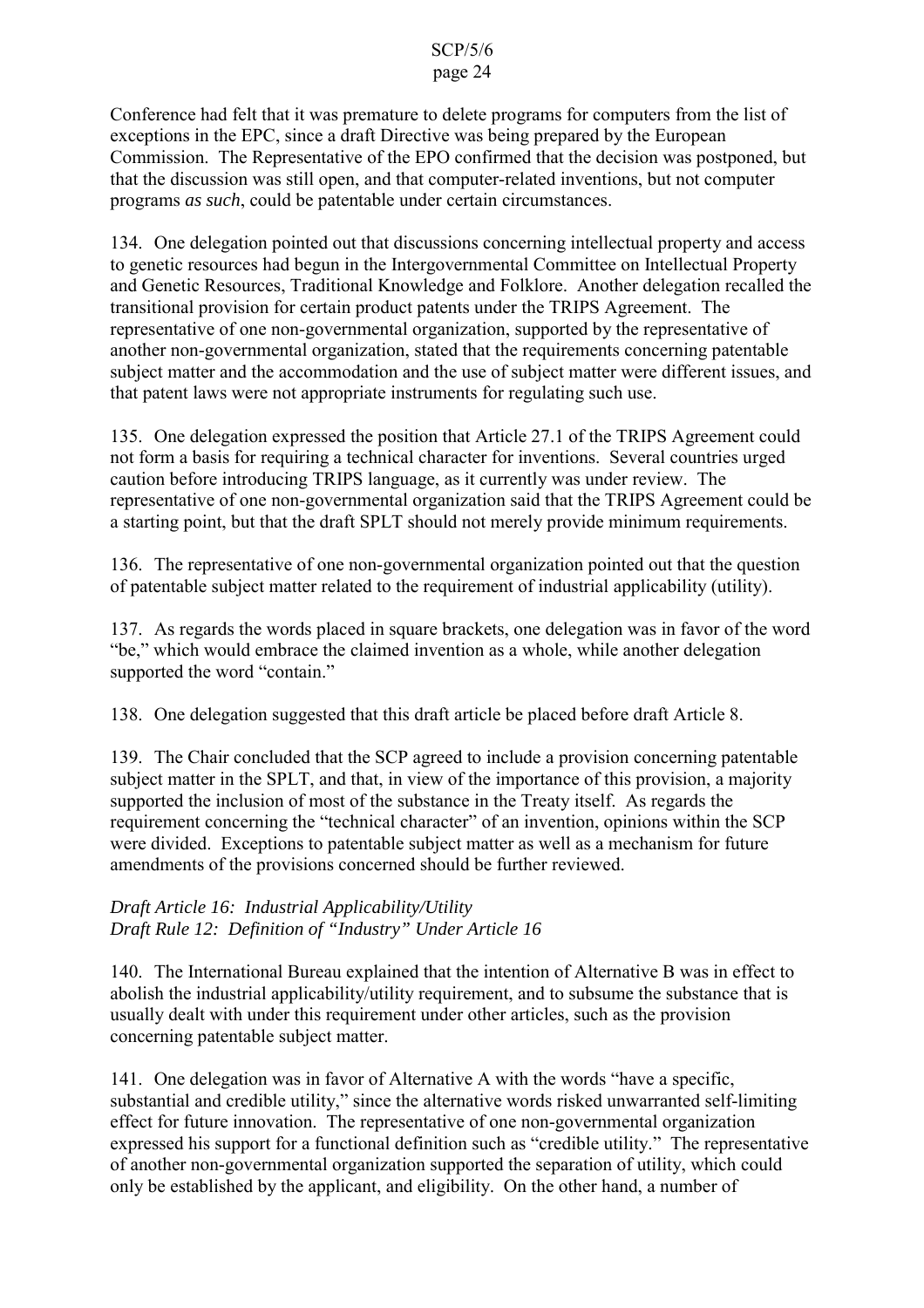delegations and the representative of one intergovernmental organization preferred Alternative A with the words "be made or used in any kind of industry."

142. One delegation suggested to replace the words "any kind of industry" by "any area of activity" and to include a reference to the Paris Convention in the draft Regulations. The Delegation further proposed the inclusion of the following in the Practice Guidelines: (i) whether the function of the invention is clearly shown, (ii) whether the application has disclosed the need for the invention, (iii) whether means of technology fulfills the declared function. Another delegation suggested the retention of industrial applicability and also the words "or fulfil utility." The representative of one intergovernmental organization proposed that both texts within square brackets be included in draft Rule 12, since the invention should be able to be used in industry as well as have a practical use in any area of human activity.

143. One delegation suggested further reflection on Alternative B, since any requirement under draft Article 16 could be dealt with under other provisions, such as patentable subject matter or the enablement requirement. This view was supported by several delegations and the representatives of two non-governmental organizations, one of whom said that the requirements related to patentable subject matter should not hide in draft Article 16. In response to a concern raised by two delegations with regard to discoveries and inventions in the field of biotechnology, for example, gene sequences, another delegation said that the issue should be fully discussed. The representative of one intergovernmental organization indicated that the industrial applicability requirement was not given great importance in practice, since the requirements concerning patentable subject matter could be imposed instead. However, the Representative could not give a final opinion on the importance of industrial applicability for biotechnological inventions.

144. Concerning the structure of the articles, three delegations suggested that draft Article 15 provide, as in Article 27 of the TRIPS Agreement, requirements concerning patentable subject matter, industrial applicability, novelty and inventive step. In response, the International Bureau clarified that draft Article 15 dealt only with eligibility, whereas Article 27 of the TRIPS Agreement dealt with eligibility along with the other matters mentioned. One delegation, supported by the representative of one intergovernmental organization, suggested that, in view of draft Article 19, draft Article 16 be redrafted using terms that refer to a condition of patentability, rather than as a definition of industrial applicability/utility.

145. The representative of one non-governmental organization, noting footnote 5 of the TRIPS Agreement, stated that the requirement on industrial applicability was not narrower than that on utility. One delegation proposed that the substance of that footnote be included in the Regulations or the Practice Guidelines.

146. The Chair summarized the discussion by stating that, although a majority of delegations supported Alternative A with the words "be made or used in any kind of industry," the debate revealed different national practices and divergent views, and that the relationship between draft Articles 15 and 16 should be further explored.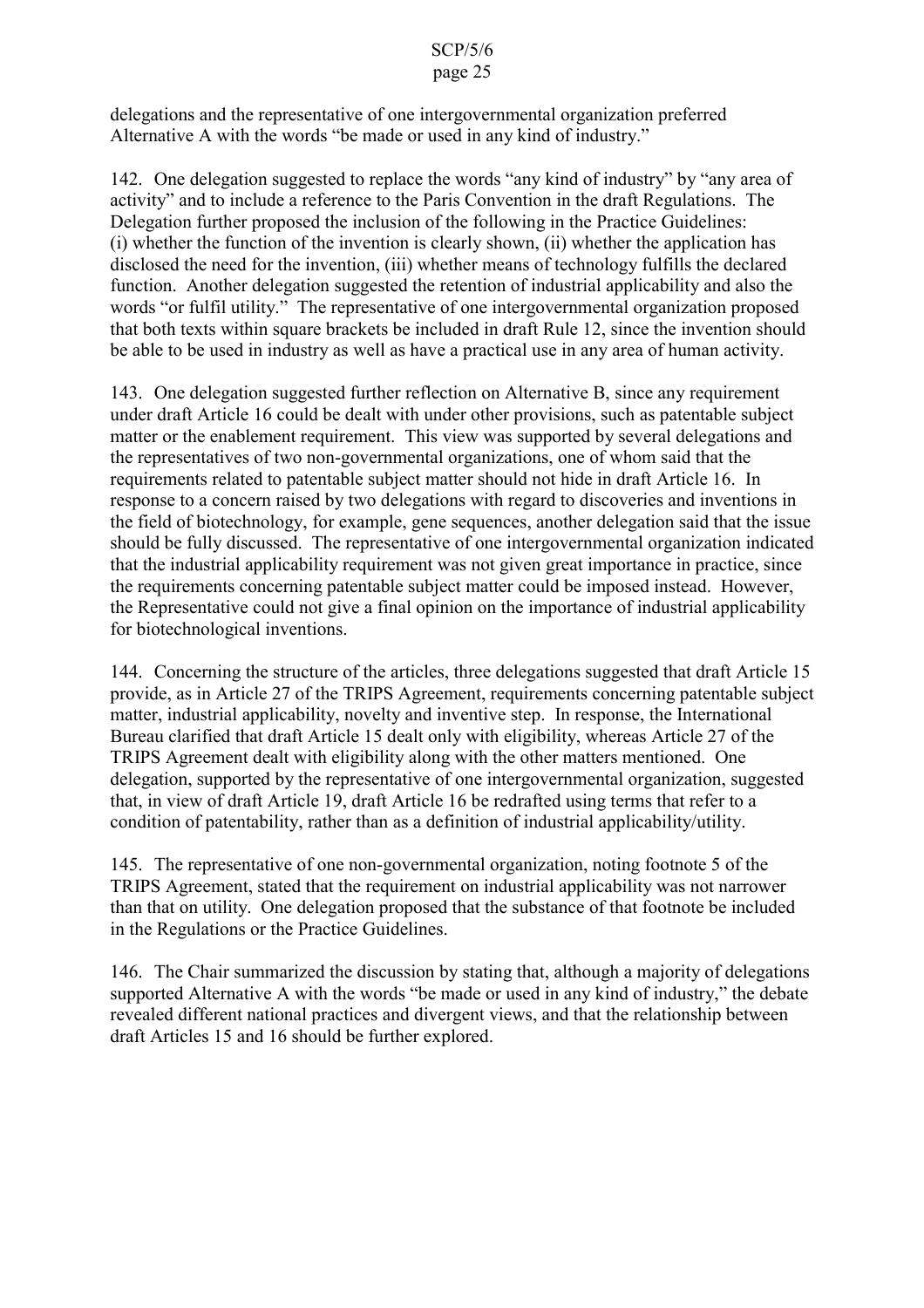# *Draft Article 17: Novelty*

147. A majority of delegations, supported by the representatives of three intergovernmental organizations, expressed their preference for Alternative A, while a number of delegations, as well as the representatives of two non-governmental organizations, supported Alternative B, since they considered it to be more precise.

148. However, many of the delegations which spoke indicated that they could envisage a combination of both alternatives. For example, some delegations that favored Alternative A stated that they preferred the term "claimed invention" in Alternative B over "invention" in Alternative A. One delegation proposed to use Alternative A in the draft SPLT and to keep Alternative B as a Rule. The representative of one non-governmental organization suggested to refer to the PCT instead of establishing a different standard for novelty in the draft SPLT.

149. One delegation, supported by another delegation, proposed to include a provision on loss of rights, which would encourage applicants to promptly disclose their invention. This proposal was opposed by two delegations and the representatives of one intergovernmental organization and one non-governmental organization. The proposal of one delegation, supported by one intergovernmental organization, to introduce a provision on second medical use did not find further support.

# *Draft Rule 13: Items of Prior Art Under Article 17*

150. *Draft Rule 13(1)*. While two delegations supported some kind of provision under draft Rule 13(1), one delegation stated that such a provision should rather be included in the context of draft Article 11 on disclosure.

151. *Draft Rule 13(2)*. Those delegations which favored Alternative A of draft Article 17 generally supported draft Rule 13(2) and stated that it should be combined with Alternative A of draft Article 17. The provision would not be required in the case of Alternative B, since that text already contains the elements of draft Rule 13(2).

152. One delegation raised some drafting issues in the French version of draft Rule 13(2) (namely to replace "*Base de référence*" in the title by "*Eléments principaux*") and pointed out that the term "*caractéristiques*" in the French version of the draft SPLT was used for both the English terms "characteristics" and "limitations." The Delegation of Spain requested that, in the Spanish version of draft Rule 13, the term "*referencia primaria*" be replaced by "*anterioridad*."

153. *Draft Rule 13(3)*. The Chair clarified that this provision related to both Alternatives of draft Article 17. Although a majority of delegations supported the draft provision in principle, an extensive discussion on several issues took place. Firstly, the SCP agreed to a suggestion from the International Bureau to replace the term "primary reference" by "primary item of prior art" in subparagraphs (a) to (d), and to add, at the very end of the paragraph, the words "together with the primary item of prior art." One delegation, supported by two other delegations indicated that, in subparagraph (b), the term "incorporated by reference" was unclear and that the draft provision should cover only explicit references. One delegation, while indicating support in principle, flagged two issues for later consideration by the SCP, namely, selection inventions, and the definition of novelty for particular types of claims such as claims defined by parameters or product-by-process-claims. One delegation stated that this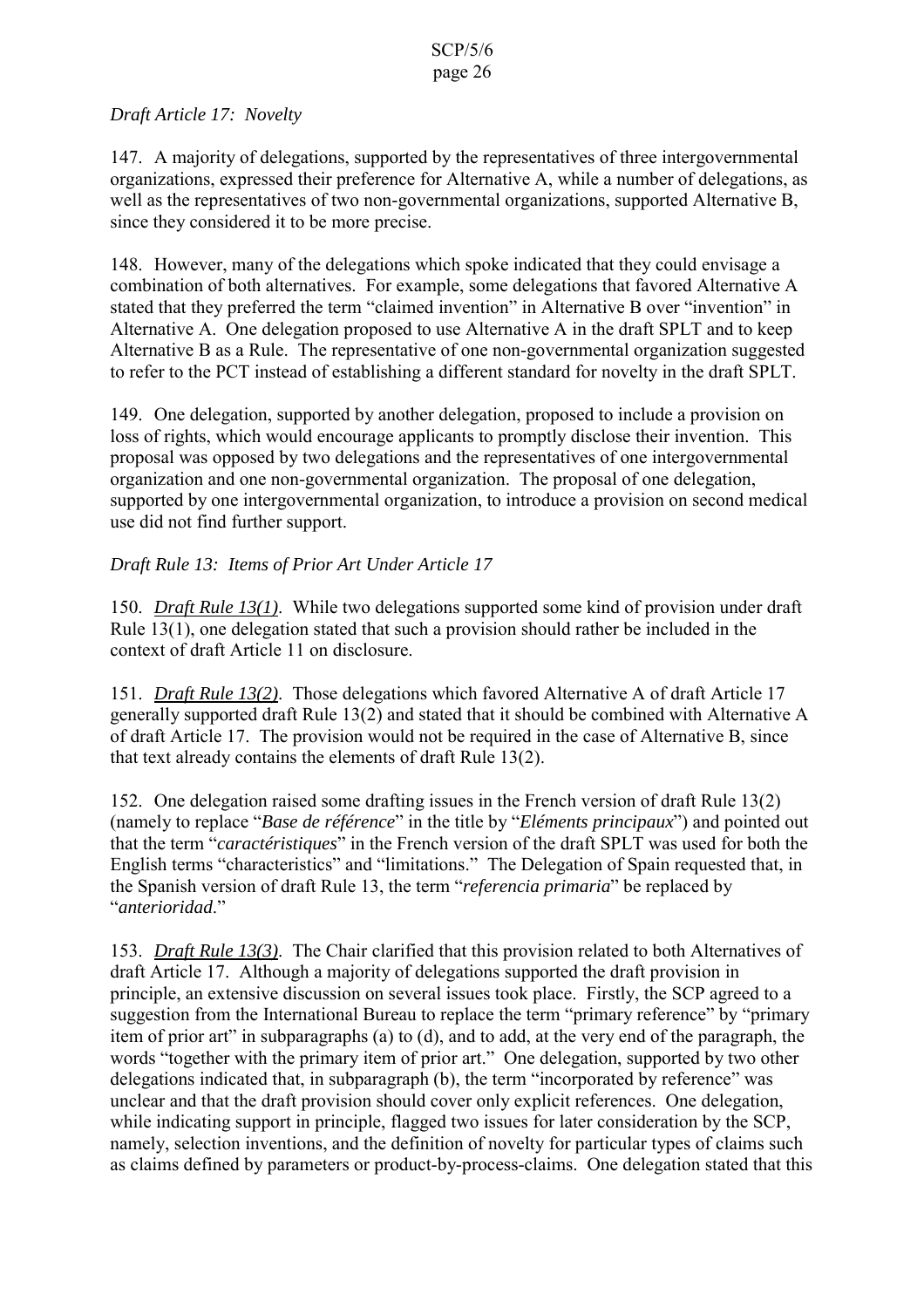provision should provide the possibility to rely on a later document clarifying an inherent disclosure.

154. The Chair summarized the discussion as follows: while a majority of delegations favored Alternative A of draft Article 17, many delegations indicated that they could also accept Alternative B or a combination of both Alternatives. Those delegations which favored Alternative A expressed the wish to combine it with draft Rule 13(2). Some delegations thought that the term "claimed invention" used in Alternative B was more precise than "invention." Two delegations spoke in favor of including a provision on loss of rights. Finally, some debate took place on draft Rule 13(3), in particular on the meaning of the term "incorporated by reference," the possibility to rely upon a later document clarifying inherent disclosure, and the determination of novelty in the case of special types of claims.

# *Draft Article 18: Inventive Step/Non-Obviousness*

155. The International Bureau introduced draft Article 18, and pointed out, in particular, that Alternative A referred to the prior art as defined in draft Article 8, while Alternative B also covered the prior art effect of earlier applications as contained in draft Article 9 for the purposes of inventive step/non-obviousness.

156. The SCP considered draft Article 18 to be a crucial provision in light of the fact that over 80% of applications were rejected on the basis of lack of inventive step/non-obviousness. A majority of delegations, supported by the representatives of one intergovernmental organization and three non-governmental organizations expressed their preference for Alternative A, while some delegations, as well as the representative of one non-governmental organization supported Alternative B.

157. A number of delegations indicated that they could envisage a combination of both alternatives, for example, by moving the term "claimed invention" used in Alternative B into Alternative A. A majority of delegations, however, said that they did not wish to apply the prior art effect of earlier applications to inventive step/non-obviousness.

158. A discussion took place concerning the phrase "the differences between the claimed invention and the prior art" used in Alternative B. A majority of delegations took the view that the use of this phrase was confusing, and that, in practice, inventive step/non-obviousness was assessed taking into account the whole invention, and not merely the differences. The International Bureau suggested that the words "the differences between the claimed invention and" could be added to Alternative A, second line, after the words "having regard to," thus allowing a Contracting Party to assess inventive step/non-obviousness on the claimed invention as a whole, but still to take into account the differences between the claimed invention and the prior art.

159. The Committee was of the opinion that the methodology for assessing inventive step/non-obviousness should be further elaborated by the International Bureau. Some delegations, supported by the representatives of a few non-governmental organizations, expressly stated that such an assessment should not be done based on the so-called problem-solution approach, but that a different methodology should be used, since the problem-solution approach did not allow the standard to be applied to inventions which did not contain a technical problem.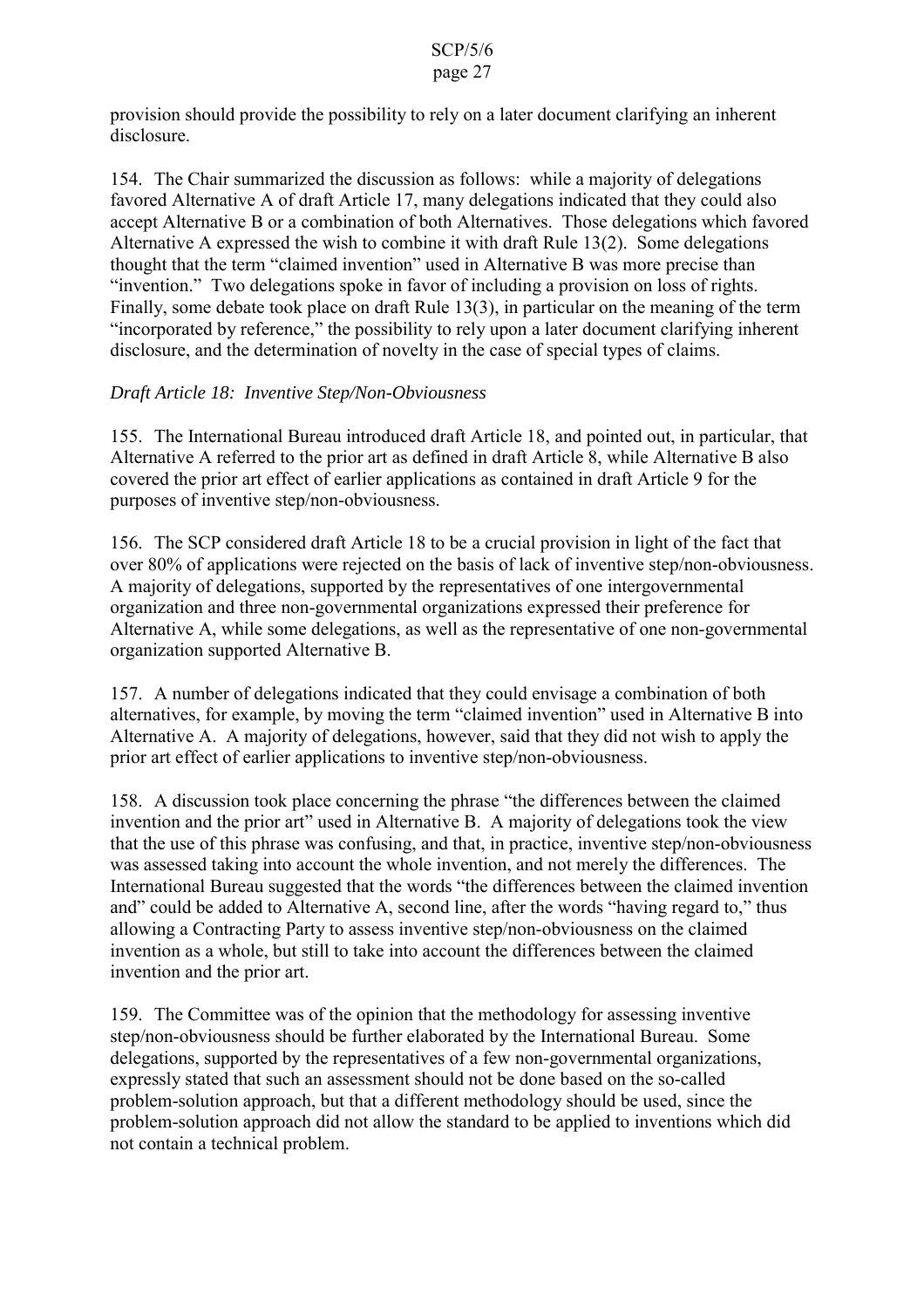160. The representative of one non-governmental organization suggested to refer to Article 33(3) of the PCT instead of establishing a different standard for inventive step/non-obviousness in the draft SPLT.

# *Draft Rule 14: Items of Prior Art Under Article 18*

161. The SCP agreed that draft Rule 14 required more reflection on the part of the International Bureau. Some delegations raised concerns in particular in respect of the fact that the term "multiple items of prior art" was not precise enough, for example, where several elements were found uncombined in a single item of prior art. Further, where all the combined items were obvious, inventive step/non-obviousness could only be recognized if it was not obvious to a person skilled in the art to combine those items. The representative of one non-governmental organization proposed to add the words "at the filing date or, where priority is claimed, the priority date," after the words "skilled in the art" in the second line of draft Rule 14(2).

162. The Chair summarized the debate as follows: although there was a preference for Alternative A, a number of delegations also supported Alternative B or a combination of both Alternatives. In general, delegations seemed to be willing to discuss revised texts to be submitted by the International Bureau. There was also support for revisiting and clarifying the notion of "differences." While the issue of methodology requested further elaboration, some opposition was raised as to the problem-solution approach.

# *Draft Article 19: Patentability of Claimed Invention*

163. In view of the fact that this draft provision will depend on the future contents of the draft SPLT, the Chair's proposal to hold a discussion concerning principles only was agreed. The Chair further pointed out that this provision was essential, since it would be the basis for a possible future mutual recognition of patents in different countries.

164. The International Bureau introduced the provision and suggested that it may be useful to examine whether, for clarity, draft Article 19 should be moved before draft Article 15. Further, it pointed out that some, but not all, grounds of patentability may also be grounds for revocation of a patent, and that the next draft may clearly express the differences. One delegation agreed that certain grounds may be raised in the process of examination of an application, but not used for the revocation of the patent, such as draft Article 7 on unity of invention. Therefore, the relationship between this type of provisions and draft Article 19 should be revisited. Another delegation pointed out that including draft Article 2 into draft Article 19 would pose problems, since draft Article 2 was dealing with entitlement issues, which may not be known to the Offices.

165. One delegation expressed concerns that notwithstanding draft Article 23, draft Article 19(1)(iii) would allow the addition of new matter if the claimed invention did not rely on the added disclosure.

166. The representative of one intergovernmental organization stated that the case where claims were broadened in post-grant opposition procedures was not covered by draft Article 19, and that an additional provision along the lines of Article 123(2) and (3) of the European Patent Convention should be included.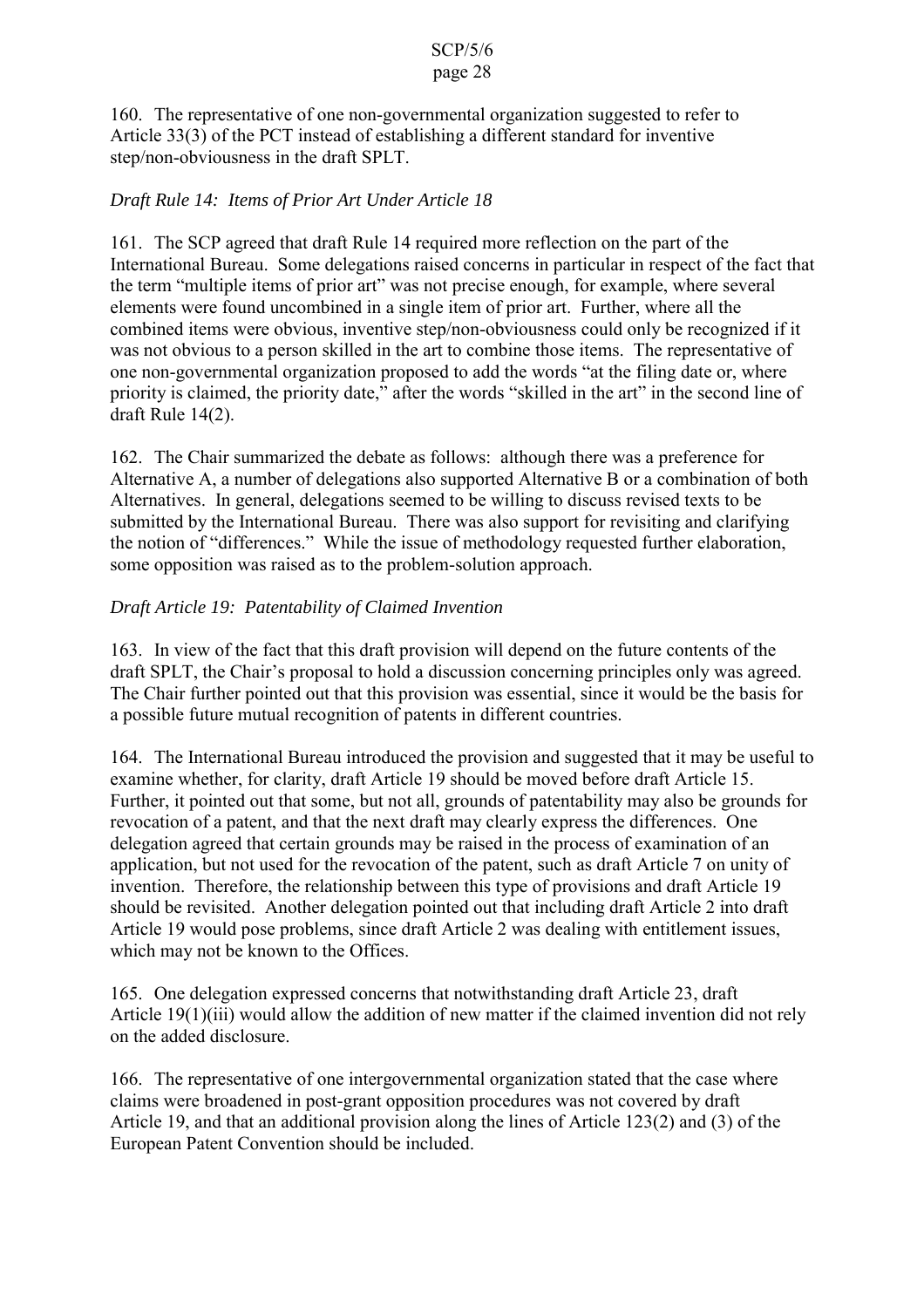167. It was agreed that the International Bureau would further elaborate this draft provision, taking into account the comments received.

168. In respect of draft Article 19(2), the Delegation of the Dominican Republic, speaking also on behalf of the Delegations of Nicaragua, Peru, Venezuela and Brazil, said that the draft Article in question introduced a measure that restricted the freedom of action of States which, in accordance with legal or administrative provisions in force at the national level, or in accordance with international undertakings, had to implement measures consistent with their development policy objectives. The Delegation said that a growing number of countries recognized the importance to their development as a whole of the sustainable conservation and exploitation of their biological and genetic resources, and of respect and protection for the traditional knowledge held by indigenous or native communities on their territory. The conclusion of the Convention on Biological Diversity (CBD) in 1992 reflected that position and also the political will to recognize and implement certain principles connected with the protection of biodiversity and traditional knowledge. The Delegation also stated that a number of provisions contained in the CBD had a direct or indirect bearing on intellectual property, and on the patent system in particular. One could mention for instance the provisions that oblige Contracting Parties to respect and preserve traditional knowledge, innovations and practices and promote their application with the approval and involvement of the holders, and to encourage the equitable sharing of the benefits arising from the utilization of such knowledge (CBD Article 8(j)). The Delegation recalled that the CBD recognized the sovereign rights of States over their natural resources, and that the authority to determine access to their genetic resources rested with the national governments and was subject to national legislation. Other provisions that were relevant were those according to which access to genetic resources was subject to prior informed consent of the Contracting Party providing those resources, and which required each Contracting Party to take legislative, administrative or policy measures with the aim of sharing in a fair and equitable way the results of research and development and the benefits arising from the commercial and other utilization of genetic resources with the Contracting Party providing those resources (CBD Article 15, paragraphs 1, 5 and 7). The Delegation said that it was important to recognize expressly that patents and other intellectual property rights could influence the implementation of the CBD, and to secure an undertaking by the Contracting Parties to cooperate in ensuring that intellectual property rights are supportive of and do not run counter to the objectives of the Convention (CBD Article 16, paragraph 5). With a view to implementing the above international undertakings, and carrying out their national policies of conservation and protection of their traditional knowledge and genetic resources, a number of countries have adopted provisions controlling access to the traditional knowledge and genetic resources under their jurisdiction. Other countries are drafting similar provisions, or may wish to adopt such provisions in the future. The purpose of these provisions is to document or register access to a particular piece of traditional knowledge or genetic resource in such a way that the knowledge or resource can subsequently be connected with the performance of some economic activity or with a marketable product. In many cases, a new product developed from that knowledge or resource can be expected to be included in one or more patent applications. If access to the knowledge or resources is not registered, or if it falls outside the procedure specified by the law, it would be practically impossible to proceed effectively with the subsequent use and development and eventual commercial exploitation of the knowledge or resource. That could frustrate the possibility of being involved in the sharing of the economic benefits resulting from whatever commercial use is made of it. The provisions governing access may include sanctions to discourage failure to observe the established procedure for gaining access to the protected knowledge or resource. The sanctions could be of various kinds, including monetary penalties and withdrawal of certain rights or privileges, or disqualification from entitlement to certain benefits.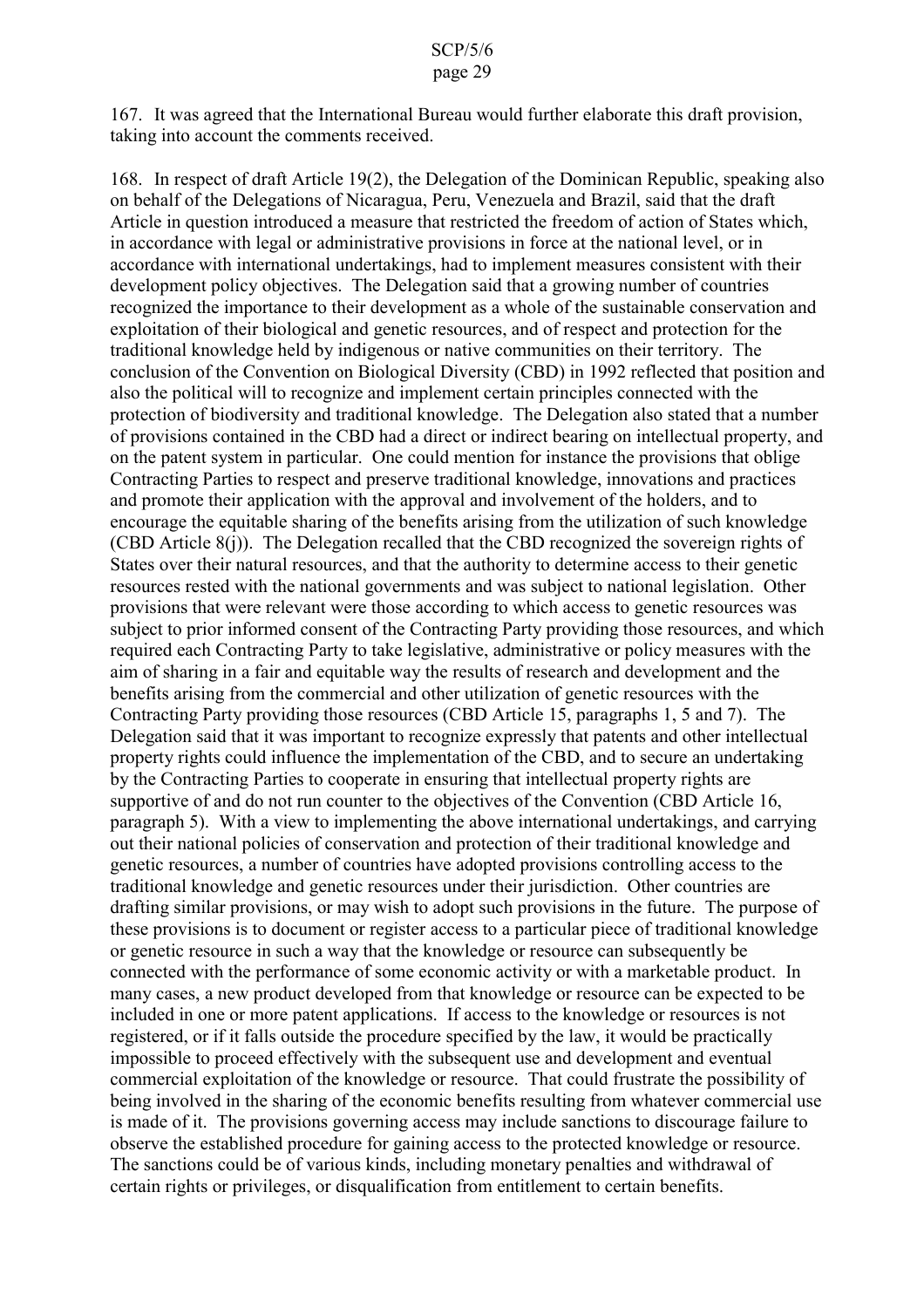Disqualification from entitlement to certain benefits could include denial of the patent rights in an invention developed on the basis of unlawfully obtained knowledge or resources, or in defiance of the established procedure for gaining access to the knowledge or resources. It could also include the possibility of total or partial revocation of a patent that has been granted in a manner contrary to that procedure, or alternatively the validity of the patent could be suspended while the matter of access is put in order. The option of linking access legislation to intellectual property legislation would be in keeping with to a principle of political coherence within a State. The same principle of coherence is enshrined in Article 6 paragraph 5 of the CBD. If a State considers a certain practice unlawful (such as having illegal access to knowledge or resources), that State will be able to impose the appropriate sanctions at all levels of activity. That State after all might consider it incongruous to punish the unlawful obtaining of knowledge or resources by means of access legislation and at the same time to reward the making of an invention based on the same unlawfully obtained knowledge or resources by virtue of patent legislation. Every Contracting Party should be left free to wield its jurisdiction and cohesive power in a coherent fashion with a view to achieving its policy objectives and imposing respect for its international undertakings and laws, including those whose purpose is to protect traditional knowledge and genetic resources. It would be appropriate for that faculty to be clearly recognized within the context of the SPLT. The Delegation of the Dominican Republic said that, in that connection, the Delegations mentioned earlier proposed the following as an additional paragraph, being an exception to Article 19(2):

"(3) [*Compliance With Other Laws*] Nothing in this Treaty shall prevent a Contracting Party from adopting provisions for achieving compliance with its international undertakings and obligations, or from applying measures or sanctions to discourage infringement of those provisions, including making the grant of a patent subject to verification of compliance with those provisions, or from providing the possibility of revocation or suspension of the validity of a patent, either total or partial, if it is proved that any of those provisions has been infringed."

169. This statement was also supported by the Delegations of Colombia, Uruguay, Kenya and Sudan. On the issue of international obligations, the Delegation of Colombia referred to the Andean Pact, and in particular Decision No. 486 and Resolution 0210. The Delegation of Argentina mentioned that every country should be allowed to provide formal requirements related to patentability, and said that, beyond international agreements, some grounds for obtaining a patent were completely alien to patents, such as the requirement of legal age to obtain a patent.

170. The Delegation of the United States of America stated that the proposal of the Delegation of the Dominican Republic seemed to introduce an additional requirement of patentability, which may, *prima facie*, constitute a violation of the TRIPS Agreement. The Delegation further pointed out that this type of issue was already discussed in the WIPO Intergovernmental Committee on Intellectual Property and Genetic Resources, Traditional Knowledge and Folklore, and advised to wait for the results of the work undertaken in that Committee. The Delegation of Japan supported the last point made by the Delegation of the United States of America. It further pointed out that the type of requirements mentioned by the Delegation of the Dominican Republic seemed to be outside the scope of patentability issues. On the compatibility with the TRIPS Agreement, the Delegation reserved its position at this stage.

171. The International Bureau explained that, within WIPO, the Intergovernmental Committee on Intellectual Property and Genetic Resources, Traditional Knowledge and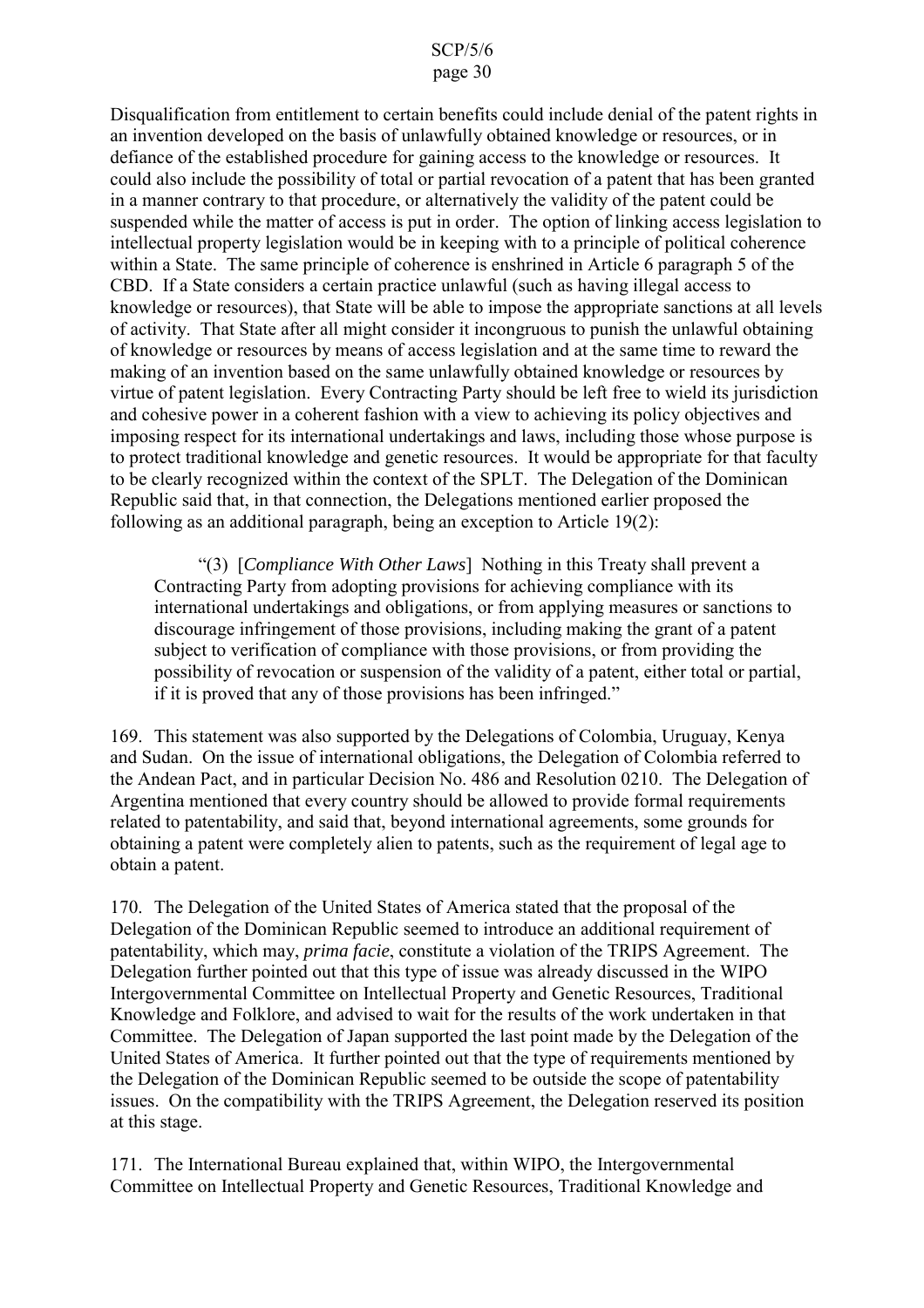Folklore had been established and was equipped for dealing with the type of issues raised by the Delegation of the Dominican Republic.

172. The Chair summarized the discussion as follows: the SCP agreed that the International Bureau should in particular study the issue of patentability requirements versus validity requirements, bearing in mind other issues, which may not fall into either category, such as unity of invention. The Chair further stated that the objective of the future SPLT was to ensure a valid patent in all Contracting Parties, and that, in light of the proposal made by the Delegation of the Dominican Republic, the outcome of that objective could not be predicted.

*Draft Article 20: Amendment or Correction of Application*

173. *Draft Article 20(1).* One delegation requested some further clarification in the draft Regulations or Practice Guidelines for offices that have a continuation practice.

174. *Draft Article 20(2)*. One delegation questioned the meaning of the term "in order for grant." Three delegations, supported by the representatives of one intergovernmental organization and one non-governmental organization, pointed out that the last part of the provision was too narrow, and that the possibility to amend the application should be open until grant. Two other delegations and the representative of one intergovernmental organization supported the provision as proposed.

175. *Draft Article 20(3)*. The representative of one non-governmental organization, supported by one delegation and the representative of one intergovernmental organization, stated that subparagraph (b) should not be drafted as an exception, but rather as a test to assess whether the correction leads to a disclosure exceeding the disclosure as originally filed. One delegation, supported by another delegation, proposed to delete the references to "clerical errors," since any clear or obvious mistake should be covered, in accordance with PCT Rule 91. Two delegations expressed the opinion that the term "going beyond the disclosure ..." needed further elaboration. One delegation further proposed to delete, in the fourth line, the words "of the invention contained in the amended or corrected application" and, in the fifth line, the words "the invention contained in."

176. The Delegation of the Republic of Korea introduced a written proposal that suggested the inclusion of a provision in the draft Regulations, which would ensure the application of the same disclosure test for evaluating amendments of the application, novelty and the priority claim. The representative of one intergovernmental organization pointed out that this proposal should be looked at carefully, since the disclosure was not necessarily the same in all three cases. After some discussion, the SCP agreed to study this issue at a later stage.

# *Draft Articles 21 to 24*

177. In response to a proposal by the Chair to have a very short discussion on draft Articles 21 to 24, which would be elaborated at a later stage, the following general comments were made:

178. On draft Article 22, one delegation stated that countries should be free to join the SPLT alone or together with the PLT.

179. On draft Article 23(3), one delegation, supported by two other delegations, strongly opposed majorities based on the number of applications received, since that would constitute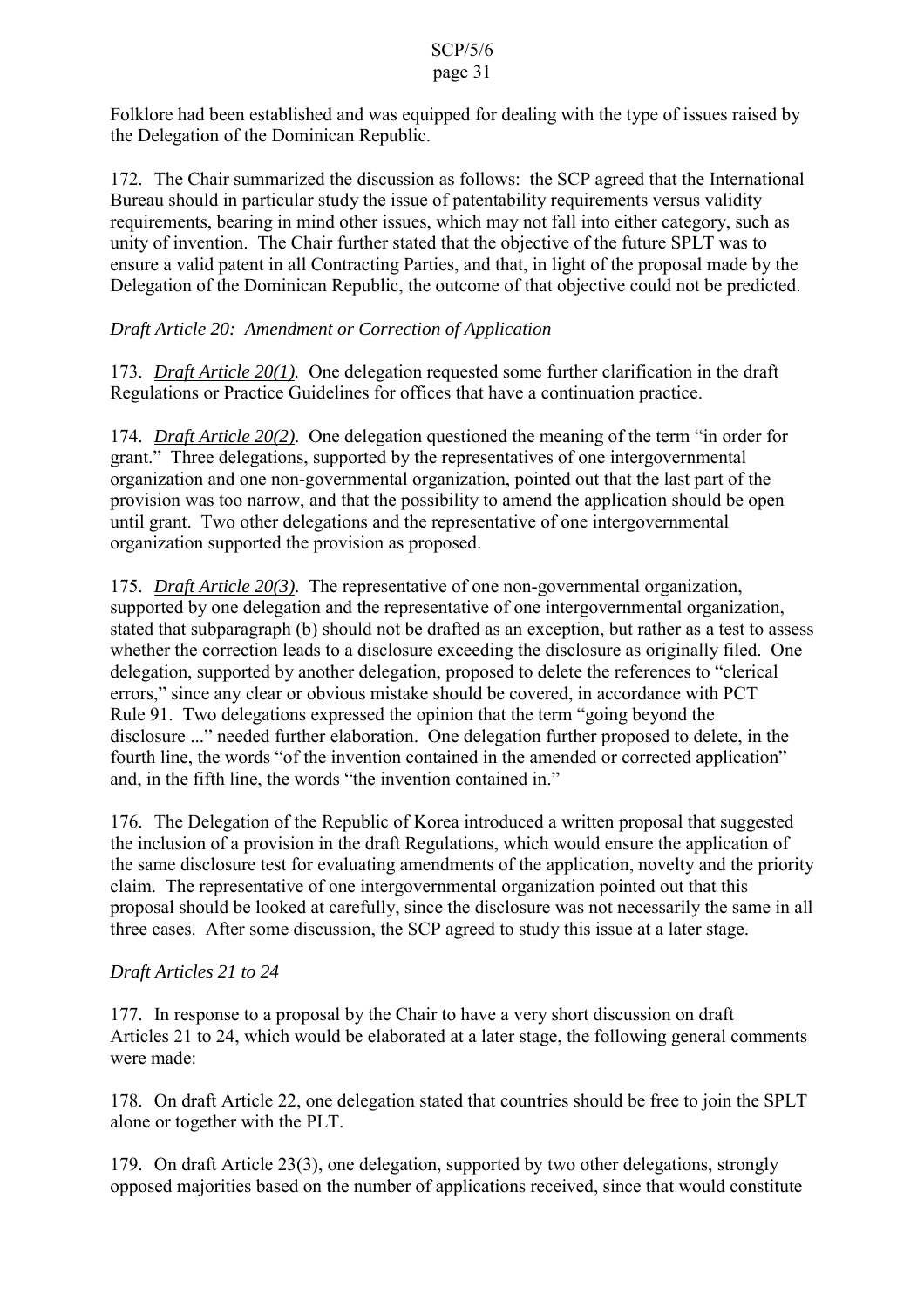a discrimination among States. One delegation stated that, if such majorities were not included in the provision, a significant number of provisions would have to be included in the draft Treaty itself.

# Agenda Item 4: Results of the Questionnaire Concerning Disclosure of Information on the Internet

180. The discussion was based on document SCP/5/4. The International Bureau noted that, in addition to the countries listed in paragraph 3 of the document, it received replies from the Offices of the following countries and the intergovernmental organization: Algeria, Bulgaria, Gambia, India, Malawi, Mexico, New Zealand, Pakistan and the European Patent Office.

181. As regards the disclosure of information on the Internet and its impact on patentability, after a short discussion, it was agreed that the Committee would first establish general principles concerning prior art under the SPLT, which would also cover disclosures on the Internet, and then consider the necessity for special provisions specific to Internet disclosures in the Practice Guidelines.

182. Concerning the issues relating to the enforcement of patents on the Internet, one delegation said that, in view of the fact that the draft SPLT did not address enforcement issues, this matter could be discussed at a later stage. Another delegation was in favor of continuing the discussion at the SCP, since this matter was becoming more and more important. The Chair concluded that, although it might be premature to discuss the issue of Internet and enforcement of patents at this stage, the importance of this issue should be kept in mind for future discussion.

# CONCLUSION OF THE MEETING

# Agenda Item 5: Future Work

183. The International Bureau stated that the SCP had agreed that the sole item on the agenda of the next session would be the draft SPLT, based on revised working documents. The next session would tentatively be held during the first half of November 2001.

# Agenda item 6: Brief Summary by the Chair

184. The draft Summary by the Chair (documents SCP/5/5 Prov.) was adopted as proposed.

# Agenda item 7: Closing of the Session

185. The Chair closed the session.

[Annex follows]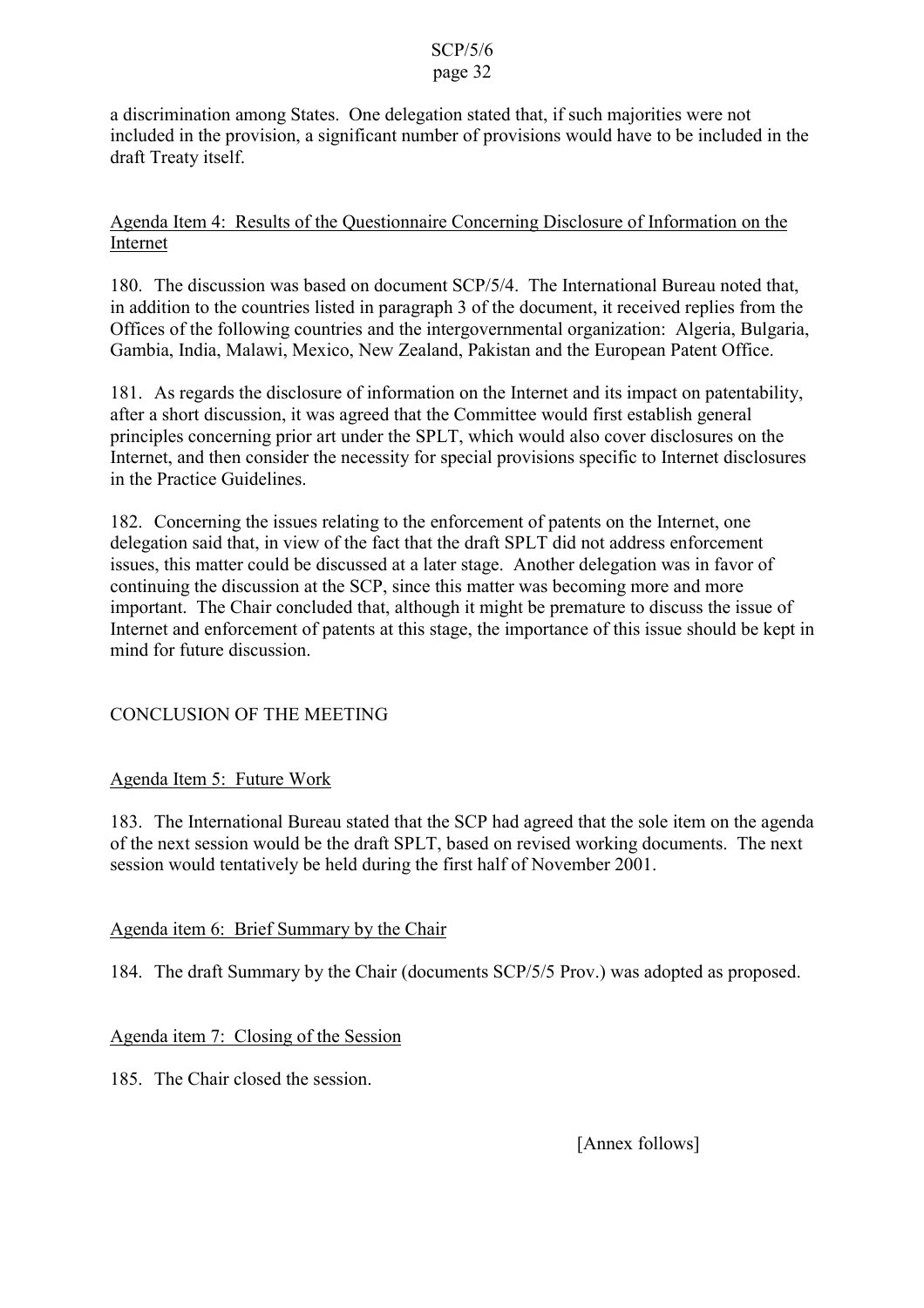### ANNEXE/ANNEX

### LISTE DES PARTICIPANTS/LIST OF PARTICIPANTS

### I. ÉTATS MEMBRES/MEMBER STATES

(dans l'ordre alphabétique des noms français des États) (in the alphabetical order of the names in French of the States)

### AFRIQUE DU SUD/SOUTH AFRICA

Cecilia Maelia PETLANE (Mrs.), Assistant Director, Patents, Trademarks, Copyright and Industrial Designs, South African Patents and Trademarks Office, Pretoria  $\leq$ ceciliap $@$ dti.pwv.gov.za>

### ALLEMAGNE/GERMANY

Hans Georg BARTELS, Counsellor, Federal Ministry of Justice, Berlin <bartels-ha@bmj.bund.de>

Klaus MÜLLNER, Head, Patent Division, German Patent and Trademark Office, Munich

Susanne FEHLHAMMER (Mrs.), Lawyer, International Industrial Property Law Section, German Patent and Trademark Office, Munich <susanne.fehlhammer@dpma.de>

Heinz BARDEHLE, Patent Attorney, Munich <bardehle@bardehle.de>

### ARABIE SAOUDITE/SAUDI ARABIA

Ahmad AL-SHANBARY, attaché, Mission permanente, Genève

### ARGENTINE/ARGENTINA

Mario Norberto TRINCHERI, Presidente del Instituto Nacional de la Propiedad Industrial, Buenos Aires <mtrincheri@hotmail.com>

Luis María NOGUES, Jefe de la Oficina de Patentes, Instituto Nacional de la Propiedad Industrial, Buenos Aires <Luisnogues@hotmail.com>

Marta GABRIELONI (Sra.), Consejero de Embajada, Misión Permanente, Ginebra  $\leq$ mission.argentina@ties.itu.ch>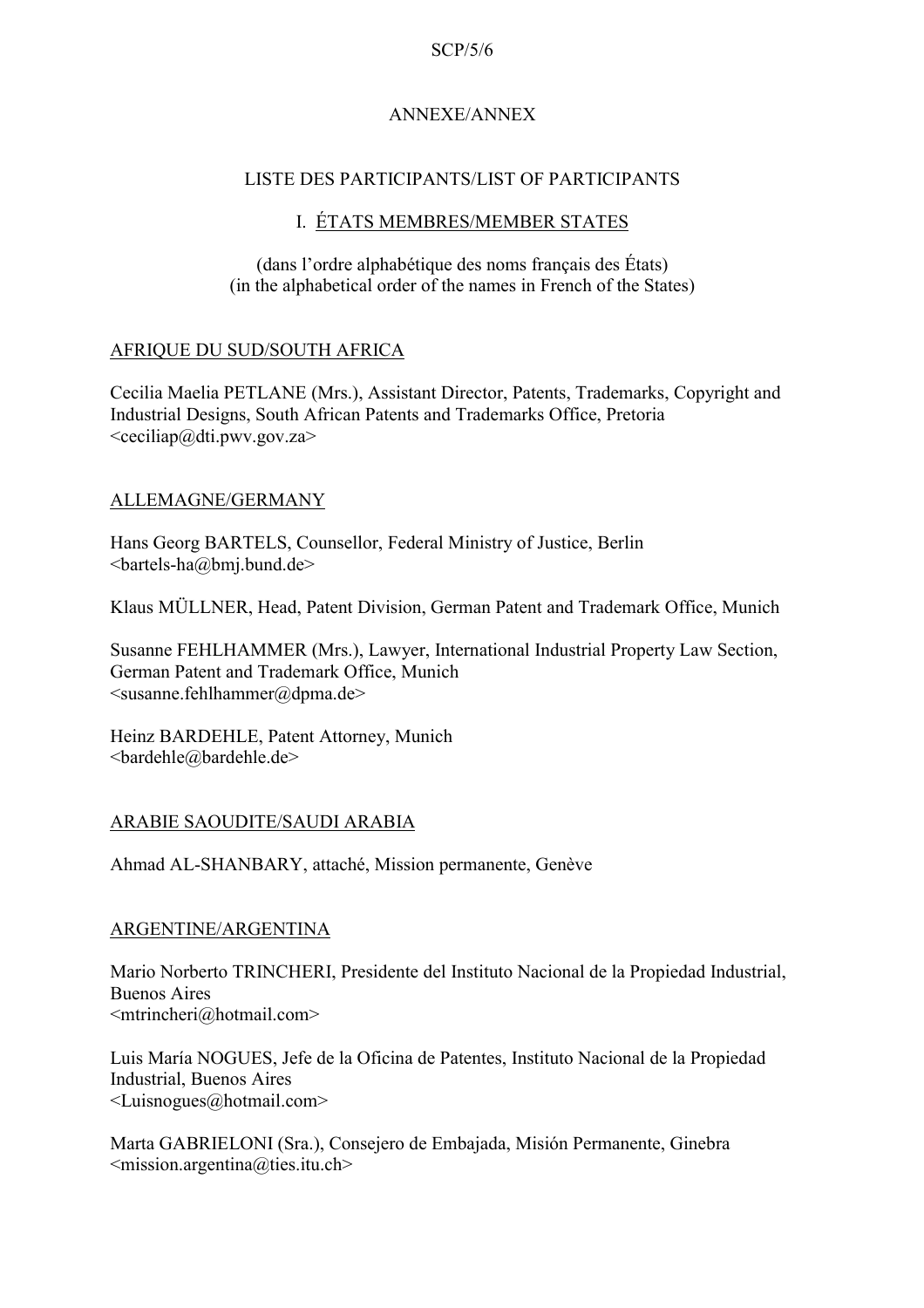### AUSTRALIE/AUSTRALIA

Dave HERALD, Deputy Commissioner of Patents, IP Australia, Phillip ACT

Philip Martin SPANN, Supervising Examiner of Patents, IP Australia, Phillip ACT  $\phi$ spann $\omega$ ipaustralia.gov.au>

### AUTRICHE/AUSTRIA

Wilhelm UNGLER, Legal Officer, Austrian Patent Office, Vienna  $\leq$ wilhelm.ungler@patent.bmwa.gv.at $>$ 

### AZERBAÏDJAN/AZERBAIJAN

Zahir HAJIYEV, Principal Specialist, Department of Patent and License, State Committee for Science and Engineering, Baku <azpat@azeri.com>

# BÉLARUS/BELARUS

Uriy BOBCHENOK, Deputy Chairman, Belarus Patent Office, Minsk

Irina EGOROVA (Ms.), First Secretary, Permanent Mission, Geneva

# BELGIQUE/BELGIUM

Stéphanie MISSOTTEN (Mme), conseillère adjointe, Ministère des affaires économiques, Office de la propriété industrielle, Bruxelles <stephanie.missotten@mineco.fgov.be>

# BRÉSIL/BRAZIL

Luiz Otavio BEAKLINI, Director of Patents, National Institute of Industrial Property, Rio de Janeiro  $<$ otavio $@$ inpi.gov.br>

Francisco CANNABRAVA, Second Secretary, Permanent Mission, Geneva <francisco.cannabrava@ties.itu.int>

# BULGARIE/BULGARIA

Svetla YORDANOVA (Mrs.), State Examiner, Bulgarian Patent Office, Sofia  $\leq$ siordanova@bpo.bg>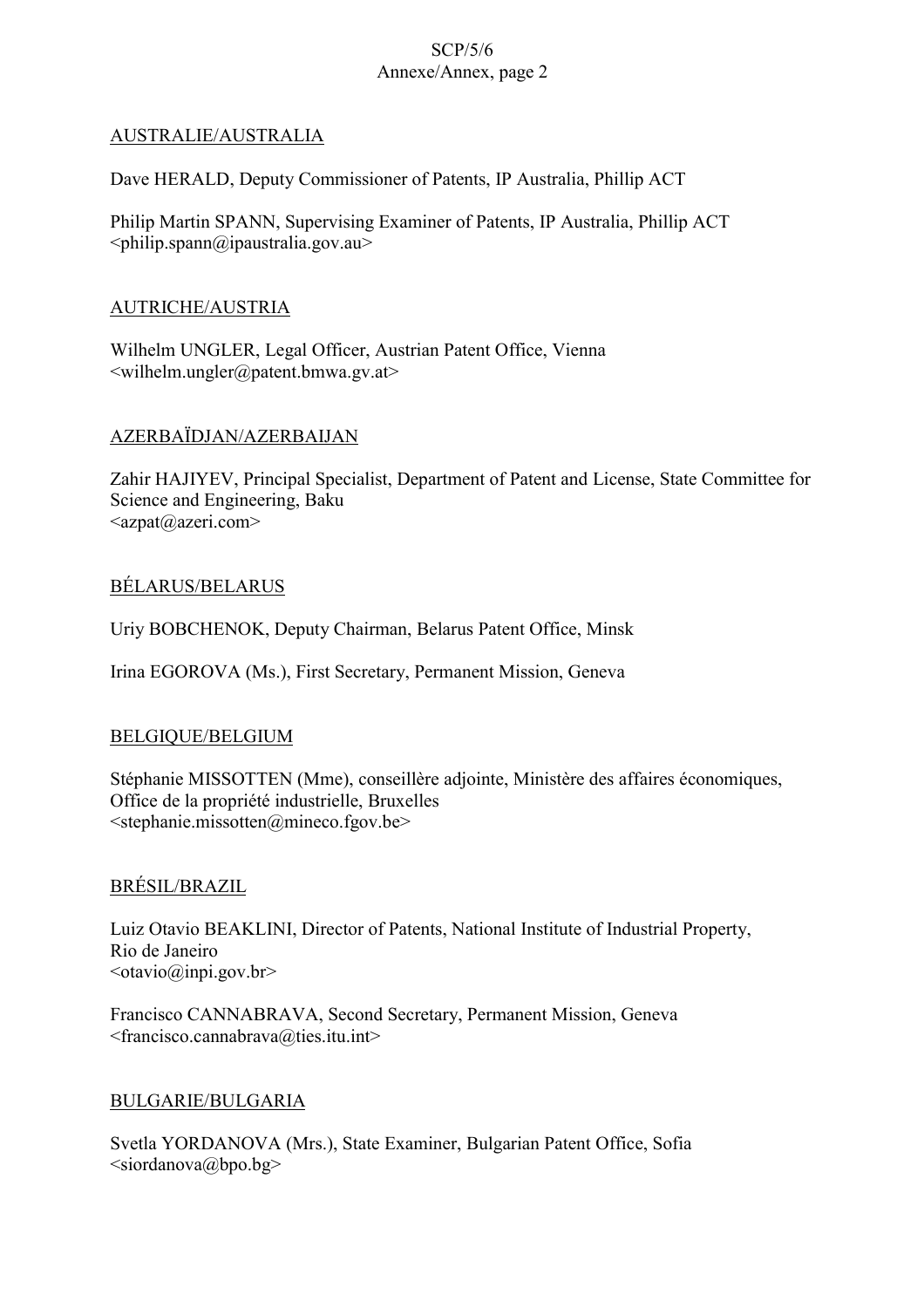### **CANADA**

Alan TROICUK, Legal Counsel, Canadian Intellectual Property Office, Québec  $\langle$ troicuk.alan $\langle \hat{\omega} \rangle$ ic.gc.ca>

David CAMPBELL, Division Chief, Patent Office, Canadian Intellectual Property Office, Québec  $\leq$ campell.david $\omega$ ic.gc.ca>

### CHILI/CHILE

José Pablo MONSALVE MANRÍQUEZ, Director de Propiedad Industrial, Ministerio de Economía, Santiago  $\leq$ pmonsalve $\omega$ proind.gov.cl>

### CHINE/CHINA

XINTIAN Yin, Director General, Legal Affairs Department, State Intellectual Property Office, Beijing  $\leq$ xintian@public.east.cn.net>

### COLOMBIE/COLOMBIA

Luis Gerardo GUZMÁN VALENCIA, Ministro Consejero, Misión Permanente, Ginebra

### **CONGO**

Adolphe MOUKOURI, chef, Service juridique, Antenne nationale de la propriété industrielle, Brazzaville

Delphine BIKOUTA, premier conseiller, Mission permanente, Genève <dbikouta@deckpoint.ch>

# CÔTE D'IVOIRE

Désiré-Bosson ASSAMOI, conseiller, Mission permanente, Genève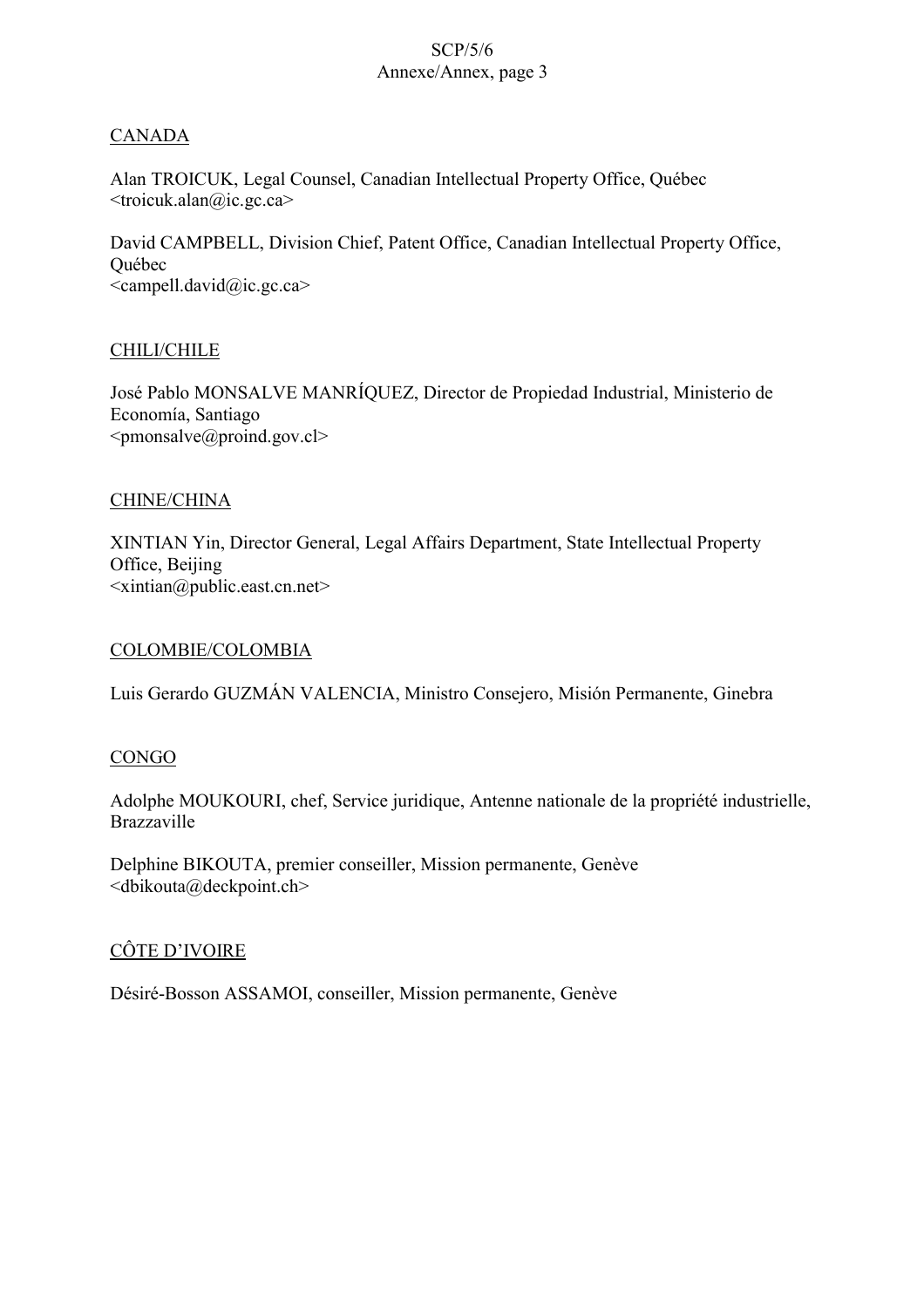# CROATIE/ CROATIA

Jela BOLIĆ (Mrs.), Head, Patent Examination Procedure – Section A, State Intellectual Property Office, Zagreb <jela.bolic@patent.tel.hr>

Gordana VUKOVIĆ, Counsellor, Legal Matters Section for Intellectual Property Development, State Intellectual Property Office, Zagreb <gordana.vukovic@patent.tel.hr>

# DANEMARK/DENMARK

Tim SCHYBERG, Head, Opposition Division, Danish Patent and Trademark Office, Taastrup <tim@dkpto.dk>

Anne Rejnhold JØRGENSEN (Mrs.), Director, Industrial Property Law Division, Danish Patent and Trademak Office, Taastrup  $\langle a\right|a\rangle$ dkpto.dk $\langle$ 

# ÉGYPTE/EGYPT

Yakout YAKOUT, Director General, Legal Department, Academy of Scientific Research and Technology, Patent Office, Cairo

# ESPAGNE/SPAIN

David GARCÍA LÓPEZ, Técnico Superior Jurista, Departamento de Coordinación Jurídica y Relaciones Internacionales, Oficina Española de Patentes y Marcas, Ministerio de Ciencia y Tecnología, Madrid <david.garcia@oepm.es>

Carmen LENCE REIJA (Sra.), Técnico Superior Jurista, Departamento de Patentes e Información Tecnológica, Oficina Española de Patentes y Marcas, Ministerio de Ciencia y Tecnología, Madrid <carmen.lence@oepm.es>

Ana PAREDES (Sra.), Consejera, Misión Permanente, Ginebra  $\langle$ ana.paredes@ties.itu.int>

# ESTONIE/ESTONIA

Toomas LUMI, Deputy Director General, Estonian Patent Office, Tallinn  $\leq$ Patendiamet $\textcircled{a}$ epa.ee $>$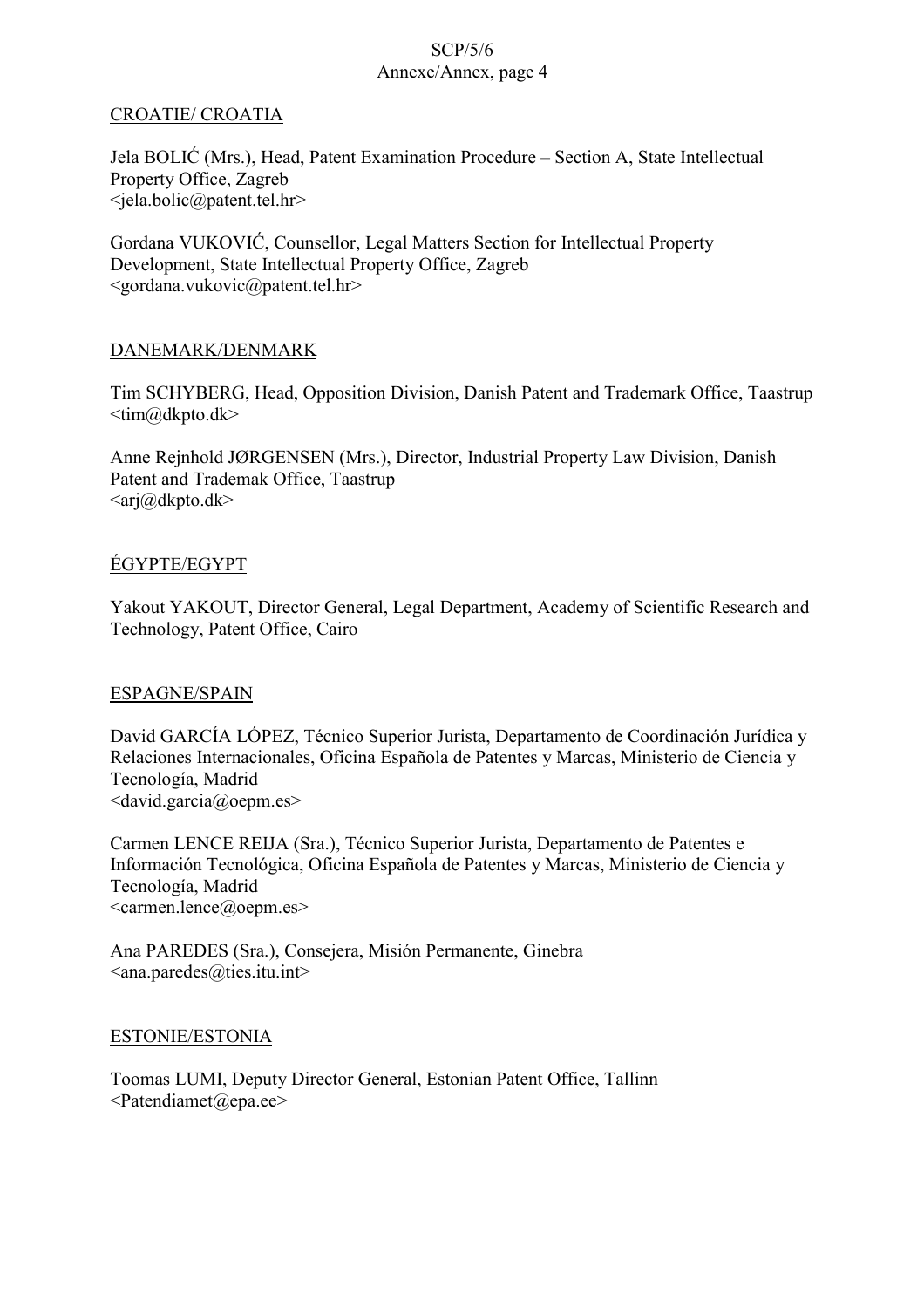# ÉTATS-UNIS D'AMÉRIQUE/UNITED STATES OF AMERICA

Lois BOLAND (Mrs.), Senior Counsellor, Office of Legislative and International Affairs, Patent and Trademark Office, Department of Commerce, Washington, D.C.  $\langle$ lois.boland@uspto.gov>

Jon Patrick SANTAMAURO, Attorney-Advisor, Office of Legislative and International Affairs, Patent and Trademark Office, Department of Commerce, Washington, D.C.  $\langle \text{ion}$ .santamauro@uspto.gov>

Charles PEARSON, PCT Legal Administrator, Patent and Trademark Office, Department of Commerce, Washington, D.C. <cpearson@uspto.gov>

Susan WOLSKI (Ms.), PCT Special Programs Examiner, Patent and Trademark Office, Department of Commerce, Washington, D.C. <susan.wolski@uspto.gov>

David NICHOLSON, Intellectual Property Attaché, Permanent Mission to the World Trade Organization (WTO), Geneva

# ÉTHIOPIE/ETHIOPIA

Zenebe BURKA, Head, Legal Drafting Department, Ministry of Justice, Addis Ababa

# EX-RÉPUBLIQUE YOUGOSLAVE DE MACÉDOINE/THE FORMER YUGOSLAV REPUBLIC OF MACEDONIA

Ognjan BLAGOEV, Head, Patent Department, Industrial Property Protection Office of the Republic of Macedonia, Skopje  $\langle$ ognjan $\langle \hat{\omega} \rangle$ ippo.gov.mk $>$ 

# FÉDÉRATION DE RUSSIE/RUSSIAN FEDERATION

Evgueni POLICHTCHOUK, Head, Department of Theory and Practice of Intellectual Property Protection, Federal Institute of Industrial Property, Russian Agency for Patents and Trademarks, Moscow  $\leq$ epoli $\omega$ pol.ru $>$ 

Olga ALEXSEEVA (Mrs.), Deputy Director, Scientific Activity, Member, Board of Russian Agency for Patents and Trademarks, Moscow  $\langle \text{alex} \text{seeva}(\hat{\mathbf{\omega}})$ rupto.ru $\rangle$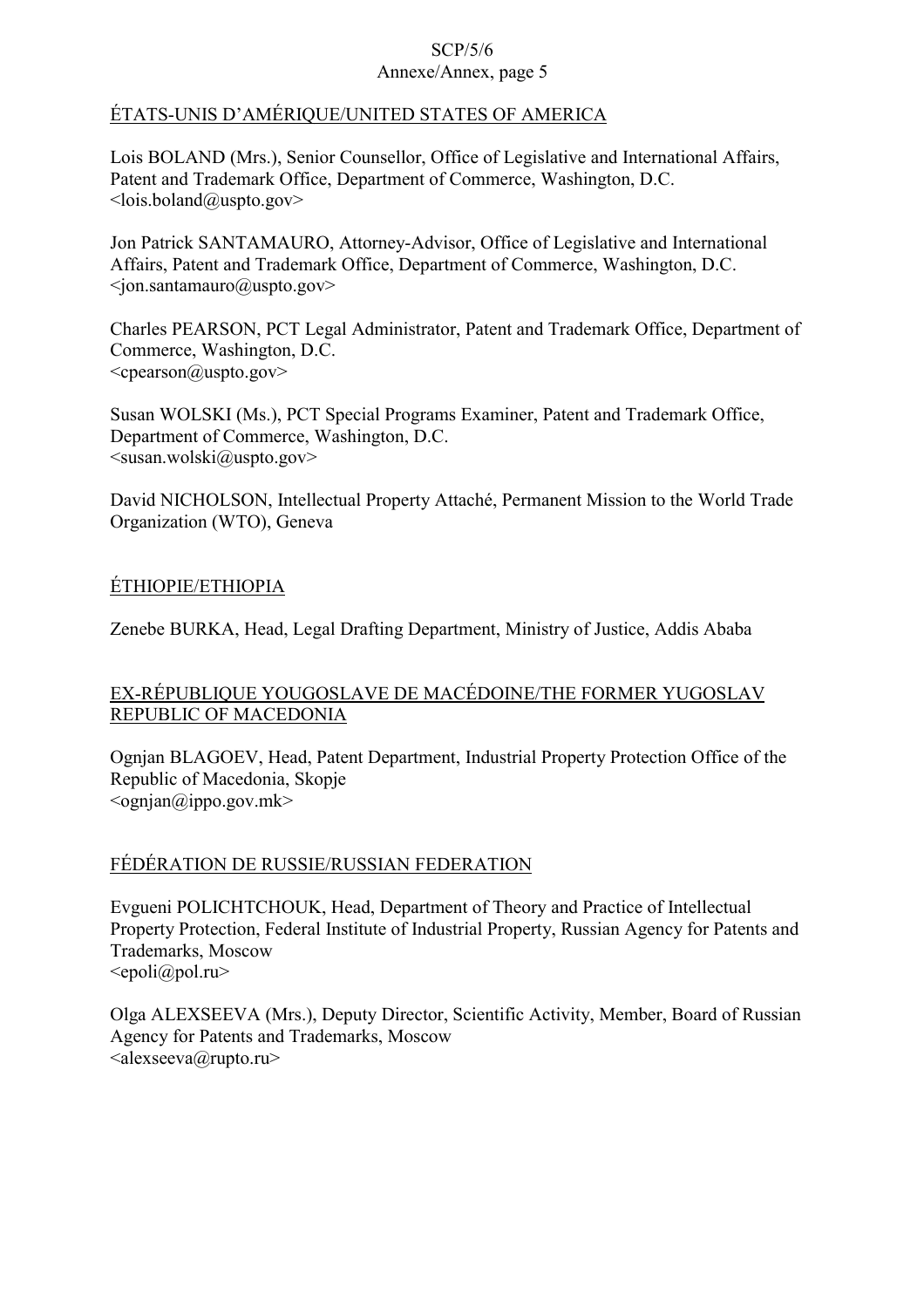### FINLANDE/FINLAND

Maarit LÖYTÖMÄKI (Mrs.), Deputy Director, National Board of Patents and Registration of Finland, Helsinki  $\leq$ maarit.loytomaki $\omega$ prh.fi>

Marjo AALTO-SETÄLÄ (Ms.), Coordinator, International and Legal Affairs, National Board of Patents and Registration of Finland, Helsinki  $\leq$ marjo.aalto-setala $\omega$ prh.fi>

### FRANCE

Agnès MARCADÉ (Mme), chef du Service du droit international et communautaire, Institut national de la propriété industrielle, Paris  $\leq$ marcade.a@inpi.fr>

Jean-François LE BESNERAIS, chargé de mission, Département des brevets, Institut national de la propriété industrielle, Paris  $\leq$ lebesnerais.jf@inpi.fr>

Anne VERRON (Mme), chargée de mission, Service du droit international et communautaire, Institut national de la propriété industrielle, Paris  $\leq$ verron.a@inpi.fr>

Michèle WEIL-GUTHMANN (Mme), conseillère, Mission permanente, Genève

# GHANA

Joseph Jainy NWANEAMPEH, Minister Counsellor, Permanent Mission, Geneva

### **GUATEMALA**

Andrés WYLD, Primer Secretario, Misión Permanente, Ginebra  $\leq$ andres.wyld@ties.itu.int>

# GUINÉE ÉQUATORIALE/EQUATORIAL GUINEA

Cipriano MICHA ELA ENGONGA, Secretario General, Consejo de Investigaciones Científicas y Technológicas,CICTE, Malabo

### **HONDURAS**

Karen CIS ROSALES (Srta.), Segundo Secretario, Misión Permanente, Ginebra <kcis@sre.hn>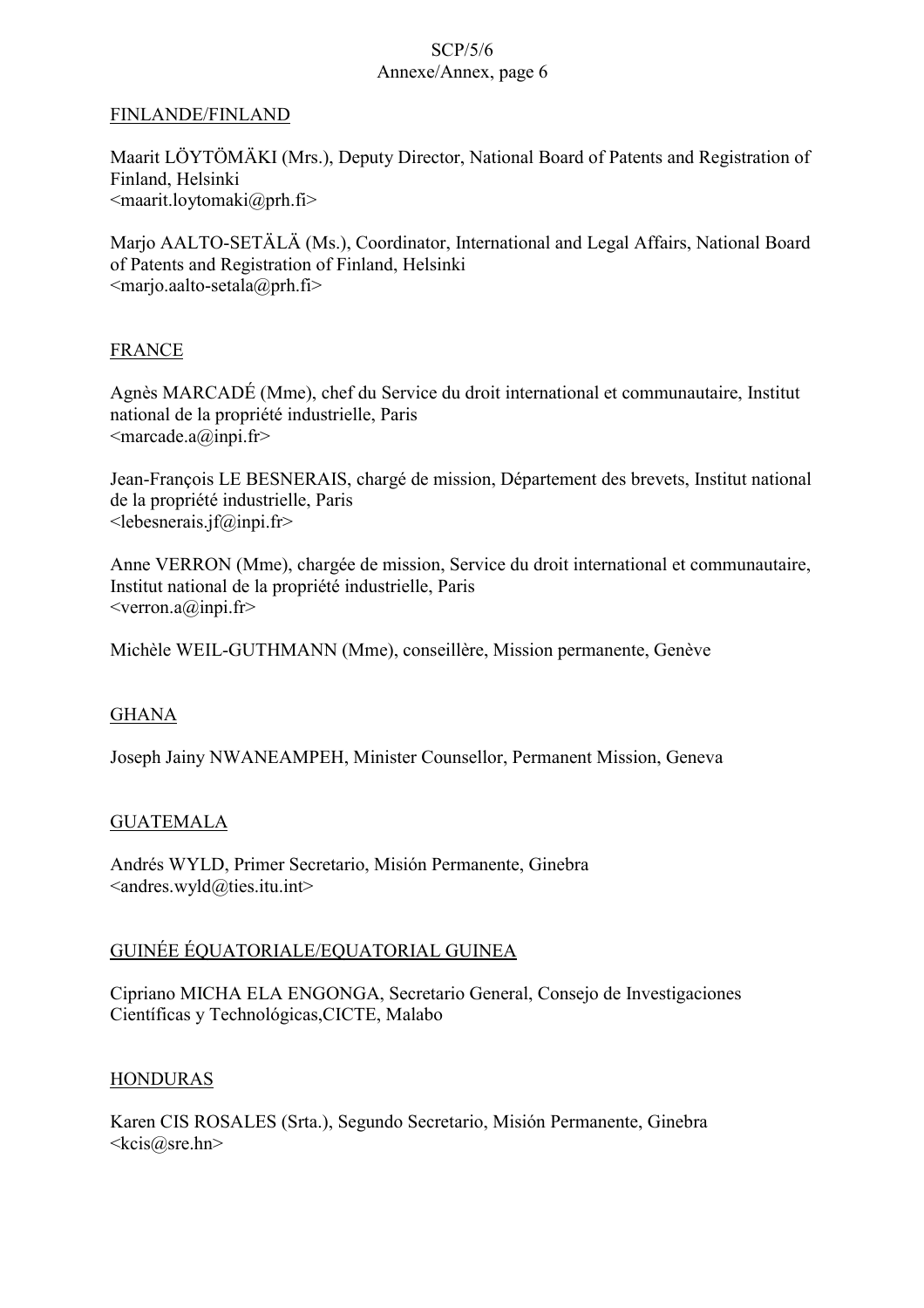### HONGRIE/HUNGARY

Marta POSTEINER-TOLDI (Mrs.), Vice-President, Hungarian Patent Office, Budapest  $<$ posteiner@hpo.hu>

Judit HAJDÚ (Mrs.), Head, Patent Department, Hungarian Patent Office, Budapest <hajdu@hpo.hu>

Krisztina FÜZESI (Miss), Legal Officer, Legal and International Department, Hungarian Patent Office, Budapest <fuzesi@hpo.hu>

### INDE/INDIA

Homai SAHA (Mrs.), Minister, Permanent Mission, Geneva

# INDONÉSIE/INDONESIA

Emawati JUNUS (Mrs.), Director of Patents, Directorate General of Intellectual Property Rights, Department of Justice and Human Rights, Jakarta  $\leq$ emawati $\omega$ lawyer.com>

Dewi KUSUMAASTUTI (Miss), First Secretary, Permanent Mission, Geneva

# IRAN (RÉPUBLIQUE ISLAMIQUE D')/IRAN (ISLAMIC REPUBLIC OF)

Ali HEYRANI NOBANI, Counsellor, Permanent Mission, Geneva

### IRLANDE/IRELAND

Jacob RAJAN, Head, Patent Section, Intellectual Property Unit, Department of Enterprise, Trade and Employment, Dublin  $\langle$ iacob rajan@entemp.ie>

# ITALIE/ITALY

Pasquale IANNANTUONO, conseiller juridique, Direction générale de la coopération économique, Ministère des affaires étrangères, Rome  $<$ pasquale.iannantuono@libero.it>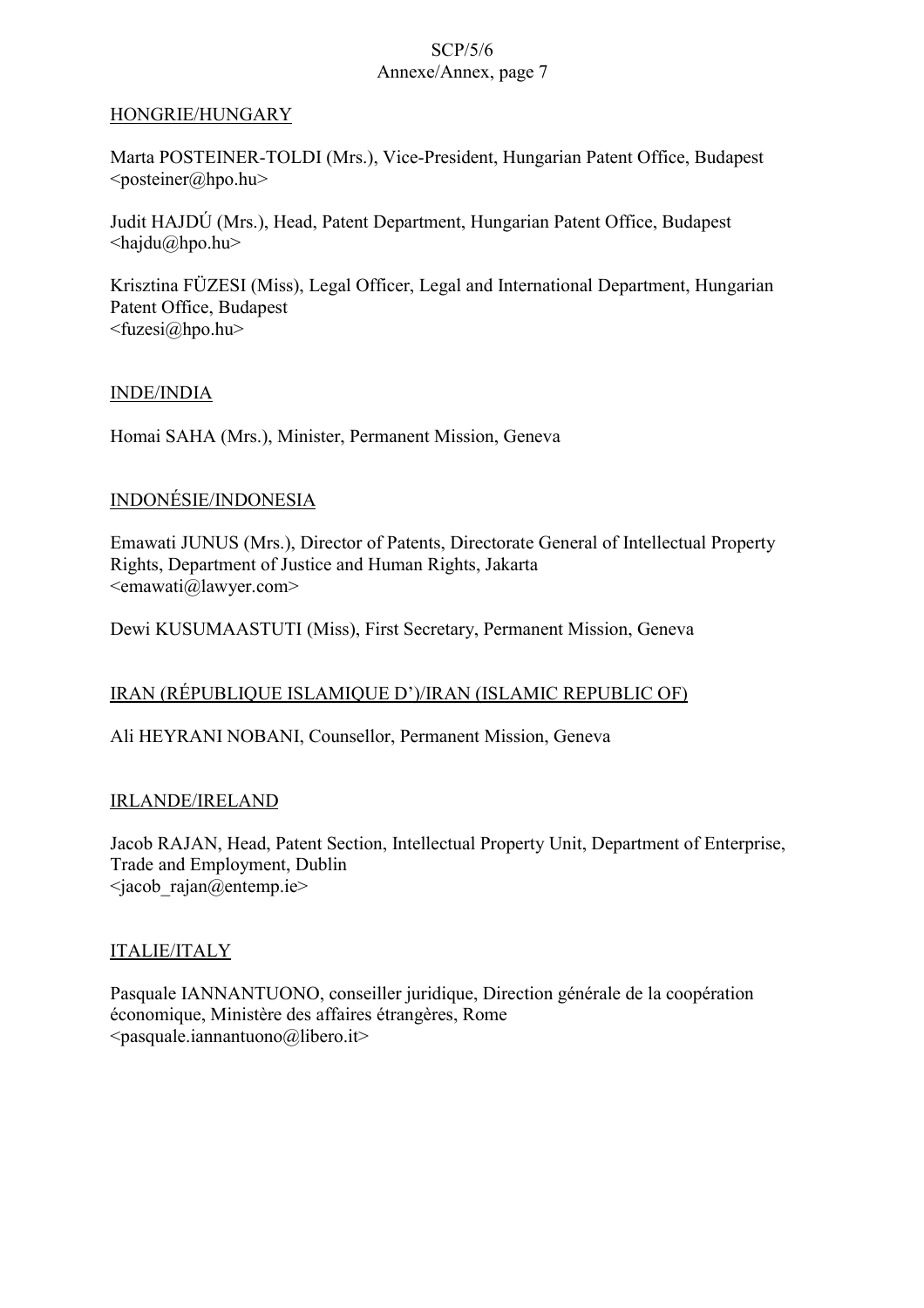### JAPON/JAPAN

Akihiro KOBAYASHI, Director, International Cooperation Office, Japan Patent Office, Tokyo  $\leq k$ obayashi-akihiro@jpo.go.jp>

Satoshi HATTORI, Deputy Director, Examination Standards Office, Japan Patent Office, Tokyo

Hiroshi KITAOKA, Deputy Director, International Affairs Division, Japan Patent Office, Tokyo  $\leq$ kitaoka-hiroshi $\omega$ jpo.go.jp>

Matsuo NONAKA, Deputy Director, Industrial Property Legislation Office, Japan Patent Office, Tokyo  $\leq$ nonaka-matsuo $\omega$ jpo.go.jp>

Kosuke MINAMI, Assistant Director, Examination Standards Office, Japan Patent Office, Tokyo

Takashi YAMASHITA, First Secretary, Permanent Mission, Geneva

# JORDANIE/JORDAN

Anas HABASHNEH, Legal Advisor, Industrial Property Protection Field, Ministry of Industry and Trade, Amman  $\langle \text{anasjo}(a)$ usa.net $\rangle$ 

# KENYA

Janet Martha KISIO (Miss), Chief Examination Officer, Patents, Kenya Industrial Property Office, Nairobi  $\langle kipo@arcc.$ or.ke>

# KOWEÏT/KUWAIT

Fahad BAGE, Head, Intellectual Property Rights Division, Ministry of Commerce and Industry, Safat <fahadbage64@hotmail.com>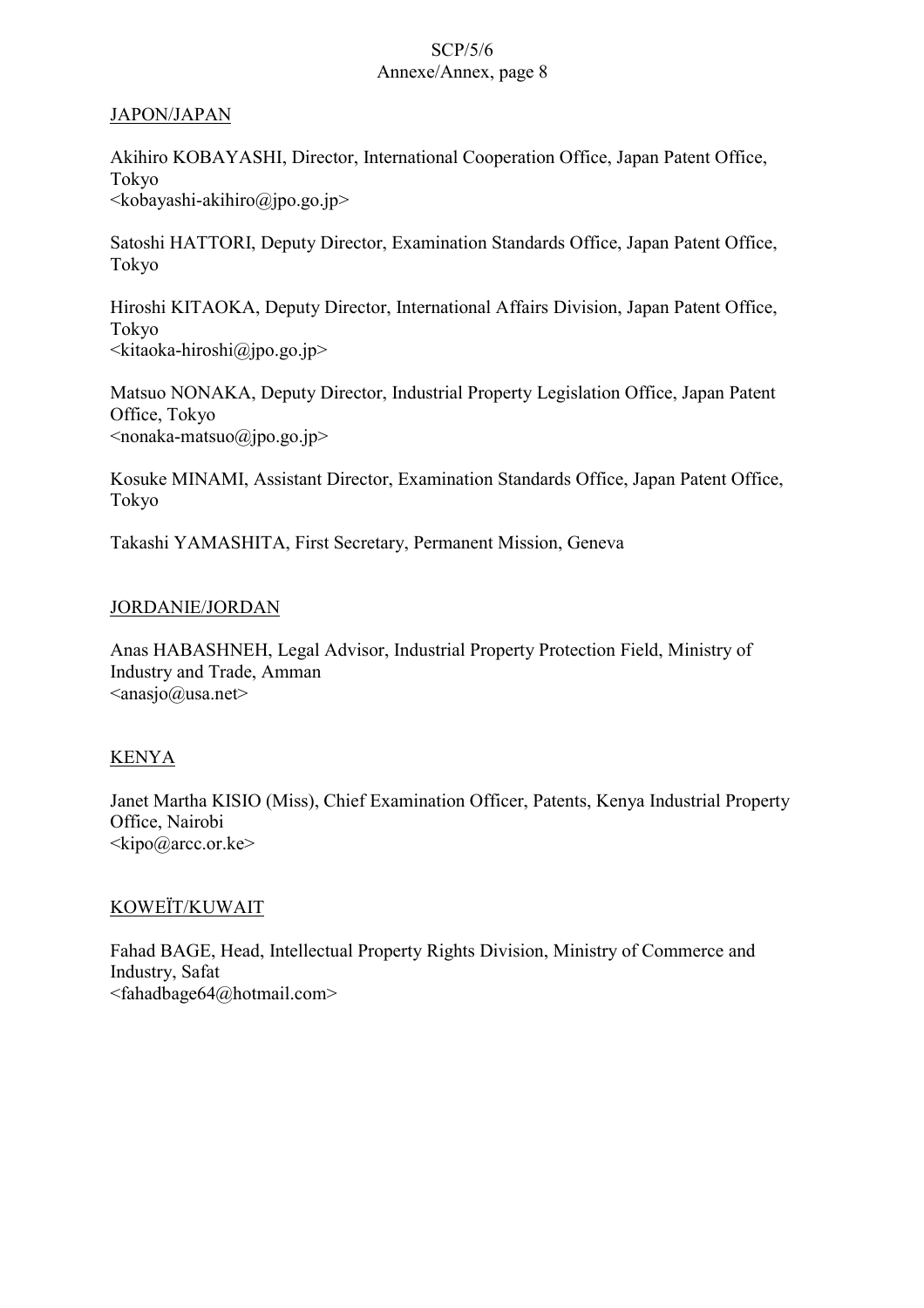### LESOTHO

'Nyalleng PII (Mrs.), Registrar-General, Registrar-General's Office, Ministry of Law and Constitutional Affairs, Maseru  $\leq$ lesipo@ilesotho.com $>$ 

Rethabile Godfrey MOSISILI, First Secretary, Permanent Mission, Geneva

### LETTONIE/LATVIA

Guntis RAMANS, Head, Department of Examination of Inventions, Patent Office, Riga  $\langle \text{gr}\text{@lrpv}.\text{lv}\rangle$ 

### LITUANIE/LITHUANIA

Rimvydas NAUJOKAS, Director, State Patent Bureau, Vilnius  $<$ spb $@$ vpb.lt $>$ 

### MADAGASCAR

Olgatte ABDOU (Mme), premier secrétaire, Mission permanente, Genève

# MAROC/MOROCCO

Nafissa BELCAID (Mme), chef du Département des brevets et des dessins et modèles industriels, Office marocain de la propriété industrielle et commerciale, Casablanca

Fatima EL MAHBOUL (Mme), ministre conseiller, Mission permanente, Genève <mission.maroc@ties.itu.int>

### MEXIQUE/MEXICO

Fabián Ramón SALAZAR-GARCÍA, Asesor de la Dirección General, Instituto Mexicano de la Propiedad Industrial, México D.F.  $\langle$ rsalazar@impi.gob.mx>

Karla ORNELAS LOERA (Sra.), Agregada diplomática, Misión permanente, Ginebra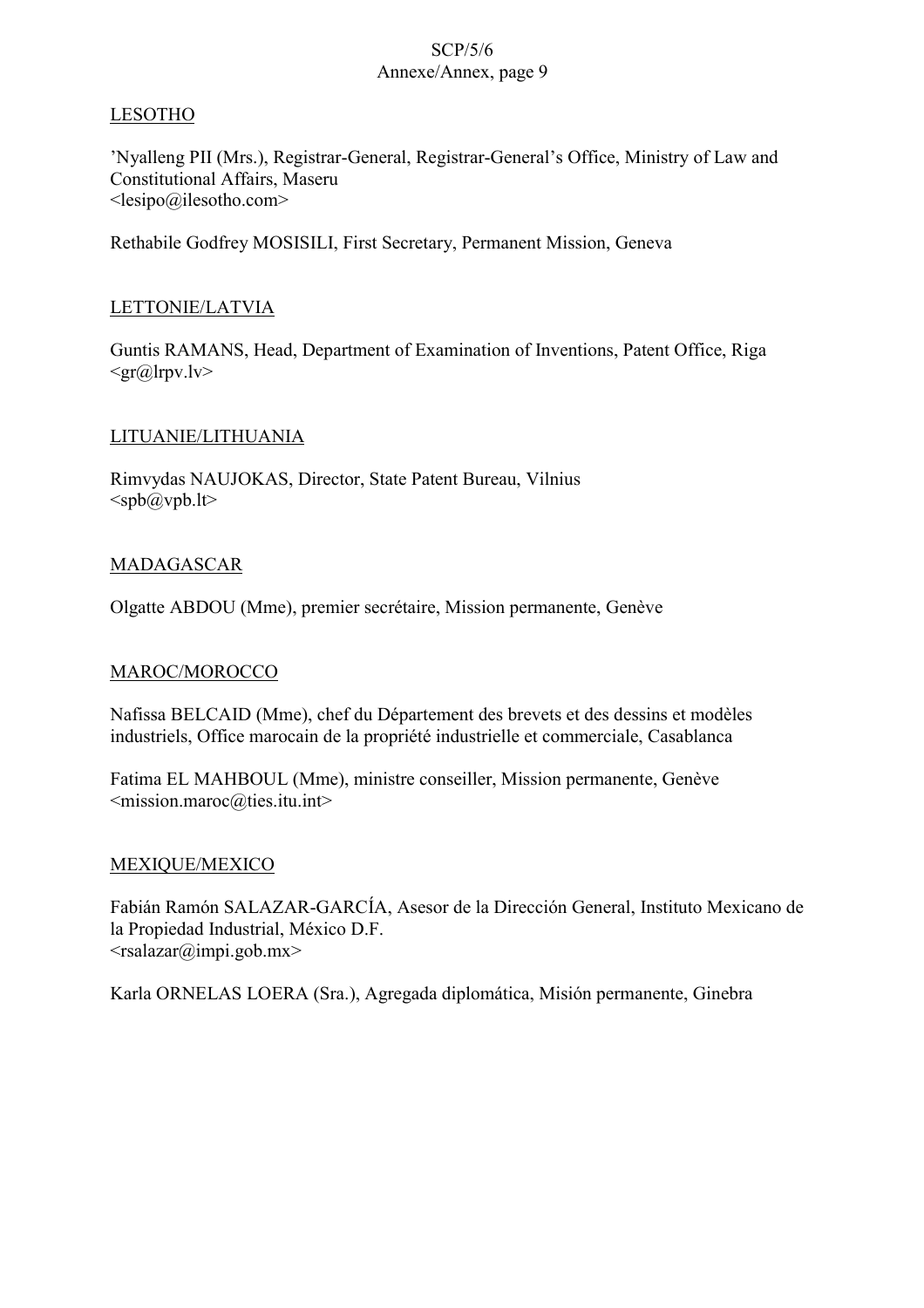### MONGOLIE/MONGOLIA

CHINBAT Namjil, Director General, Intellectual Property Office of Mongolia, Ulaanbaatar  $\langle \text{ipom}(\hat{a})$ mongol.net $\rangle$ 

BAT-ERDENE Davaasambuu, Senior Officer, Intellectual Property Office of Mongolia, Ulaanbaatar  $\leq$ ipom $@$ mongol.net $>$ 

# NICARAGUA

Ambrosia LEZAMA ZELAYA (Sra.), Directora Propiedad Intelectual, Ministerio de Fomento, Industria y Comercio, Registro de la Propiedad Intelectual, Managua <Ambrosia.Lezama@mific.gob.ni>

### NIGER

Illiassou BAKO, chef du Service de la propriété industrielle et normalisation, Ministère du commerce et de l'industrie, Niamey

### NIGÉRIA/NIGERIA

Maigari Gurama BUBA, Second Secretary, Nigeria Trade Office, Permanent Mission, Geneva  $\le$ bubamaigari@hotmail.com>

### NORVÈGE/NORWAY

Eirik RØDSAND, Senior Executive Officer, Norwegian Patent Office, Oslo <eir@patentstyret.no>

Inger NÆSGAARD (Mrs.), Chief Engineer, Norwegian Patent Office, Oslo <inn@patentstyret.no>

Jon Erik FANGBERGET, Senior Examiner, Norwegian Patent Office, Oslo  $\leq$ jef@patentstyret.no>

# OUZBÉKISTAN/UZBEKISTAN

Mastura MANSUROVA (Mrs.), Deputy Head, State Science Technological Examination Department, State Patent Office of the Republic of Uzbekistan, Tashkent  $\langle \text{info}(\widehat{a}) \text{pattern.}$ uz $\langle \rangle$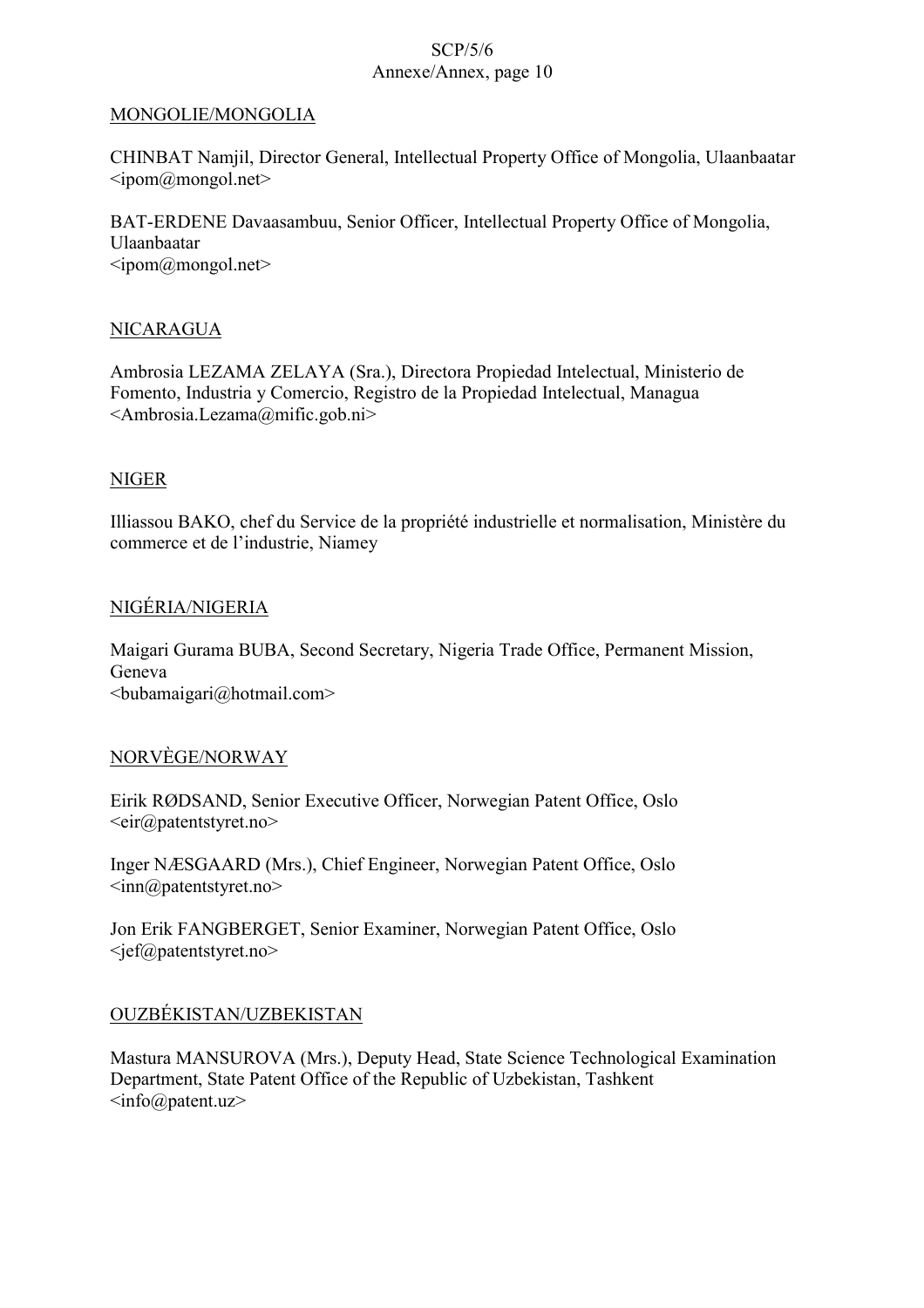# PANAMA

Carlos ROSAS, Embajador, Representante Permanente Alterno, Misión Permanente ante la OMC, Ginebra <cerosas71@yahoo.com>

Lilia CARRERA (Sra.), Analysta de Comercio Exterior, Misión Permanente ante la OMC, Ginebra <lilia.carrera@ties.itu.int>

# PAYS-BAS/NETHERLANDS

Van der EIJK, Member, Patent Board, Netherlands Industrial Property Office, Rijswijk  $\le$ wimeij@bie.minez.nl>

Albert SNETHLAGE, Legal Adviser on Industrial Property, Ministry of Economic Affairs, The Hague <a.snethlage@minez.nl>

# PÉROU/PERU

Nestor ESCOBEDO, Jefe de la Oficina de Invenciones y Nuevas Tecnologías, Instituto Nacional de Defensa de la Competencia y de la Protección de la Propiedad Intelectual, Lima  $\leq$ nescobedo $\omega$ indecopi.gob.pe $>$ 

# POLOGNE/POLAND

Grazyna LACHOWICZ (Miss), Principal Expert, Patent Office of the Republic of Poland, Warsaw  $\leq$ glachowicz $\omega$ uprp.pl>

### PORTUGAL

Isabel AFONSO (Mme), directeur des brevets, Institut national de la propriété industrielle, Secrétariat adjoint du Ministère de l'économie, Ministère de l'économie, Lisbonne  $\leq$ imafonso $\omega$ inpi.min-economia.pt $\geq$   $\leq$ inpi $\omega$ mail.telepac.pt $\geq$ 

José Sérgio DE CALHEIROS DA GAMA, conseiller juridique, Mission permanente, Genève  $\leq$ mission.portugal@ties.itu.int>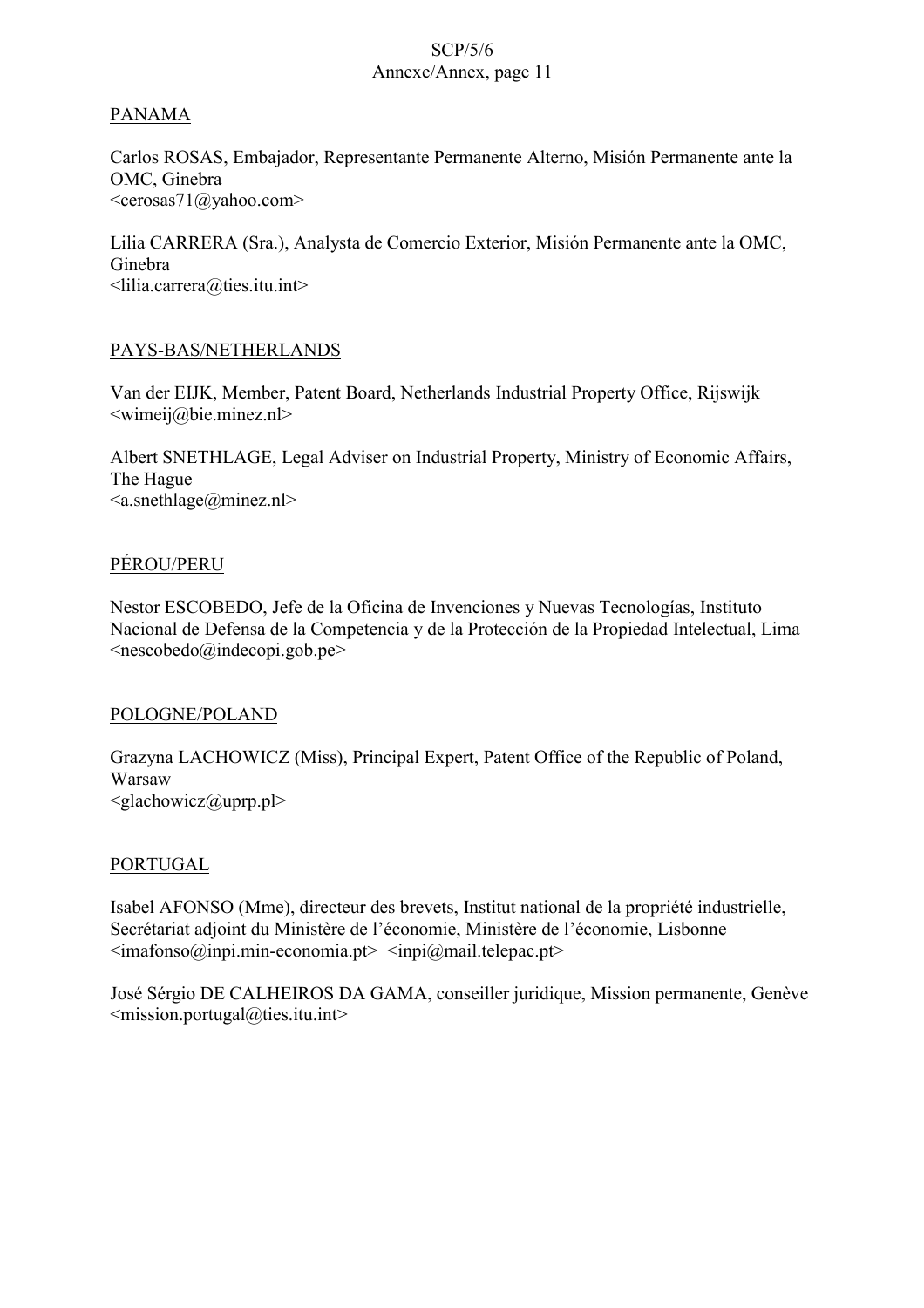# RÉPUBLIQUE DE CORÉE/REPUBLIC OF KOREA

Mi-Chung AHN, Deputy Director, Korean Intellectual Property Office, Taejon  $\leq$ michung@kipo.go.kr>

Chaho JUNG, Deputy Director, Korean Intellectual Property Office, Taejon  $\le$ chahoj@unitel.co.kr>

Youngmin GOO, Deputy Director, Korean Intellectual Property Office, Taejon  $\langle \text{ymgoo}\rangle$ @kipo.go.kr>

Jae-Hyun**,** AHN, Intellectual Property Attaché, Geneva

# RÉPUBLIQUE DE MOLDOVA/REPUBLIC OF MOLDOVA

Veaceslav KRECHETOV, Deputy Director, Examination Department, State Agency on Industrial Property Protection, Kishinev  $\langle$ crecetov@agepi.md $\rangle$   $\langle$ office@agepi.md $\rangle$ 

# RÉPUBLIQUE DOMINICAINE/DOMINICAN REPUBLIC

Marcia Arisleyda PÉREZ PIMENTEL (Sra.), Directora de Patentes, Oficina Nacional de la Propiedad Industrial, Santo Domingo

Isabel PADILLA (Srta.), Consejera, Misión Permanente, Ginebra  $\leq$ mission.dom-rep@ties.itu.int>  $\leq$ isabel.padilla@ties.itu.int>

# RÉPUBLIQUE TCHÈQUE/CZECH REPUBLIC

Jaroslav KOZÁK, Director, Patent Department, Industrial Property Office, Prague <jkozak@upv.cz>

# ROUMANIE/ROMANIA

Liviu BULGĂR, Director, Legal and International Affairs Directorate, State Office for Inventions and Trademarks, Bucharest  $\langle$ liviu.bulgar@osim.ro>

Ion VASILESCU, Director, Patent Examining Directorate, State Office for Inventions and Trademarks, Bucharest  $\langle \text{ion}\rangle$ vasilescu $\langle \text{cosim}\rangle$ .ro

Viorel PORDEA, Head, Preliminary Examination Division, State Office for Inventions and Trademarks, Bucharest  $\le$ viorel.pordea $\omega$ osim.ro>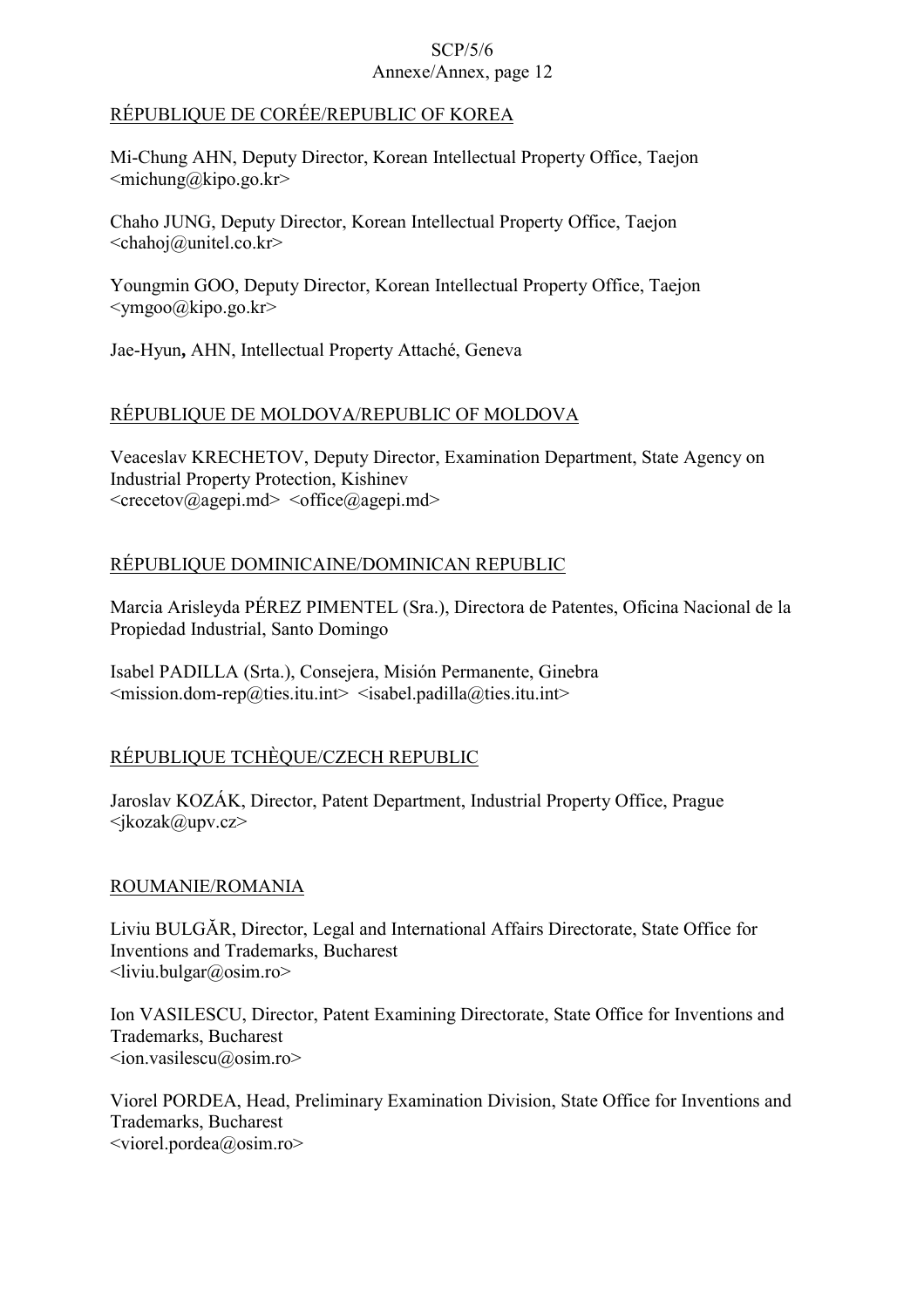### ROYAUME-UNI/UNITED KINGDOM

Graham JENKINS, Head, Intellectual Property Policy Directorate, The Patent Office, Newport  $\leq$ graham.jenkins@patent.gov.uk>

Michael John RICHARDSON, Senior Policy Adviser, Intellectual Property Policy Directorate, The Patent Office, Newport  $\leq$ mike.richardson@patent.gov.uk>

Frank MILES, Senior Legal Adviser, Intellectual Property Policy Directorate, The Patent Office, Newport <frank.miles@patent.gov.uk>

Barbara SQUIRES (Mrs.), Policy Officer, Intellectual Property Policy Directorate, The Patent Office, Newport  $\langle$ barbara.squires@patent.gov.uk>

Richard FAWCETT, Intellectual Property Consultant, Bird and Bird, London <richard.f.fawcett@twobirds.com>

# SLOVAQUIE/SLOVAKIA

Jolana HANČÍKOVÁ (Mrs.), Director, Patent Department, Industrial Property Office of the Slovak Republic, Banská Bystrica  $\langle$ ihancikova@indprop.gov.sk>

# SLOVÉNIE/SLOVENIA

Janez KUKEC-MEZEK, Counsellor to the Government, Head, Patent Department, Slovenian Intellectual Property Office, Ljubljana  $\langle$ j.kukec@sipo.mzt.si $>$ 

Mojca PEČAR (Mrs.), Counsellor to the Government, Head, Legal Department, Slovenian Intellectual Property Office, Ljubljana  $\leq m$ .pecar $(a)$ sipo.mzt.si $>$ 

### SOUDAN/SUDAN

Ahmed ALFAKI ALI, Commercial Registrar General, Ministry of Justice, Khartoum  $\langle \text{crg}(\hat{\omega})$ sudanmail.net $\rangle$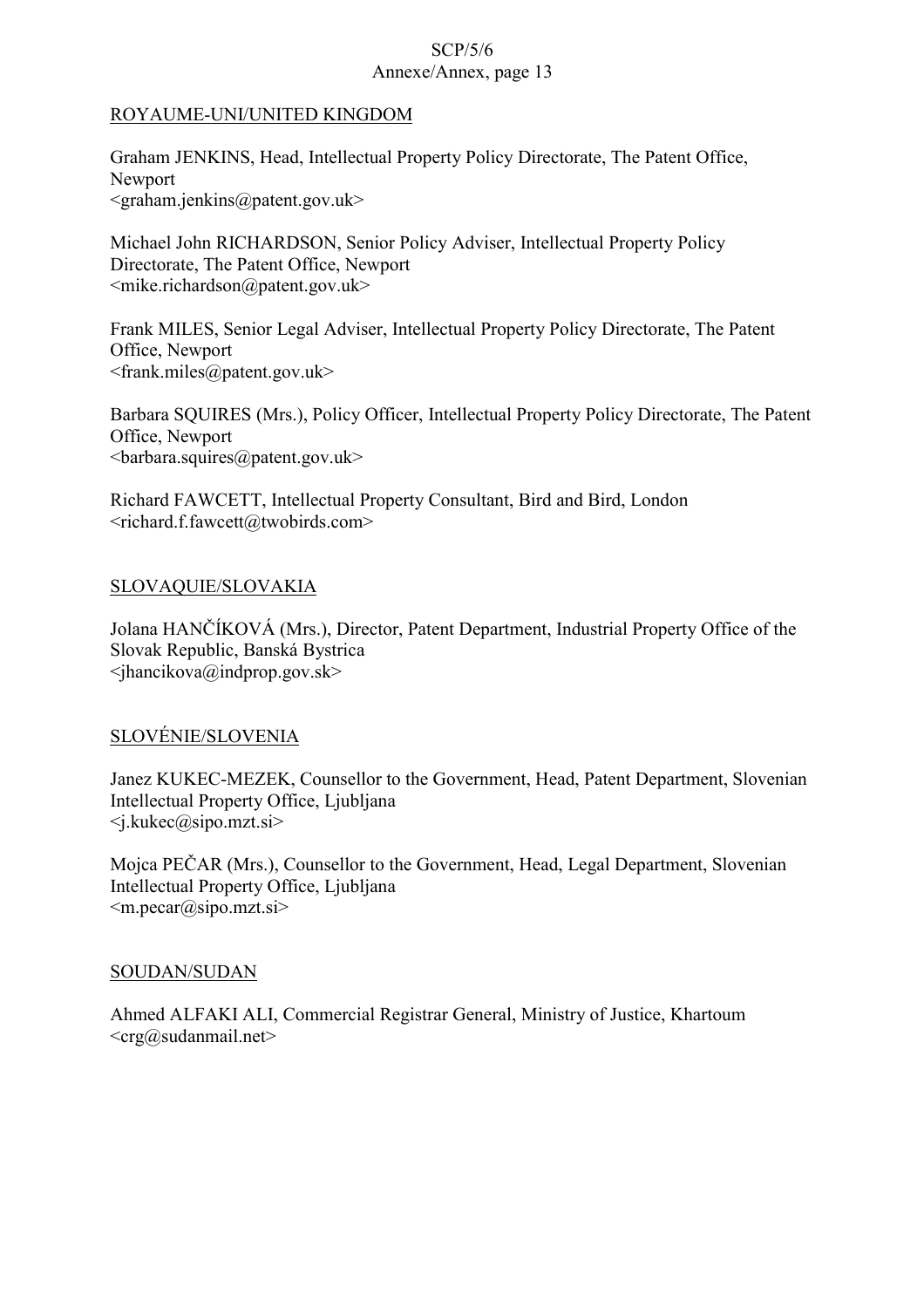### SRI LANKA

Gothami INDIKADAHENA (Mrs.), Counsellor (Economic and Commercial), Permanent Mission, Geneva <mission.sri-lanka-wto@ties.itu.int>

### SUÈDE/SWEDEN

Carl JOSEFSSON, Legal Adviser, Associate Judge of Appeal, Ministry of Justice, Stockholm <carl.josefsson@justice.ministry.se>

Per HOLMSTRAND, Chief Legal Counsel, Swedish Patent and Registration Office, Stockholm  $\leq$ per.holmstrand@prv.se $>$ 

Anders BRINKMAN, Senior Examiner, Swedish Patent and Registration Office, Stockholm  $\langle$ anders.brinkman@prv.se $>$ 

### SUISSE/SWITZERLAND

Lukas BÜHLER, co-chef, Service juridique des brevets et dessins, Institut fédéral de la propriété intellectuelle, Berne  $\leq$ lukas.buehler@ipi.ch>

Sonia Noëlle BLIND (Mme), conseillère juridique, Service juridique des brevets et dessins, Institut fédéral de la propriété intellectuelle, Berne  $\le$ sonia.blind@ipi.ch>

# SWAZILAND

Beatrice SHONGWE (Mrs.), Acting Registrar-General, Registrar-General's Office, Mbabane

# THAÏLANDE/THAILAND

Urawee NGOWROONGRUENG (Miss), Senior Legal Officer, Department of Intellectual Property, Ministry of Commerce, Nonthaburi <Urawee2000@yahoo.com>

Supark PRONGTHURA, First Secretary, Permanent Mission, Geneva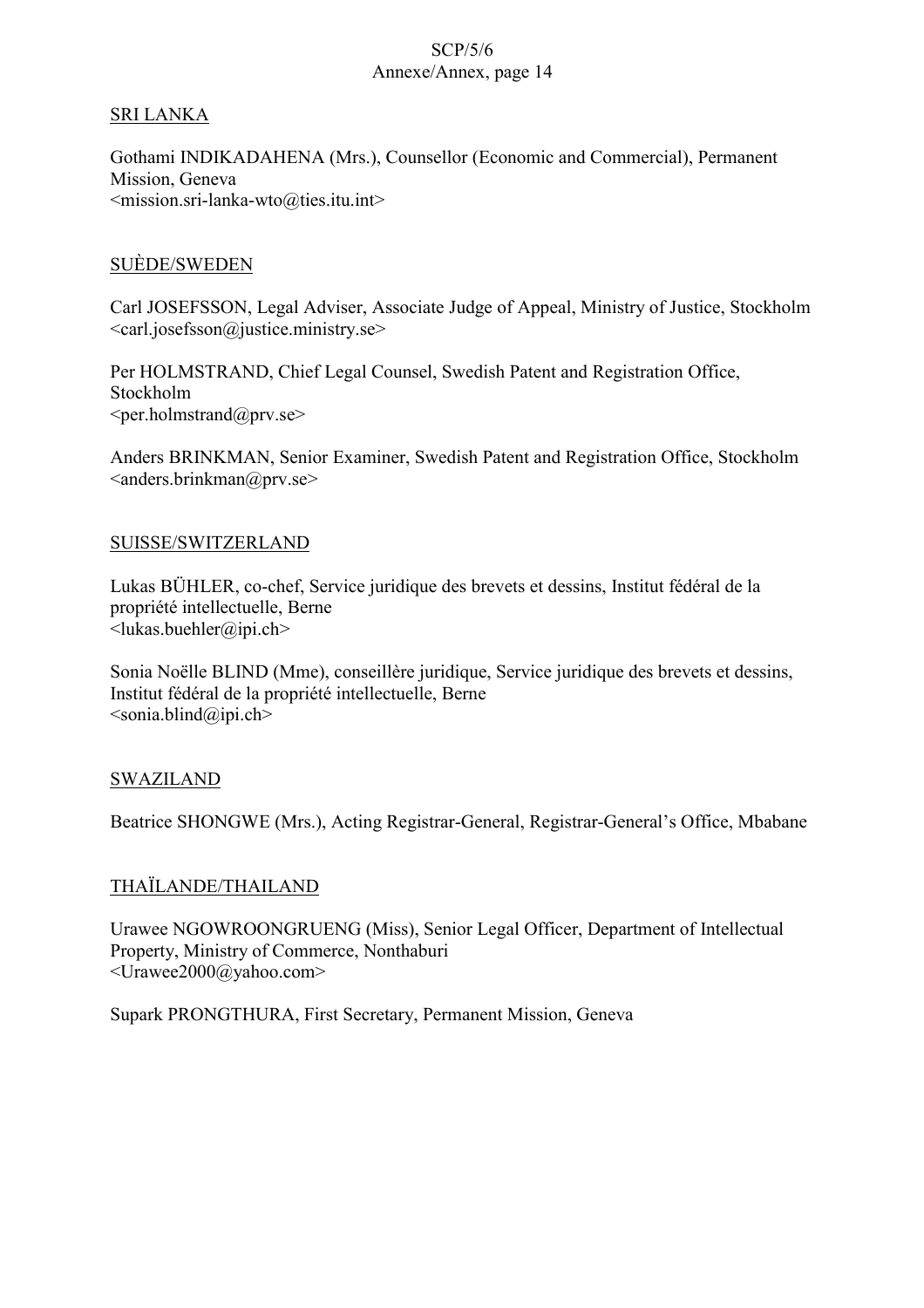### TUNISIE/TUNISIA

Mokhtar HAMDI, chef de département, Institut national de la normalisation et de la propriété industrielle, Tunis-Belvédère  $\langle \text{inorpi}(\hat{\omega} \text{ati}.\text{tn}\rangle)$ 

Samia Ilhem AMMAR (Mlle), conseillère des affaires étrangères, Mission permanente, Genève

### TURKMÉNISTAN/TURKMENISTAN

Rustemmurat PAYZULLAEW, Senior Specialist, Patent Department, Ministry of Economy and Finance, Ashgabat  $\leq$ tmpatent@online.tm>

### UKRAINE

Iryna VASYLENKO (Miss), Deputy Director, Ukrainian Institute of Industrial Property, Kyiv <vasilenko@spou.kiev.ua>

Iryna KOZHAKSKA (Mrs.), Head, Legal Division, Ukrainian Institute of Industrial Property, Kyiv

# URUGUAY

José Antonio VILLAMIL NEGRÍN, Encargado de la División Patentes, Dirección Nacional de la Propiedad Industrial, Montevideo  $\langle \text{dnpiuy}\rangle$ @adinet.com.uy>

Carlos SGARBI, Ministro Consejero, Misión Permanente, Ginebra

### VENEZUELA

Virginia PÉREZ PÉREZ (Miss), Primer Secretario, Misión Permanente, Ginebra  $\langle \text{virginia } \text{perez } \text{perez}/\text{Qyahoo.com} \rangle$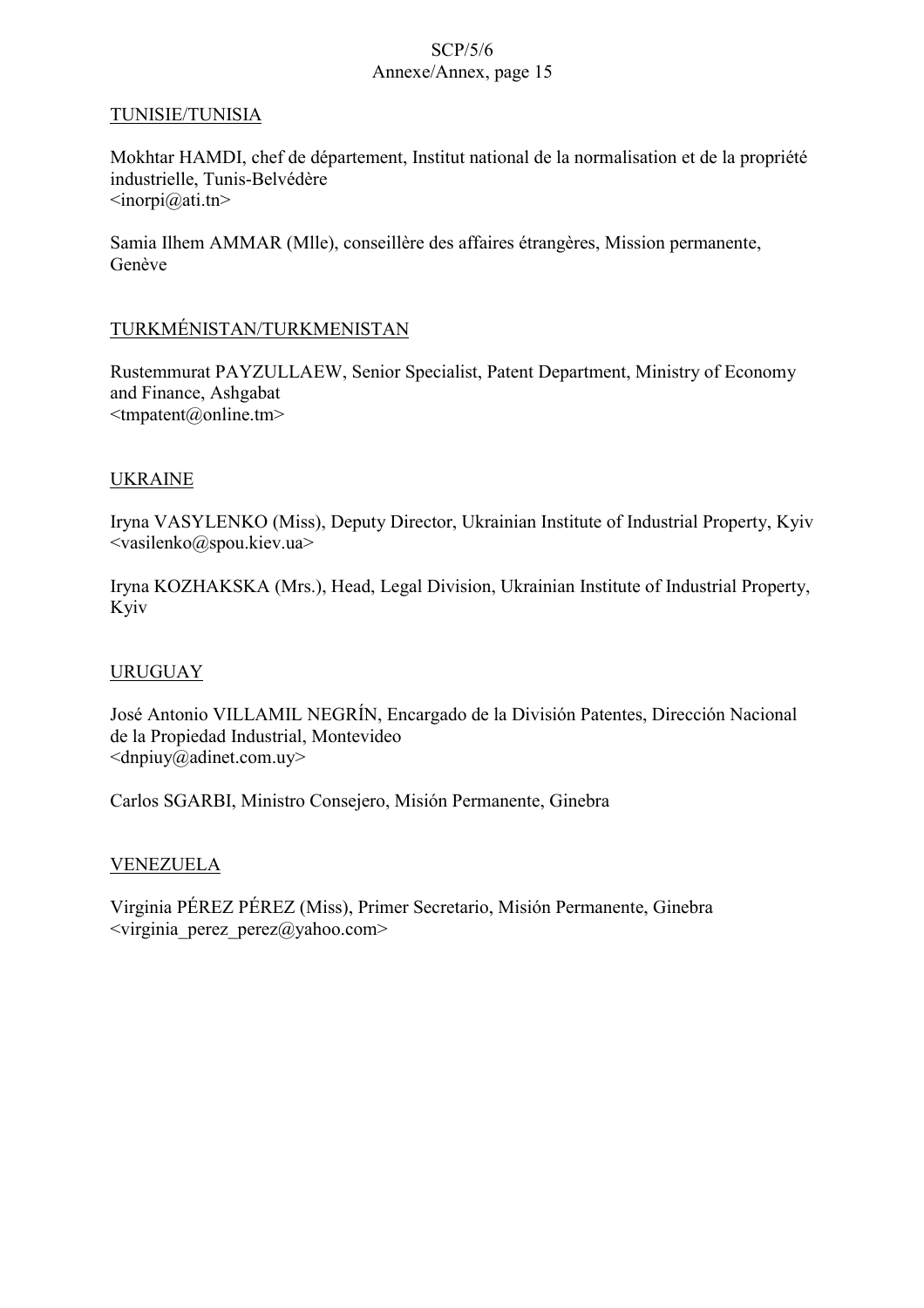### II. ORGANISATIONS INTERGOUVERNEMENTALES/ INTERGOVERNMENTAL ORGANIZATIONS

# ORGANISATION MONDIALE DU COMMERCE (OMC)/WORLD TRADE ORGANIZATION (WTO)

Thu-Lang TRAN WASESCHA (Mrs.), Counsellor, Intellectual Property Division, Geneva  $\leq$ thu lang.tranwasescha@wto.org>

Erika DUEÑAS (Miss), Legal Affairs Officer, Intellectual Property Division, Geneva <Erika.Duenas@wto.org>

# OFFICE EURASIEN DES BREVETS (OEAB)/EURASIAN PATENT OFFICE (EAPO)

Alexander GRIGORIEV, Vice President, Moscow  $\langle$ Agrig@eapo.org $>$ 

Victor TALIANSKY, Director, Examination Division, Moscow  $\langle \text{info}(\hat{\alpha})$ eapo.org $\rangle$ 

Anatoli PAVLOVSKI, Eurasian Patent Attorney, Moscow  $\langle \text{pat}\langle \partial \rangle$ gorodissky.ru $>$ 

# OFFICE EUROPÉEN DES BREVETS (OEB)/EUROPEAN PATENT OFFICE (EPO)

Eugen Rudolph STOHR, Principal Lawyer, International Legal Affairs Directorate, Munich  $\leq$ estohr@epo.org $>$ 

Sylvie A. STROBEL (Mrs.), Lawyer, International Legal Affairs Directorate, Munich  $\leq$ sstrobel@epo.org>

Theodora KARAMANLI (Mrs.), Lawyer, Patent Law Directorate, Munich  $\leq$ tkaramanli $@$ epo.org>

# ORGANISATION AFRICAINE DE LA PROPRIÉTÉ INTELLECTUELLE (OAPI)/AFRICAN INTELLECTUAL PROPERTY ORGANIZATION (OAPI)

Sabou Ibrahima TRAORE, chef du Service des brevets et titres dérivés, Yaoundé  $\leq$ sitraore $\omega$ hotmail.com>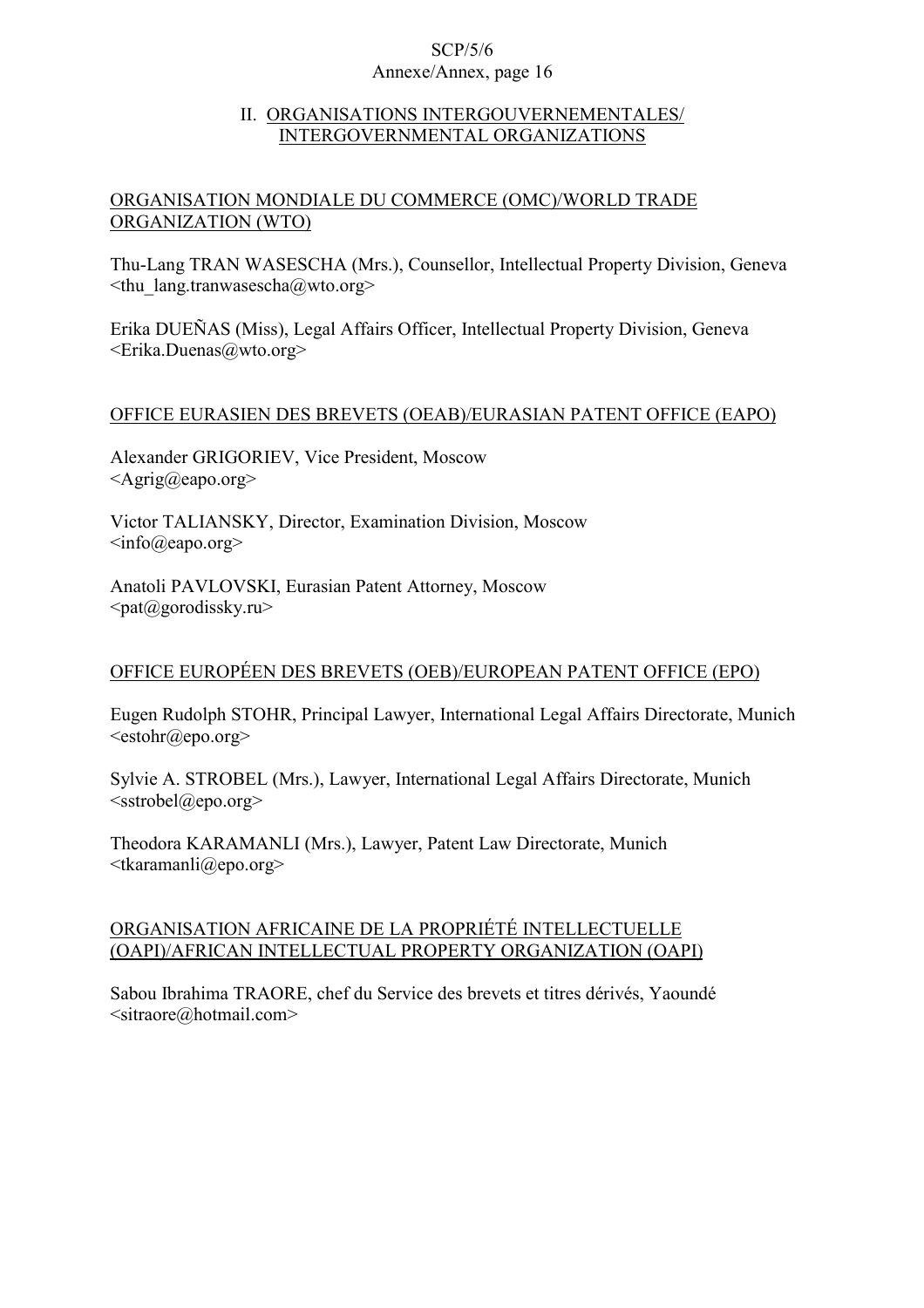### COMMUNAUTÉS EUROPÉENNES (CE)/EUROPEAN COMMUNITIES (EC)

Jean-Luc GAL, Expert, European Commission, Brussels  $\le$ iean-luc.gal $@$ cec.eu.int $>$ 

Roger KAMPF, First Secretary, Permanent Delegation of the European Commission, Geneva  $<$ roger.kampf@cec.eu.int $>$ 

### III. ORGANISATIONS NON GOUVERNEMENTALES/ NON-GOVERNMENTAL ORGANIZATIONS

American Bar Association (ABA) Q. Todd DICKINSON (Chairman, Special Committee on International Patent Harmonization, Washington, D.C.) <dickinsont@howrey.com> Craig JEPSON (Franklin Piers Law Center, New Hampshire) <cjepson@fplc.edu> Brent ROUTMAN (Chairman, Ethics and Professional Responsibility Committee, Intellectual Property Law Section, Minnesota)  $\leq$ broutman@merchant-gould.com $>$ John Joseph GRESENS (Chairman, Committee 102, International Patent Laws and Treaty, Intellectual Property Law Section, Minnesota)  $\leq$ igresens@mercant-gould.com> Samson HELFGOTT (Committee Chairman, New York) <helfgott@handklaw.com> Michael MELLER (International Activities Coordinator, New York)  $\leq$ mmeller@andersonkill.com>

American Intellectual Property Law Association (AIPLA) Michael KIRK (Executive Director, Virginia)  $\langle$ mkirk@aipla.org> Charles VAN HORN (Member, Board of Directors, Finnegan, Henderson, Farabow, Garrett and Dunner, Washington, D.C.)  $\le$ charles.vanhorn@finnegan.com> Michael PANTULIANO (Member, Harmonization Committee, Clifford Chance Rogers and Wells, New York) <michael.pantuliano@cliffordchance.com>

Association asiatique d'experts juridiques en brevets (APAA)/Asian Patent Attorneys Association (APAA) Hideo TANAKA (Member, Patent Committee, Tokyo)  $\langle \text{tanaka-el}\right| \geq \text{maxa-hara.co.jp}$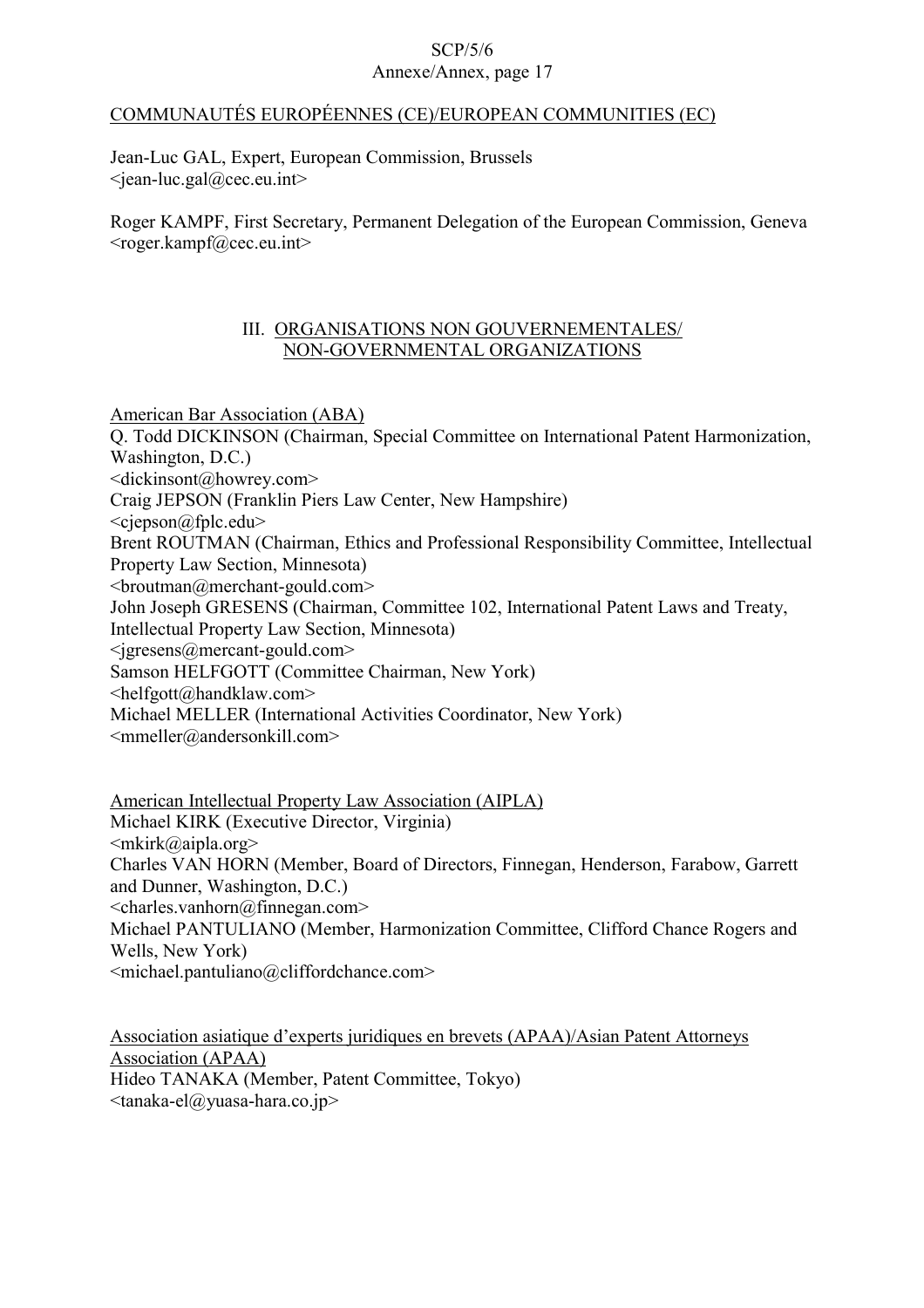Association brésilienne de la propriété industrielle (ABPI)/Brazilian Association of Industrial Property (ABPI) Raul HEY (Partner, Dannemann, Siemsen, Bigler & Ipanema Moreira, Rio de Janeiro)  $\langle$ rhey@dannemann.com.br>

Association brésilienne des agents de propriété intellectuelle (ABAPI)/Brazilian Association of Intellectual Property Agents (ABAPI) Raul HEY (President, Consultative Board, Rio de Janeiro)  $\langle \text{abapi}\langle \omega \rangle$ abapi.org.br>

Association internationale pour la protection de la propriété intellectuelle (AIPPI)/ International Association for the Protection of Intellectual Property (AIPPI) Bruno PHÉLIP (Top Honour Member, Cabinet Harlé et Phélip, Paris) <cabinet@harle.fr> Ryo MARUYAMA (Member, Tokyo)  $\langle$ ryomar@aippi.or.jp>

Association japonaise des conseils en brevets (JPAA)/Japan Patent Attorneys Association  $(JPAA)$ Kazumi MASAFUMI (Vice Chairman, Patent Committee, Tokyo) Motohiko FUJIMURA (Vice Chair of International Activities Committee, Tokyo)  $\langle x \rangle$  and  $5042$  (*a*) nifty.ne.jp

Association japonaise pour la propriété intellectuelle (JIPA)/Japan Intellectual Property Association (JIPA) Tetsuo SUGIHARA (Vice Committee Chairman, Tokyo)  $\langle \text{sugi-t}\omega\rangle$ tokyo-gas.co.jp>

Biotechnology Industry Organization (BIO) Jeffrey KUSHAN (Attorney, Powell, Goldstein, Frazer and Murphy, Washington, D.C.)  $\langle$ jkushan@pgfm.com>

Chartered Institute of Patent Agents (CIPA) John David BROWN (Member, Patents Committee, London)  $\leq$ john\_brown@forresters.co.uk>

Fédération internationale des associations d'inventeurs (IFIA)/International Federation of Inventors' Associations (IFIA) Farag MOUSSA (President, Geneva)  $\leq$ invention-ifia $\omega$ bluewin.ch>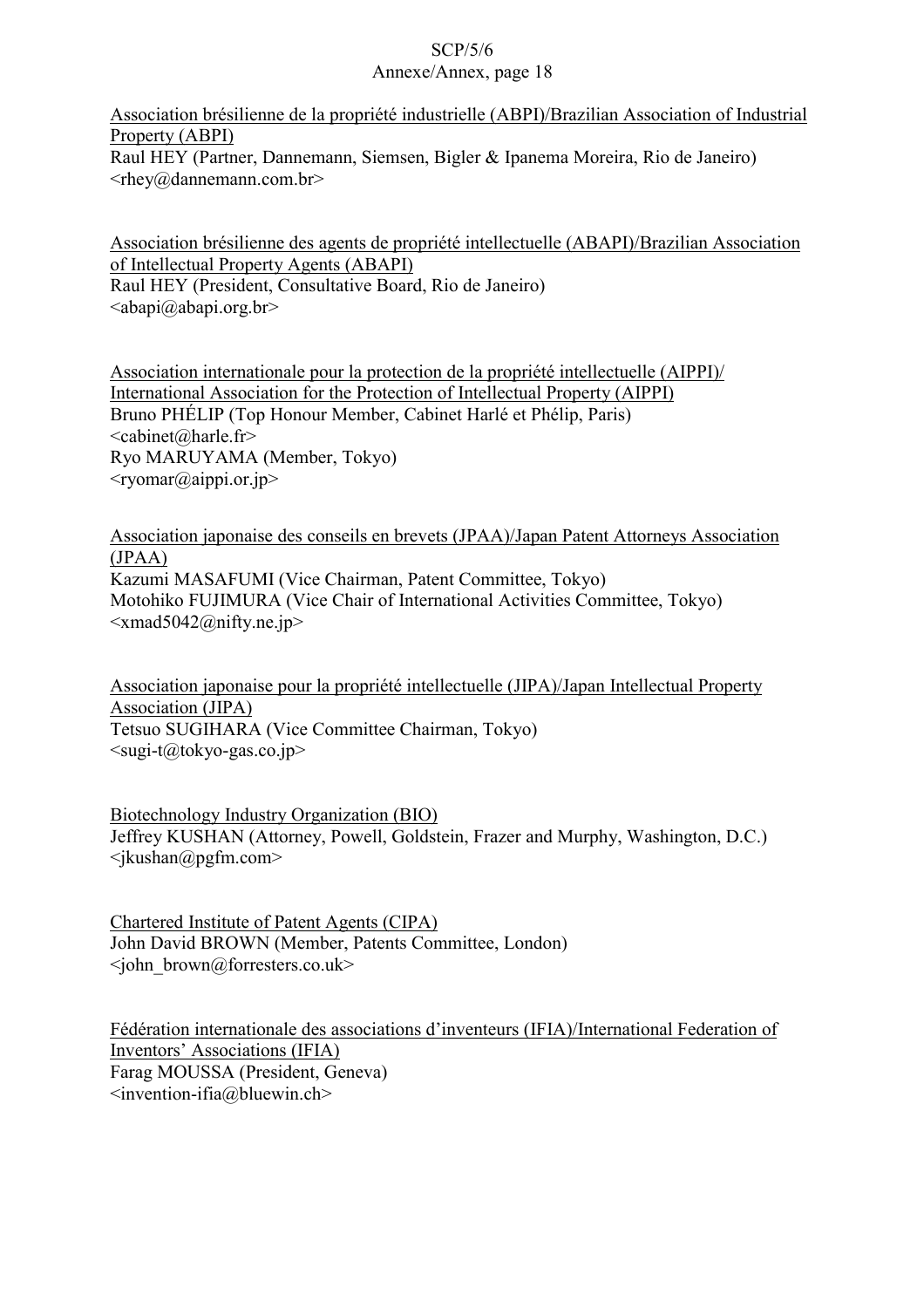Fédération internationale des conseils en propriété industrielle (FICPI)/International Federation of Industrial Property Attorneys (FICPI) Joachim BEIER (Honorary Member, Group 3, Study and Work Commission, Munich)  $\langle$ ibeier@t-online.de> Jan MODIN (Chair of CET Group 3)  $\langle$ ian.modin@ehrner-delmar.com>

Institut de la propriété intellectuelle du Canada (IPIC)/Intellectual Property Institute of Canada (IPIC) William EDGAR (President, Ottawa) <wredgar@ridoutmaybee.com>

Institut des mandataires agréés près l'Office européen des brevets (EPI)/Institute of Professional Representatives before the European Patent Office (EPI) John David BROWN (Secretary, Harmonisation Committee, Munich)  $\langle$ john\_brown@forresters.co.uk> Klas NORIN (Member, Stockholm)  $\leq$ klas.norin@mic.ericsson.se>

Institut Max-Planck de droit étranger et international en matière de brevets, de droit d'auteur et de la concurrence (MPI)/Max-Planck-Institute for Foreign and International Patent, Copyright and Competition Law (MPI) Alexander KLICZNIK (Scientific Researcher, Munich)  $\alpha$ lexander.klicznik@gmx.de>

Intellectual Property Owners Association (IPO) Robert ARMITAGE (Chair, Harmonization Committee, Washington, D.C.)  $\leq$ rarmitage@lilly.com> Herbert WAMSLEY (Executive Director, Washington, D.C.)  $\langle \text{herb}(\hat{a})\rangle$ ipo.org>

International Intellectual Property Society (IIPS) Michael MELLER (Member of Board, New York) <mmeller@andersonkill.com> Samson HELFGOTT (Treasurer, New York) <helfgott@handklaw.com>

Union des confédérations de l'industrie et des employeurs d'Europe (UNICE)/Union of Industrial and Employers' Confederations of Europe (UNICE) Leo STEENBEEK (Philips Corporate Intellectual Property, Eindhoven)  $\leq$ leo.steenbeek@philips.com $>$